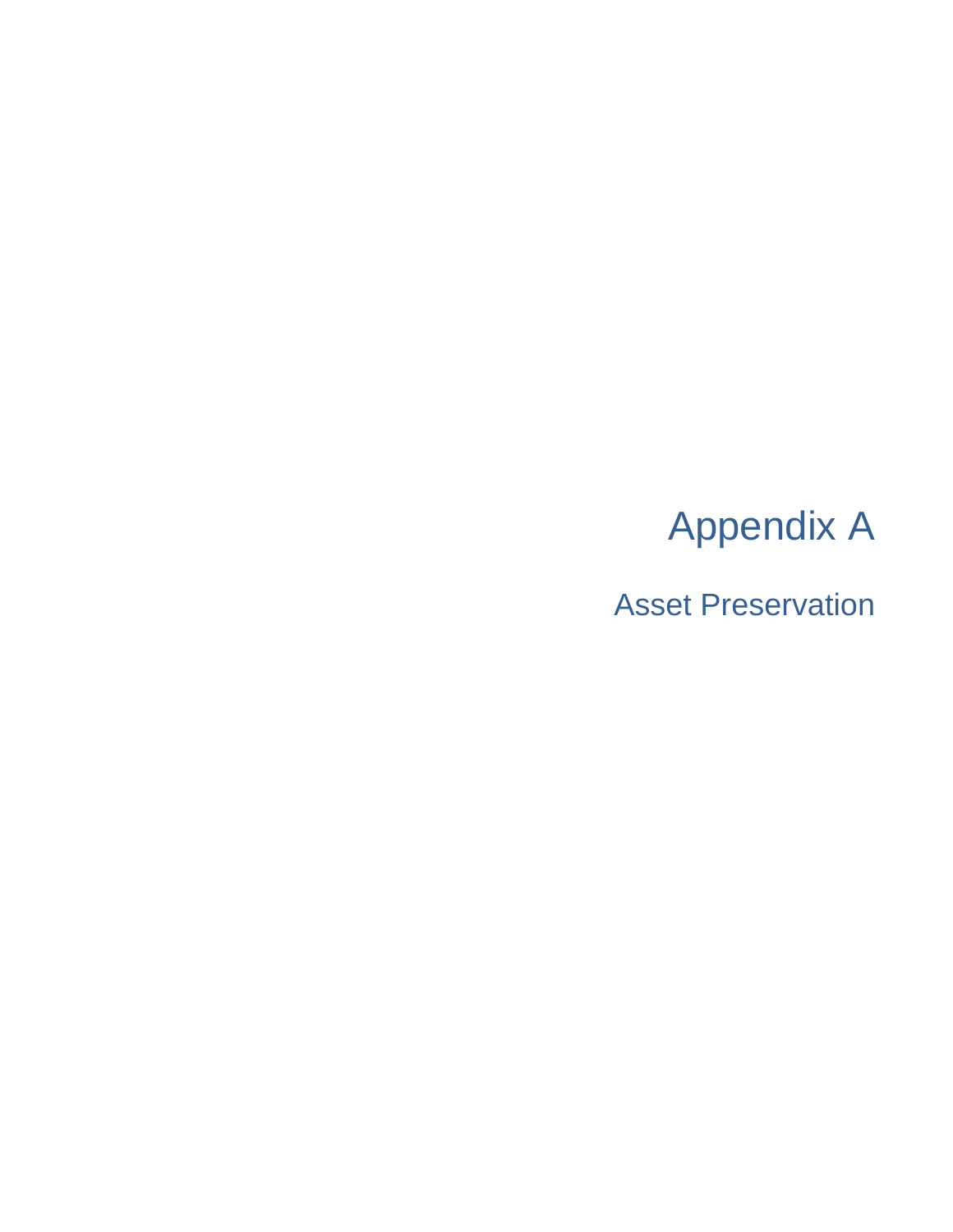Region Stage 1 Light Rail Transit Project

> Appendix A Asset Preservation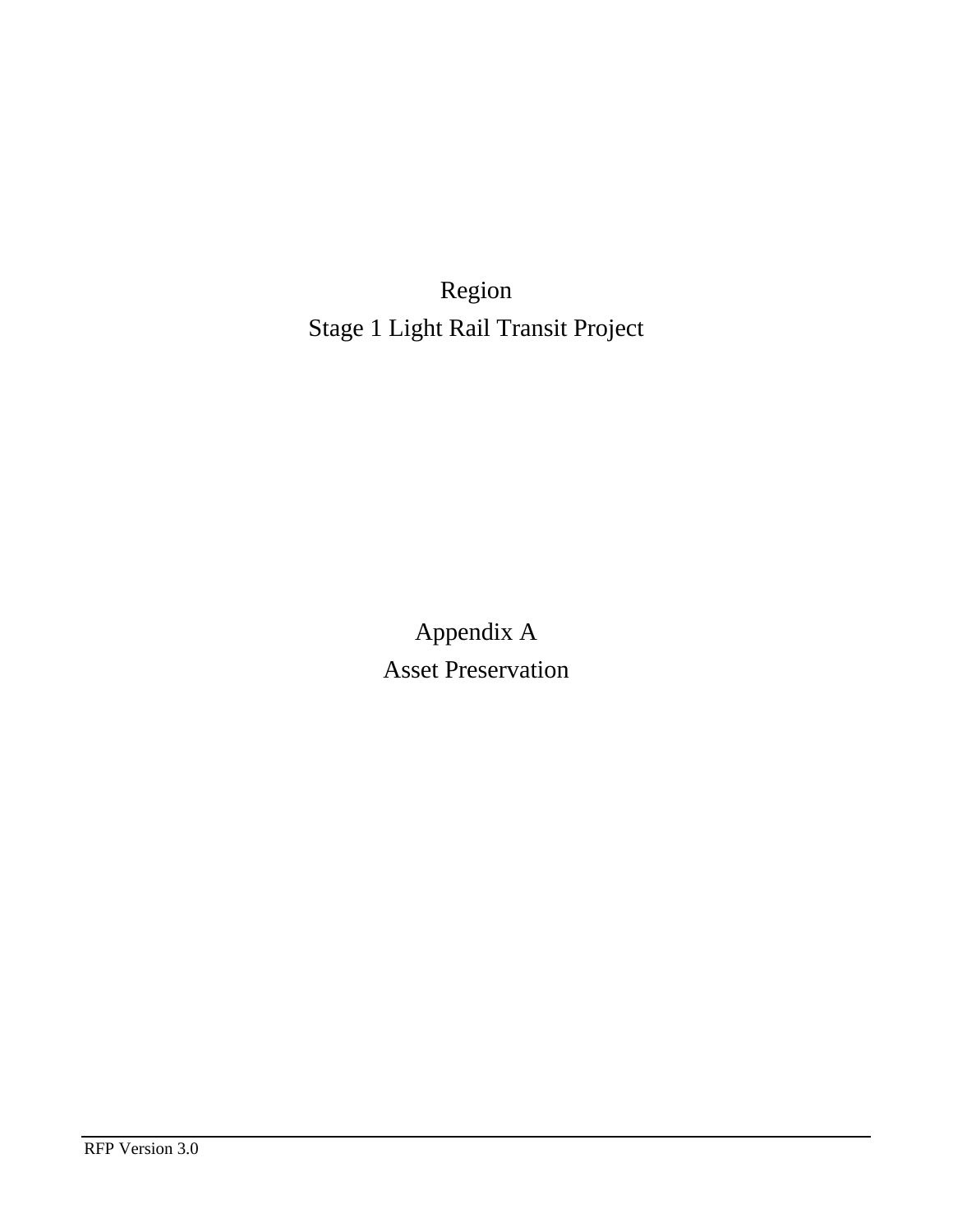# **Table of Contents**

| 2              |  |
|----------------|--|
| $\mathcal{E}$  |  |
| $\overline{4}$ |  |
| 5 <sup>5</sup> |  |
| 6              |  |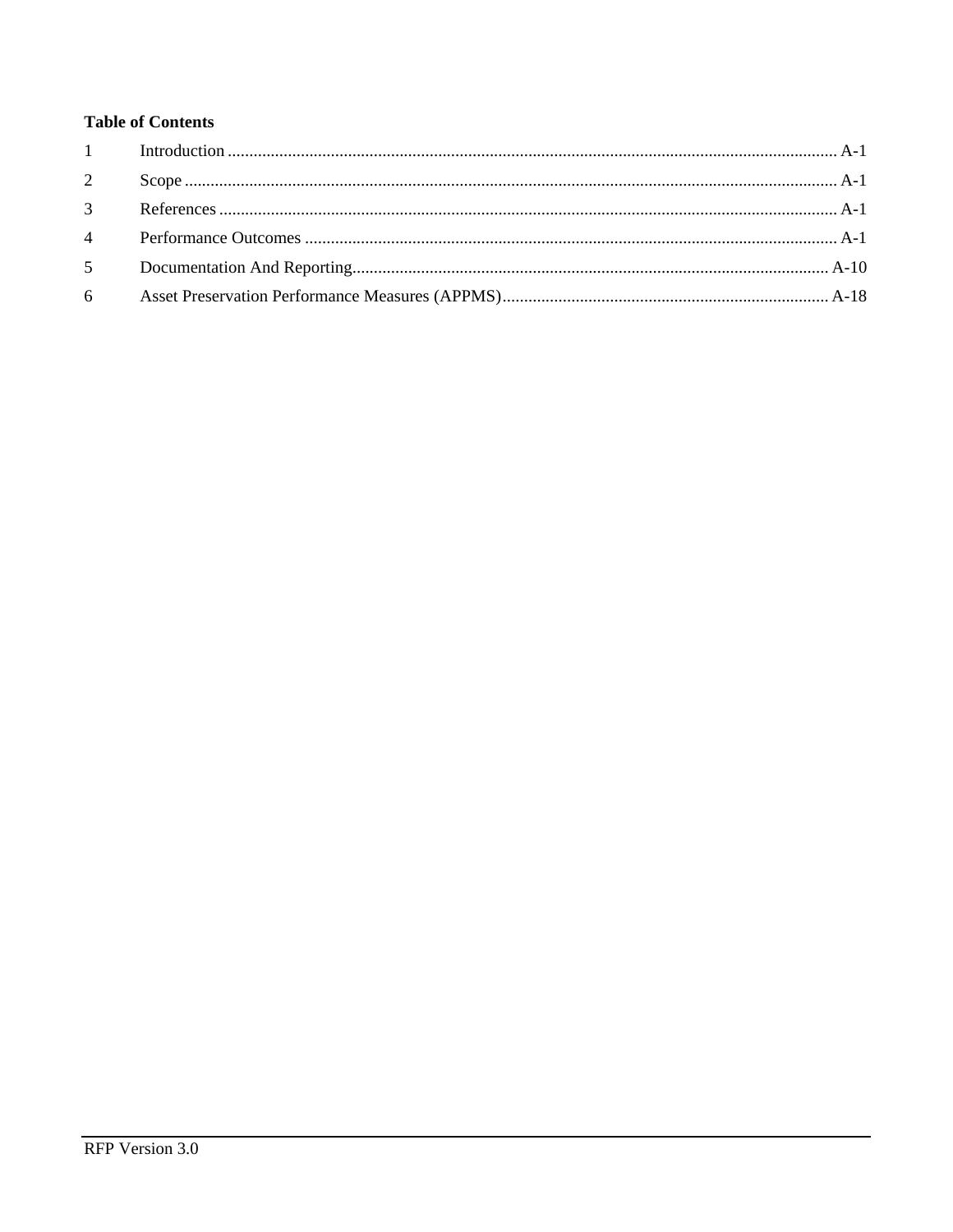#### **APPENDIX A ASSET PRESERVATION**

## 1 Introduction

This Appendix outlines the minimum requirements for the System Asset Preservation activities required pursuant to this Project Agreement. The presentation of the specific requirements within this Appendix shall not be construed to limit or modify in any way Project Co's responsibility to provide a holistic, comprehensive, and fully functional solution to the Systems Asset Preservation. Project Co is solely responsible for meeting the performance outcomes and objectives outlined in this Appendix as well as those included in Schedule 15-3 which includes:

- (i) Achieving defined service levels;
- (ii) Ensuring safety of the System is a continual and ongoing focus;
- (iii) Achieving Design Life expectations; and
- (iv) Providing a sound Asset Management Plan to maintain long-term serviceability and structural integrity of the System.
- 2 Scope
- (a) Project Co is solely responsible for the provision of products and services associated with the planning, management and delivery of the System asset preservation activities to meet the Project Agreement requirements and in accordance with Good Industry Practice. The System asset preservation process is described as follows:
	- (i) Project Co shall develop an Asset Management Plan that meets the Project Agreement requirements and delivers the required System availability and performance;
	- (ii) Project Co shall implement the Asset Management Plan;
	- (iii) Project Co shall continually monitor the System condition and reports achievements; and
	- (iv) Project Co shall adjust the Asset Management Plan, as required, to achieve the desired outcomes.
- 3 References
	- (i) Reference Documents are noted elsewhere in this Project Agreement.
- 4 Performance Outcomes
- (a) General
	- (i) Project Co shall develop and implement an Asset Management Plan that limits the extent of consumption of individual asset categories comprising the System by maintaining and preserving the performance and operational integrity and safety on an ongoing basis throughout the Maintenance and Rehabilitation Services Term.
	- (ii) Details of routine maintenance requirements applicable to the System and their relevant Outcome Target indicators and consequences of Non-conformance are noted in Section 15-3 – Maintenance Performance Requirements) to this Schedule, and the Expiry Date Requirements are noted in Appendix B to this Schedule and are not repeated here. Project Co's Asset Management Plan shall address those requirements and the key outcome objectives described in these Appendices. The subsequent sections provide the key outcome objectives for the asset categories.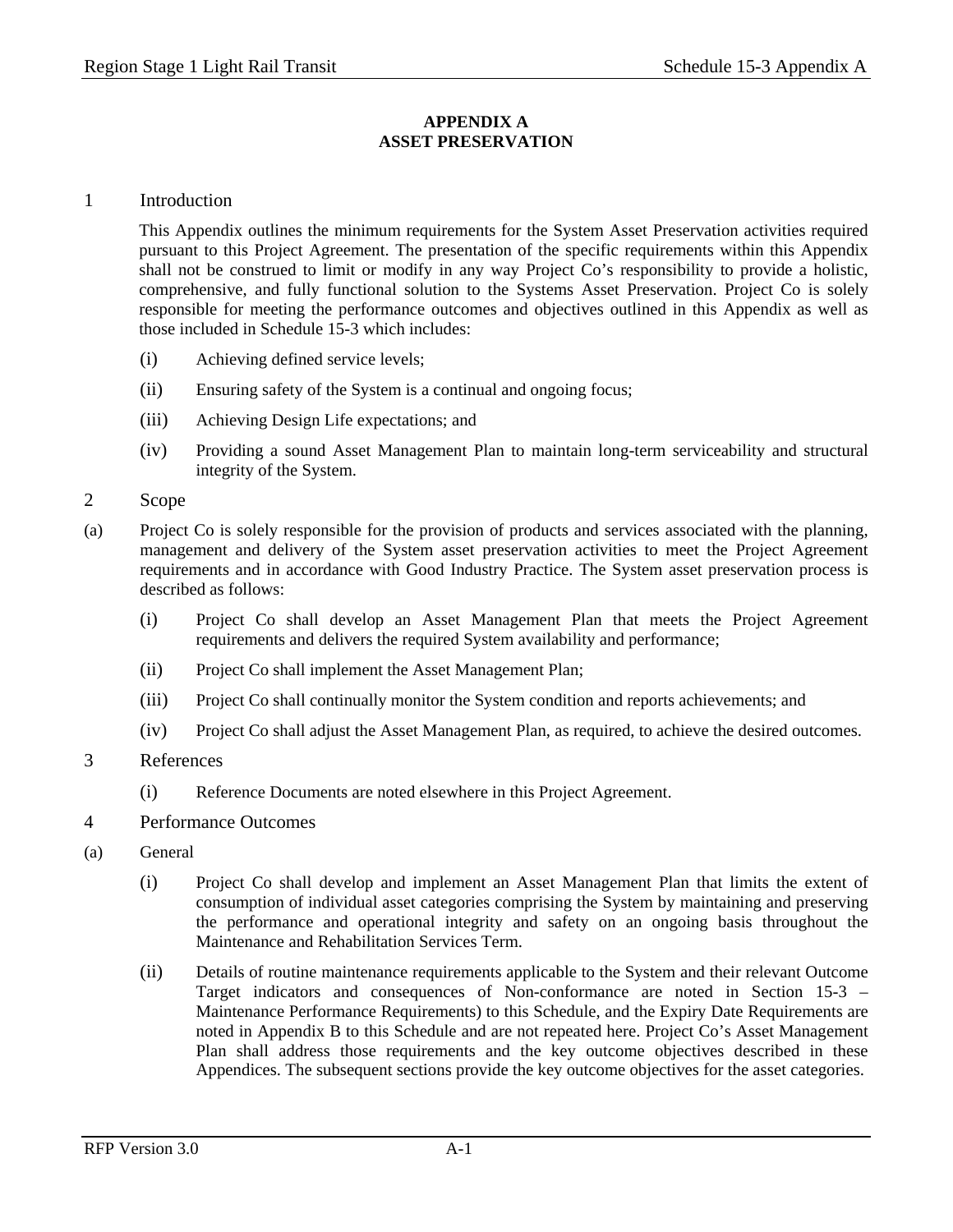# (b) Guideway Elements

|                | <b>TABLE 4.1</b><br><b>Guideway Elements</b> |                                                                                                                                                                                                                                               |  |
|----------------|----------------------------------------------|-----------------------------------------------------------------------------------------------------------------------------------------------------------------------------------------------------------------------------------------------|--|
|                | <b>Item</b>                                  | <b>Outcome Objectives</b>                                                                                                                                                                                                                     |  |
| a.             | Civil / Drainage /<br><b>Utilities</b>       | Ensure that track sub-base, grading, and drainage provide a high quality track<br>foundation                                                                                                                                                  |  |
|                |                                              | Convey surface and groundwater within and across the ROW in compliance with<br>environmental requirements                                                                                                                                     |  |
|                |                                              | Ensure that Region patrons and infrastructure are not at risk from flood,<br>$\bullet$<br>groundwater, scour and/or drainage system failures                                                                                                  |  |
|                |                                              | Ensure that all surfaces remain free draining without ponding<br>$\bullet$                                                                                                                                                                    |  |
|                |                                              | Ensure utilities crossing or occupying the ROW are properly protected/isolated<br>$\bullet$<br>to provide their intended public service and do not pose a safety hazard to the<br>System and its occupants                                    |  |
| b.             | Track / Trackwork                            | Provide high quality track and special trackwork within specified tolerances to<br>$\bullet$<br>the design geometry                                                                                                                           |  |
|                |                                              | Provide a high ride comfort to Region ("Region") passengers<br>٠                                                                                                                                                                              |  |
|                |                                              | Minimize track generated noise and vibration to within acceptable levels<br>$\bullet$                                                                                                                                                         |  |
|                |                                              | Minimize wear and tear to vehicles, rail and other track components through<br>$\bullet$<br>active management of rail to wheel interface                                                                                                      |  |
|                |                                              | Minimize the probability and consequence of train derailments<br>$\bullet$                                                                                                                                                                    |  |
| $\mathbf{c}$ . | <b>LRT</b> Grade                             | Ensure that all LRT Bridges remain safe and functional at all times<br>$\bullet$                                                                                                                                                              |  |
|                | Separations/Bridges                          | Ensure that track/guardrail fastening systems, OCS foundations/attachments,<br>$\bullet$<br>walkways, platform/canopies and other elements attached to, or supported by<br>bridges remain in good condition providing their intended function |  |
|                |                                              | Ensure there are no load limitations or speed reductions to Region operation<br>$\bullet$                                                                                                                                                     |  |
|                |                                              | Ensure that there are no hazards to undergrade roadways, walkways, trails, or<br>$\bullet$<br>other facilities                                                                                                                                |  |
|                | d. Non LRT Bridges                           | Ensure that there are no load limitations to Road Bridges so that passage of legal<br>$\bullet$<br>vehicles is maintained in accordance with local and provincial requirements                                                                |  |
|                |                                              | Ensure all Bridges including for Roadways, Multi-use Trails, and Pedestrian<br>$\bullet$<br>facilities remain safe and functional at all times                                                                                                |  |
|                |                                              | Ensure that barriers and other protective elements minimizing contact to the OCS<br>٠<br>system by overhead users are appropriately positioned and maintained                                                                                 |  |
|                |                                              | Ensure that OCS attachments and electrical isolation elements are well<br>$\bullet$<br>maintained and provide the intended protection to structures and the public                                                                            |  |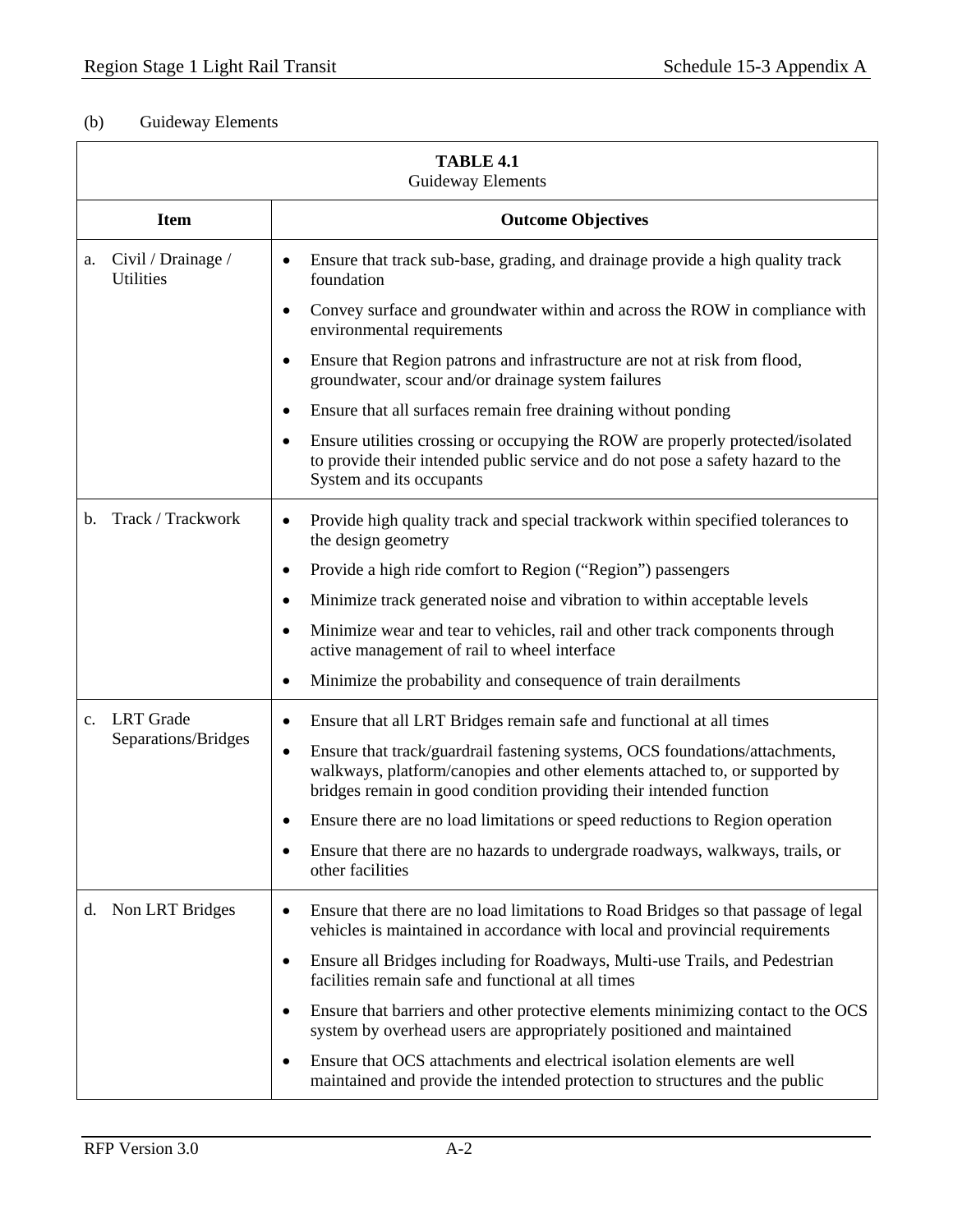| <b>TABLE 4.1</b><br>Guideway Elements |                                                                                                                                                                                           |  |
|---------------------------------------|-------------------------------------------------------------------------------------------------------------------------------------------------------------------------------------------|--|
| <b>Item</b>                           | <b>Outcome Objectives</b>                                                                                                                                                                 |  |
| <b>Retaining Walls</b><br>e.          | Ensure Retaining walls remain safe and functional at all times<br>Ensure that there are no impediments to the passage of Region vehicles adjacent<br>$\bullet$                            |  |
|                                       | to retaining walls                                                                                                                                                                        |  |
|                                       | Ensure that there are no impediments to the passage of roadway vehicles or other<br>٠<br>users adjacent to retaining walls on facilities crossing or paralleling the Region<br><b>ROW</b> |  |
|                                       | Ensure that retaining wall drainage systems are functional and well maintained                                                                                                            |  |
| f.<br>Management                      | Meet the design requirements noted in this Project Agreement                                                                                                                              |  |
|                                       | Manage the probability and consequence of system failures throughout the<br>$\bullet$<br>Region, and develop recovery and reactivation plans                                              |  |
|                                       | Ensure inspections, condition surveys and documentation are carried out<br>$\bullet$<br>according to Asset Management Plan requirements                                                   |  |
|                                       | Ensure programming of the Maintenance Services is complete, performed with<br>$\bullet$<br>sufficient lead time, and based upon a long-term focus                                         |  |
|                                       | Ensure Good Industry Practice and continual improvements are applied to<br>$\bullet$<br><b>Maintenance Services</b>                                                                       |  |

# (c) Systems Elements

|             | TABLE 4.2<br><b>Systems Elements</b> |                                                                                                                                                                                                                                                                                                                |  |
|-------------|--------------------------------------|----------------------------------------------------------------------------------------------------------------------------------------------------------------------------------------------------------------------------------------------------------------------------------------------------------------|--|
| <b>Item</b> |                                      | <b>Outcome Objectives</b>                                                                                                                                                                                                                                                                                      |  |
| a.          | <b>Traction Power</b><br>System      | Ensure a safe, efficient and reliable traction power system<br>٠<br>Ensure that traction power substations, substation feeders, and traction power<br>٠<br>distribution systems are well maintained, updated as necessary to support the<br>required Region operation without degradation in train performance |  |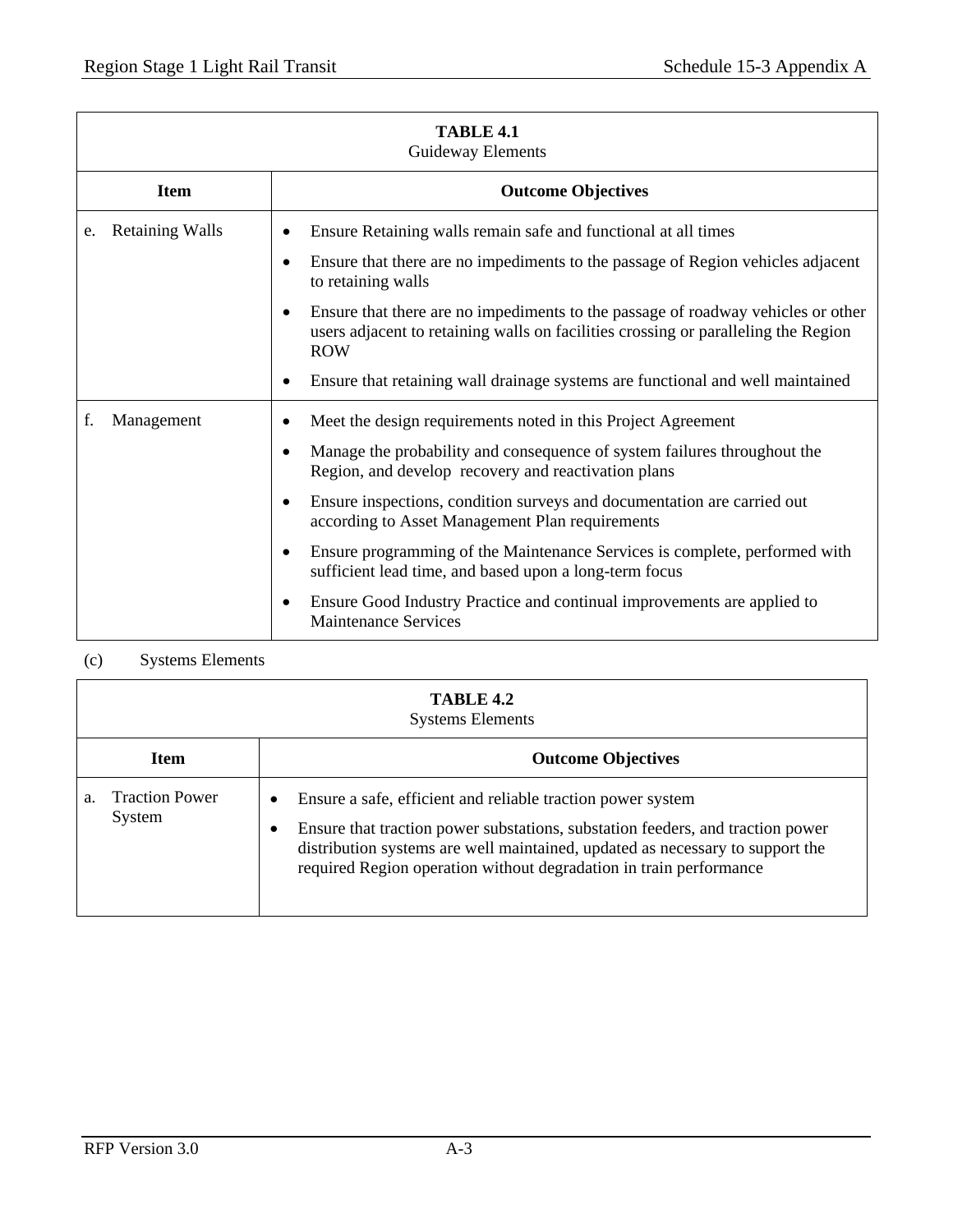|                | TABLE 4.2<br><b>Systems Elements</b>    |                                                                                                                                                                                                                                                                                                                                     |  |
|----------------|-----------------------------------------|-------------------------------------------------------------------------------------------------------------------------------------------------------------------------------------------------------------------------------------------------------------------------------------------------------------------------------------|--|
|                | <b>Item</b>                             | <b>Outcome Objectives</b>                                                                                                                                                                                                                                                                                                           |  |
| $\mathbf{b}$ . | <b>Overhead Catenary</b><br>System      | Ensure that the OCS, including poles, foundations, messenger and contact wires<br>$\bullet$<br>and all associated hardware are properly maintained and in good condition                                                                                                                                                            |  |
|                |                                         | Ensure safe and reliable Region operations by maintaining optimal OCS<br>$\bullet$<br>alignment under varied temperature conditions                                                                                                                                                                                                 |  |
|                |                                         | Ensure that contact wire wear is properly monitored and that replacement, as<br>necessary, is programmed and staged well in advance to support ongoing<br>operations during replacement and minimize the potential for reaching OCS<br>conditions that impede or slow Region operations                                             |  |
| $c_{\cdot}$    | <b>Corrosion Control</b>                | Ensure a safe and fully functional corrosion control system.<br>$\bullet$                                                                                                                                                                                                                                                           |  |
|                |                                         | Ensure that the system and all associated infrastructure including electrical<br>$\bullet$<br>isolation of track and other components are maintained to minimize stray current<br>and corrosion in accordance with the design and construction requirements of<br>Schedule 15.                                                      |  |
| d.             | Train Control /<br><b>Signal System</b> | Ensure a safe, efficient, and reliable train control system<br>$\bullet$                                                                                                                                                                                                                                                            |  |
|                |                                         | Ensure the safe and reliable operation of the transit management system and<br>٠<br>crossing protection systems.                                                                                                                                                                                                                    |  |
|                |                                         | Ensure that the system provides for fail safe operations and complies with<br>applicable regulatory requirements and the approved System Safety Management<br>System                                                                                                                                                                |  |
|                |                                         | Ensure that the system is fully functional at all times and supports the required<br>Region operations and system capacity Region/throughput requirements                                                                                                                                                                           |  |
|                |                                         | Ensure that the train control system is refined and updated as may be necessary<br>in keeping with life cycle considerations, wear and tear, technological<br>advancements, component obsolescence, equipment suppliers and industry<br>requirements                                                                                |  |
| e.             | Communications                          | Ensure safe, efficient and fully functional communication system<br>$\bullet$                                                                                                                                                                                                                                                       |  |
|                |                                         | Ensure that communication system reliably supports all intended functions<br>$\bullet$<br>including provision of passenger information, as well as all control and<br>monitoring interfaces among train control, power, security, and other systems,<br>and for management and communication among operating and maintenance staff. |  |
|                |                                         | Ensure that communication system components are updated, or replaced, as may<br>be necessary in keeping with life cycle considerations, technological<br>advancements, equipment suppliers and industry requirements                                                                                                                |  |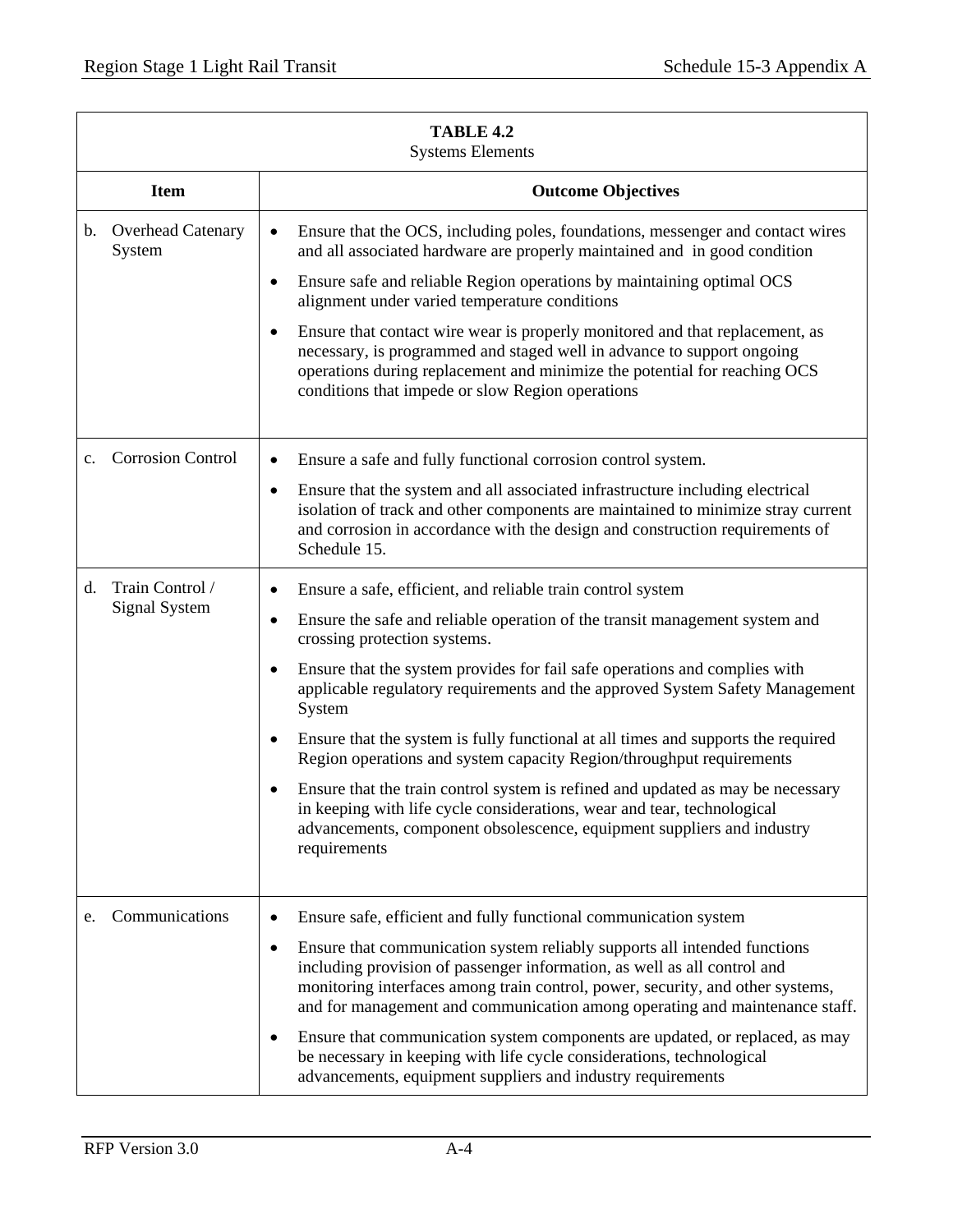|                                          | TABLE 4.2<br><b>Systems Elements</b> |   |                                                                                                                                                     |
|------------------------------------------|--------------------------------------|---|-----------------------------------------------------------------------------------------------------------------------------------------------------|
| <b>Item</b><br><b>Outcome Objectives</b> |                                      |   |                                                                                                                                                     |
|                                          | Management                           | ٠ | Meet the design requirements noted in this Project Agreement                                                                                        |
|                                          |                                      |   | Manage the probability and consequence of system failures throughout the<br>Region, and develop a recovery and reactivation plans                   |
|                                          |                                      |   | Ensure inspections, testing, condition surveys, certifications and documentation<br>are carried out according to Asset Management Plan requirements |
|                                          |                                      | ٠ | Ensure programming of the Maintenance Services is complete and based upon<br>long-term focus                                                        |
|                                          |                                      |   | Ensure Good Industry Practice and continual improvements are applied to<br><b>Maintenance Services</b>                                              |

# (d) LRT Stops

| TABLE 4.3<br><b>Stations</b>                                                                              |                                                                                                                                                                                                                                                                                                                                                                                                                                                                          |  |
|-----------------------------------------------------------------------------------------------------------|--------------------------------------------------------------------------------------------------------------------------------------------------------------------------------------------------------------------------------------------------------------------------------------------------------------------------------------------------------------------------------------------------------------------------------------------------------------------------|--|
| <b>Item</b>                                                                                               | <b>Performance Outcomes</b>                                                                                                                                                                                                                                                                                                                                                                                                                                              |  |
| <b>Fixed Facilities</b><br>a.<br>including<br>Platforms, Ramps,<br>Stairs, Walkways,<br>Bridges, Canopies | Ensure that all fixed facilities remain structurally sound, safe and available for<br>$\bullet$<br>patrons<br>Ensure that the condition of the fixed facilities including all surfaces and<br>$\bullet$<br>finishes are well maintained, facilitate effective custodial maintenance and<br>provide a high quality and comfortable passenger environment<br>Ensure that all fixed facilities comply with applicable codes and regulations<br>for safety and accessibility |  |
| Passenger<br>$\mathbf{b}$ .<br>Amenities / Station<br>Furniture / Signs &<br>Graphics                     | Provide a high quality, comfortable, and safe passenger environment<br>Ensure all components are well maintained, functional, and updated,<br>$\bullet$<br>Ensure all signage and other graphics are clear, provide their intended<br>$\bullet$<br>function, and are updated, as may be necessary due to physical or operational<br>modifications of the system                                                                                                          |  |
| Lighting, Electrical<br>$\mathbf{c}$ .<br>& Mechanical<br>Equipment, and<br><b>Janitorial Facilities</b>  | Provide a high quality, comfortable and safe passenger environment<br>$\bullet$<br>Ensure all lighting and equipment is well maintained and functional<br>Ensure facilities support serviceability of each LRT Stop<br>$\bullet$<br>Ensure compliance with all applicable codes and regulations                                                                                                                                                                          |  |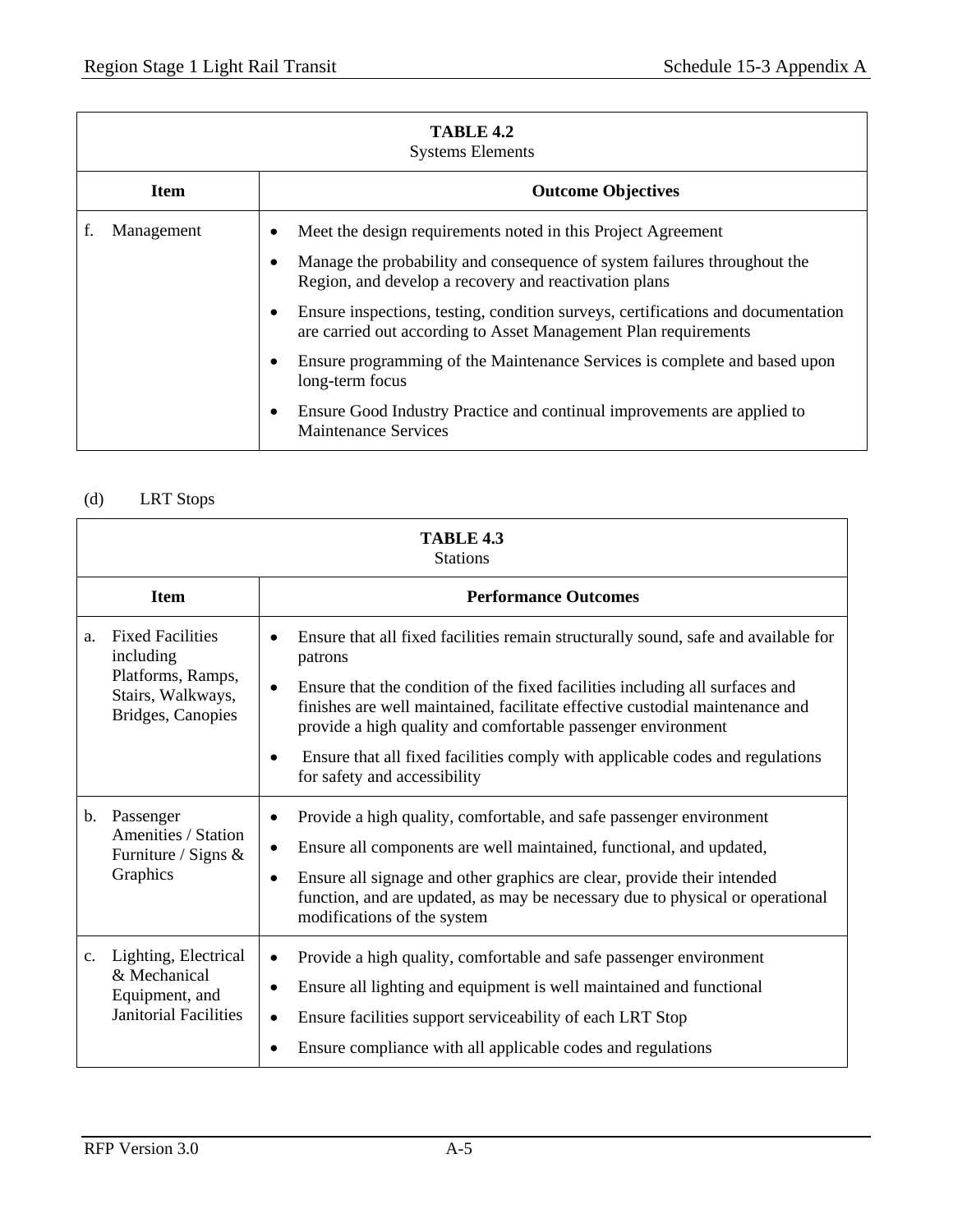| TABLE 4.3<br><b>Stations</b> |                                                                                                                                   |  |
|------------------------------|-----------------------------------------------------------------------------------------------------------------------------------|--|
| <b>Item</b>                  | <b>Performance Outcomes</b>                                                                                                       |  |
| Management<br>d.             | Meet the design requirements noted in this Project Agreement                                                                      |  |
|                              | Manage the probability and consequence of system failures throughout the<br>Region, and develop a recovery and reactivation plans |  |
|                              | Ensure inspections, condition surveys and documentation are carried out<br>according to Asset Management Plan requirements        |  |
|                              | Ensure programming of the Maintenance Services is complete and based upon<br>long-term focus                                      |  |
|                              | Ensure Good Industry Practice and continual improvements are applied to<br><b>Maintenance Services</b>                            |  |

# (e) Operations, Maintenance and Storage Facility (OMSF)

|                | <b>TABLE 4.4</b><br>Operations, Maintenance and Storage Facility (OMSF) |                                                                                                                                                                                                                                            |  |
|----------------|-------------------------------------------------------------------------|--------------------------------------------------------------------------------------------------------------------------------------------------------------------------------------------------------------------------------------------|--|
|                | <b>Item</b>                                                             | <b>Outcome Objectives</b>                                                                                                                                                                                                                  |  |
| a.             | <b>LRV</b> Maintenance<br>Shop                                          | Ensure that all fixed facilities and systems (HVAC, etc.) are safe, well<br>$\bullet$<br>maintained and fully functional                                                                                                                   |  |
|                |                                                                         | Ensure the maintenance shop complies with all applicable regulatory<br>$\bullet$<br>requirements                                                                                                                                           |  |
|                |                                                                         | Ensure that the facility continues to support ongoing vehicle maintenance<br>$\bullet$<br>requirements                                                                                                                                     |  |
|                |                                                                         | Provide for updates to employee facilities, as may be warranted to maintain an<br>$\bullet$<br>effective and serviceable environment                                                                                                       |  |
| $\mathbf{b}$ . | <b>MOW</b><br>Facility/Area                                             | Ensure the facility and systems are safe, well maintained and fully functional<br>$\bullet$<br>Ensure facility supports ongoing MOW activities<br>$\bullet$<br>Adequately provides for storage of MOW materials and equipment<br>$\bullet$ |  |
|                |                                                                         |                                                                                                                                                                                                                                            |  |
| c.             | Shop and MOW<br>Equipment                                               | Ensure that LRV Shop and MOW equipment is well maintained, fully functional<br>$\bullet$<br>and safe for use                                                                                                                               |  |
|                |                                                                         | Supports all necessary maintenance and rehabilitation functions<br>$\bullet$                                                                                                                                                               |  |
|                |                                                                         | Ensure that upgrades are made as may be necessary or appropriate due to wear<br>$\bullet$<br>out or obsolescence.                                                                                                                          |  |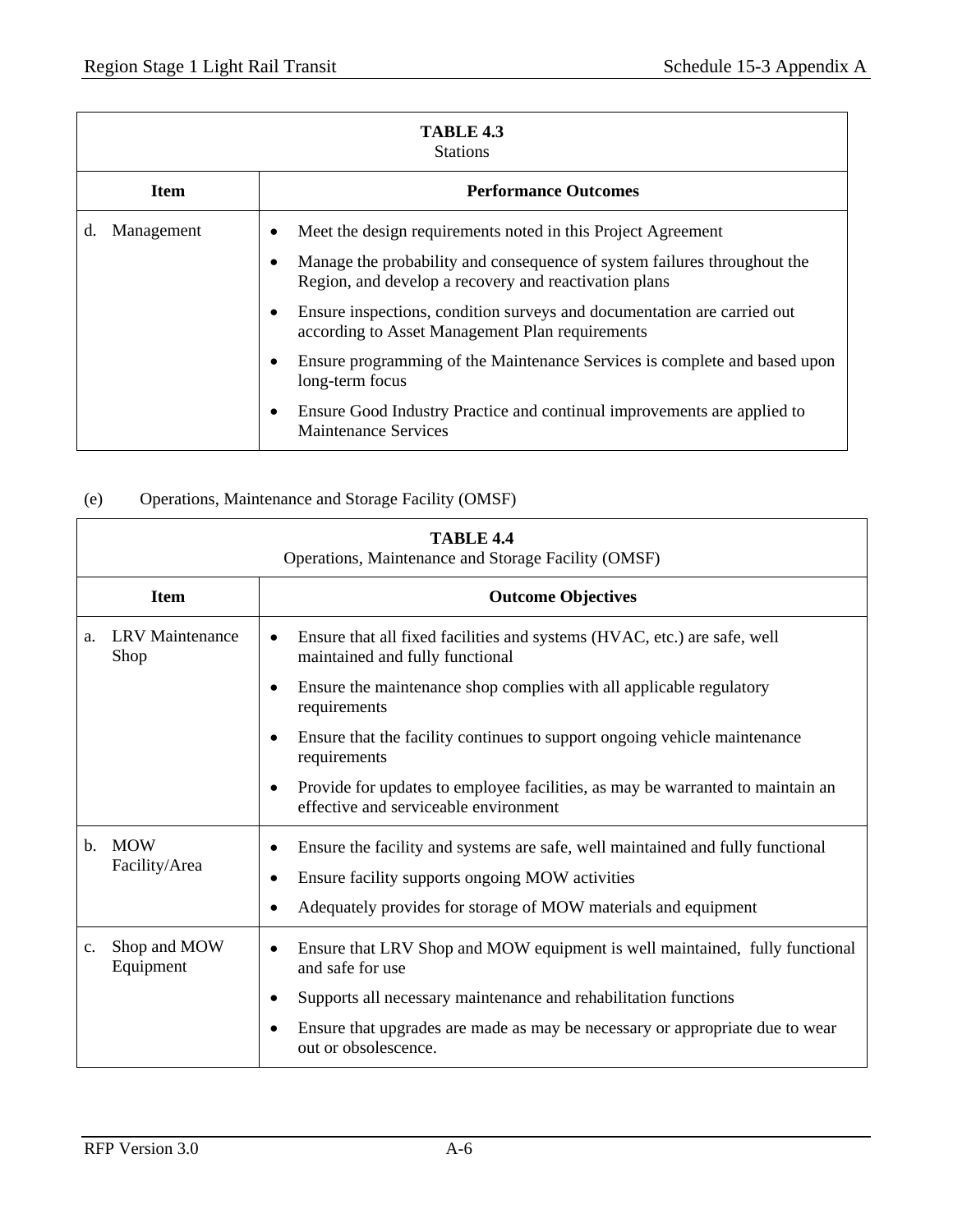|    | TABLE 4.4<br>Operations, Maintenance and Storage Facility (OMSF) |                                                                                                                                                                                                                                                                                                                                                                                                                                                                                                                                                                                               |  |
|----|------------------------------------------------------------------|-----------------------------------------------------------------------------------------------------------------------------------------------------------------------------------------------------------------------------------------------------------------------------------------------------------------------------------------------------------------------------------------------------------------------------------------------------------------------------------------------------------------------------------------------------------------------------------------------|--|
|    | <b>Item</b>                                                      | <b>Outcome Objectives</b>                                                                                                                                                                                                                                                                                                                                                                                                                                                                                                                                                                     |  |
|    | d. LRV Storage Area /<br><b>Yard Tracks</b>                      | Ensure that the LRV Storage area/building and other yard tracks and facilities are<br>$\bullet$<br>safe, well maintained and fully functional                                                                                                                                                                                                                                                                                                                                                                                                                                                 |  |
|    |                                                                  | Ensure that there is no degradation in train speeds or flexibility of train<br>movements                                                                                                                                                                                                                                                                                                                                                                                                                                                                                                      |  |
|    |                                                                  | Ensure adequate storage capacity is maintained for ongoing fleet requirements                                                                                                                                                                                                                                                                                                                                                                                                                                                                                                                 |  |
| e. | <b>Operations Crew</b><br>Facility                               | Ensure facility and systems are safe for use and well maintained<br>$\bullet$<br>Ensure that facility supports the activities and functions of train operations<br>Provide for updates, as may be warranted to maintain an effective and<br>$\bullet$<br>serviceable staff environment                                                                                                                                                                                                                                                                                                        |  |
| f. | <b>Central Control</b><br>Facility                               | Meet the design requirements noted in this Project Agreement<br>Ensure that facility supports the activities and functions of train operations<br>Provide updates to computer systems and display equipment to ensure a state of<br>$\bullet$<br>the art and serviceable system                                                                                                                                                                                                                                                                                                               |  |
| g. | Management                                                       | Meet the design requirements noted in this Project Agreement<br>$\bullet$<br>Manage the probability and consequence of system failures throughout the<br>$\bullet$<br>Region, and develop a recovery and reactivation plans<br>Ensure inspections, condition surveys and documentation are carried out<br>$\bullet$<br>according to Asset Management Plan requirements<br>Ensure programming of the Maintenance Services is complete and based upon<br>long-term focus<br>Ensure Good Industry Practice and continual improvements are applied to<br>$\bullet$<br><b>Maintenance Services</b> |  |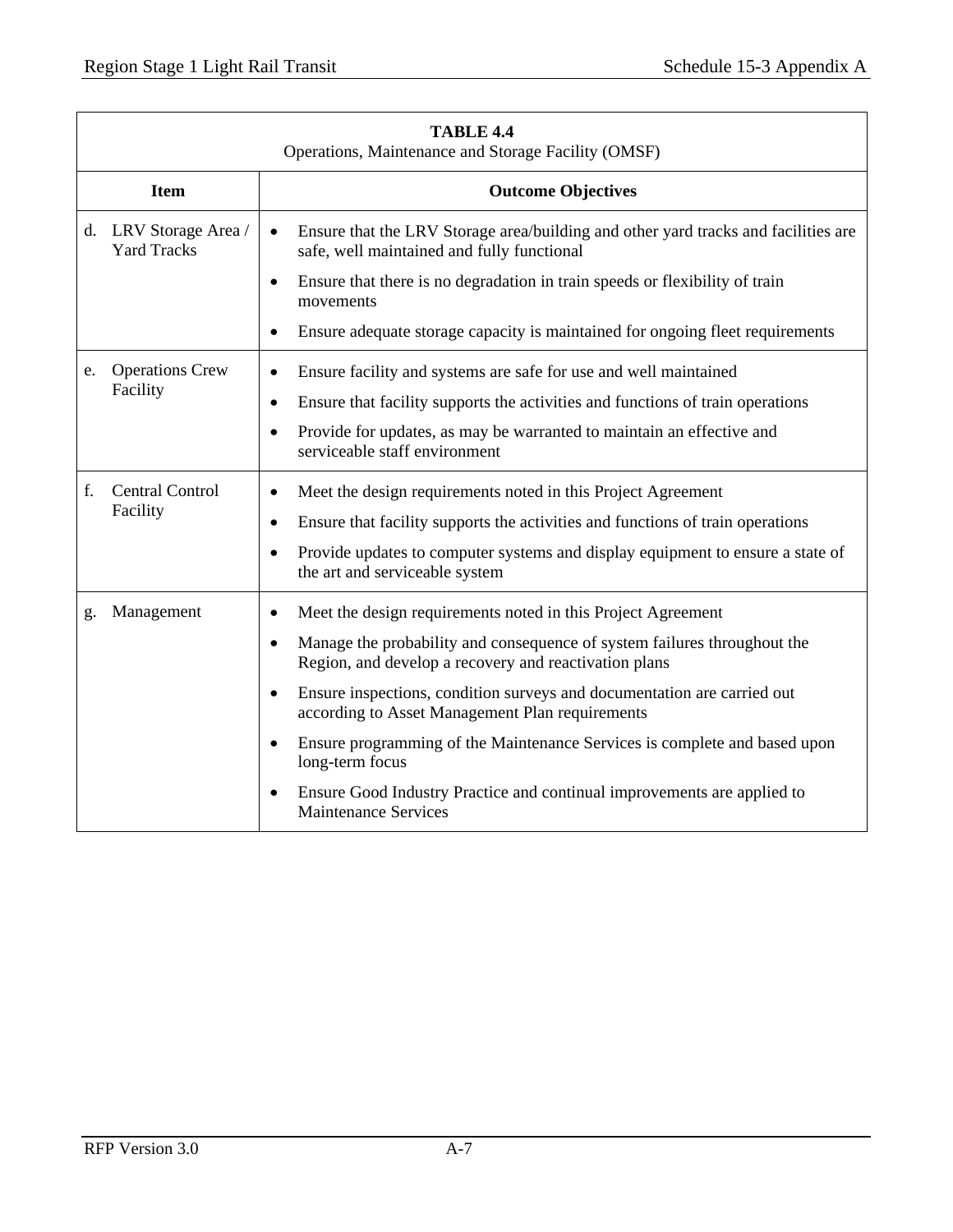# (f) Other Infrastructure

| <b>TABLE 4.5</b><br><b>Other Infrastructure</b> |                                                                                                                                                                                                                                                                                                                                                                                                                                                                                                                                                        |  |
|-------------------------------------------------|--------------------------------------------------------------------------------------------------------------------------------------------------------------------------------------------------------------------------------------------------------------------------------------------------------------------------------------------------------------------------------------------------------------------------------------------------------------------------------------------------------------------------------------------------------|--|
| <b>Item</b>                                     | <b>Outcome Objectives</b>                                                                                                                                                                                                                                                                                                                                                                                                                                                                                                                              |  |
| General<br>a.                                   | Ensure that all infrastructure and components are well maintained and in a<br>state of good repair<br>Attain full compliance with municipal, provincial, and federal safety standards<br>Ensure safe, efficient, and fully functional systems and Infrastructure<br>Ensure ongoing maintenance can be effectively and efficiently performed<br>$\bullet$<br>Minimize the potential for chronic reliability issues                                                                                                                                      |  |
| Management<br>b.                                | Meet the design requirements noted in this Project Agreement<br>Manage the probability and consequence of system failures throughout the<br>Region, and develop a recovery and reactivation plans<br>Ensure inspections, condition surveys and documentation are carried out<br>$\bullet$<br>according to Asset Management Plan requirements<br>Ensure programming of the Maintenance Services is complete and based upon<br>long-term focus<br>Ensure Good Industry Practice and continual improvements are applied to<br><b>Maintenance Services</b> |  |

# (g) Revenue Service Vehicles

| <b>TABLE 4.6</b><br>Revenue Service Vehicles |                                                                                                                      |  |
|----------------------------------------------|----------------------------------------------------------------------------------------------------------------------|--|
| <b>Item</b><br><b>Outcome Objectives</b>     |                                                                                                                      |  |
| General<br>a.                                | Ensure that Revenue Service Vehicles are safe, fully functional, and serviceable<br>٠<br>throughout Maintenance Term |  |
|                                              | Sustain high levels of in-service reliability<br>٠                                                                   |  |
|                                              | Ensure compliance with all applicable standards and regulations<br>٠                                                 |  |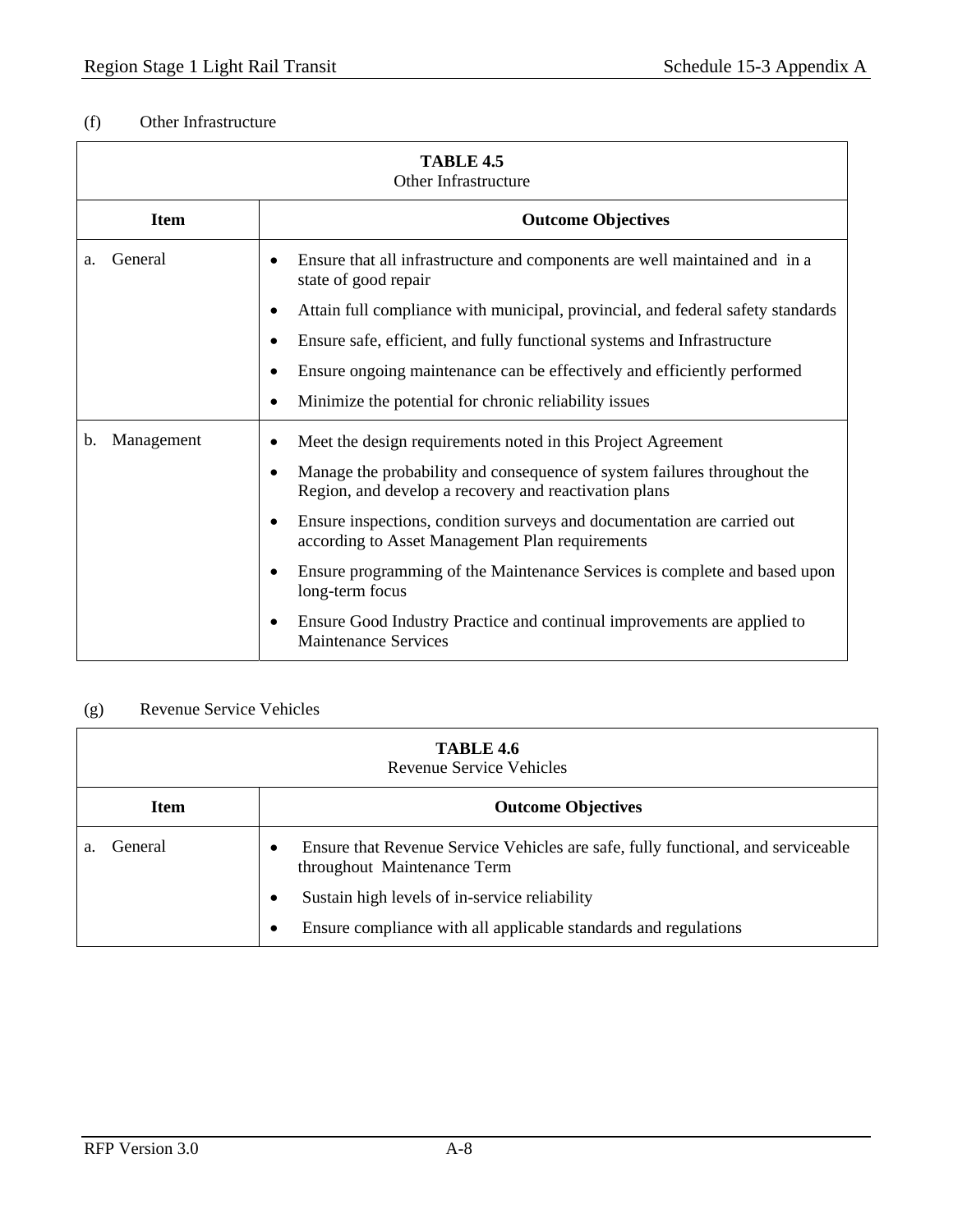| TABLE 4.6<br><b>Revenue Service Vehicles</b> |                                          |                                                                                                                                                                                                                               |  |  |
|----------------------------------------------|------------------------------------------|-------------------------------------------------------------------------------------------------------------------------------------------------------------------------------------------------------------------------------|--|--|
|                                              | <b>Outcome Objectives</b><br><b>Item</b> |                                                                                                                                                                                                                               |  |  |
| b.                                           | Interior                                 | Ensure interior components are safe, comfortable, and of high quality for<br>٠<br>passenger use                                                                                                                               |  |  |
|                                              |                                          | Ensure that interior remains serviceable and can be maintained effectively and<br>$\bullet$<br>efficiently                                                                                                                    |  |  |
|                                              |                                          | Ensure HVAC systems continue to meet the design requirements for a comfortable<br>$\bullet$<br>passenger environment                                                                                                          |  |  |
|                                              |                                          | Provide for updates, to interior components (such as seats, flooring, finishes, etc.)<br>٠<br>and systems (HVAC, passenger information, etc.), as may be necessary due to<br>wear out and obsolescence                        |  |  |
| $\mathbf{c}$ .                               | Exterior                                 | Ensure vehicle exterior remains appealing, structurally sound, free of<br>٠<br>rust/corrosion and other defects/deformities                                                                                                   |  |  |
|                                              |                                          | Ensure vehicle exterior remains serviceable and are cleaned and maintained in a<br>٠<br>cost effective and efficient manner                                                                                                   |  |  |
| d.                                           | Doors                                    | Ensure safe, fully functional and serviceable doors that can be effectively<br>$\bullet$<br>maintained                                                                                                                        |  |  |
|                                              |                                          | Provide for a high level of reliability to meet the operational service requirements<br>$\bullet$                                                                                                                             |  |  |
| e.                                           | <b>Onboard Control</b><br>Systems / ATO  | Ensure onboard train control systems are fully functional, support the required<br>$\bullet$<br>operational service requirements and ensure safe operations                                                                   |  |  |
|                                              |                                          | Ensure that onboard train control systems are refined and updated as may be<br>$\bullet$<br>necessary in keeping with life cycle considerations, technological advancements,<br>equipment suppliers and industry requirements |  |  |
| f.                                           | Propulsion                               | Ensure propulsion system is highly reliable and is maintained effectively and<br>٠<br>efficiently                                                                                                                             |  |  |
|                                              |                                          | Minimize degradation in vehicle performance and ensure full compliance with<br>٠<br>operational service requirements                                                                                                          |  |  |
| g.                                           | Suspension/Bogies/                       | Ensure that these elements are safe and reliable<br>$\bullet$                                                                                                                                                                 |  |  |
|                                              | Articulation                             | Provide for a high level of passenger comfort and minimize wear and tear on LRV<br>٠<br>and track                                                                                                                             |  |  |
| h.                                           | <b>Braking</b>                           | Ensure that braking system including all associated components are safe, highly<br>٠<br>reliable, and can be effectively and efficiently maintained                                                                           |  |  |
|                                              |                                          | Ensure that vehicle performance requirements continue to be met<br>٠                                                                                                                                                          |  |  |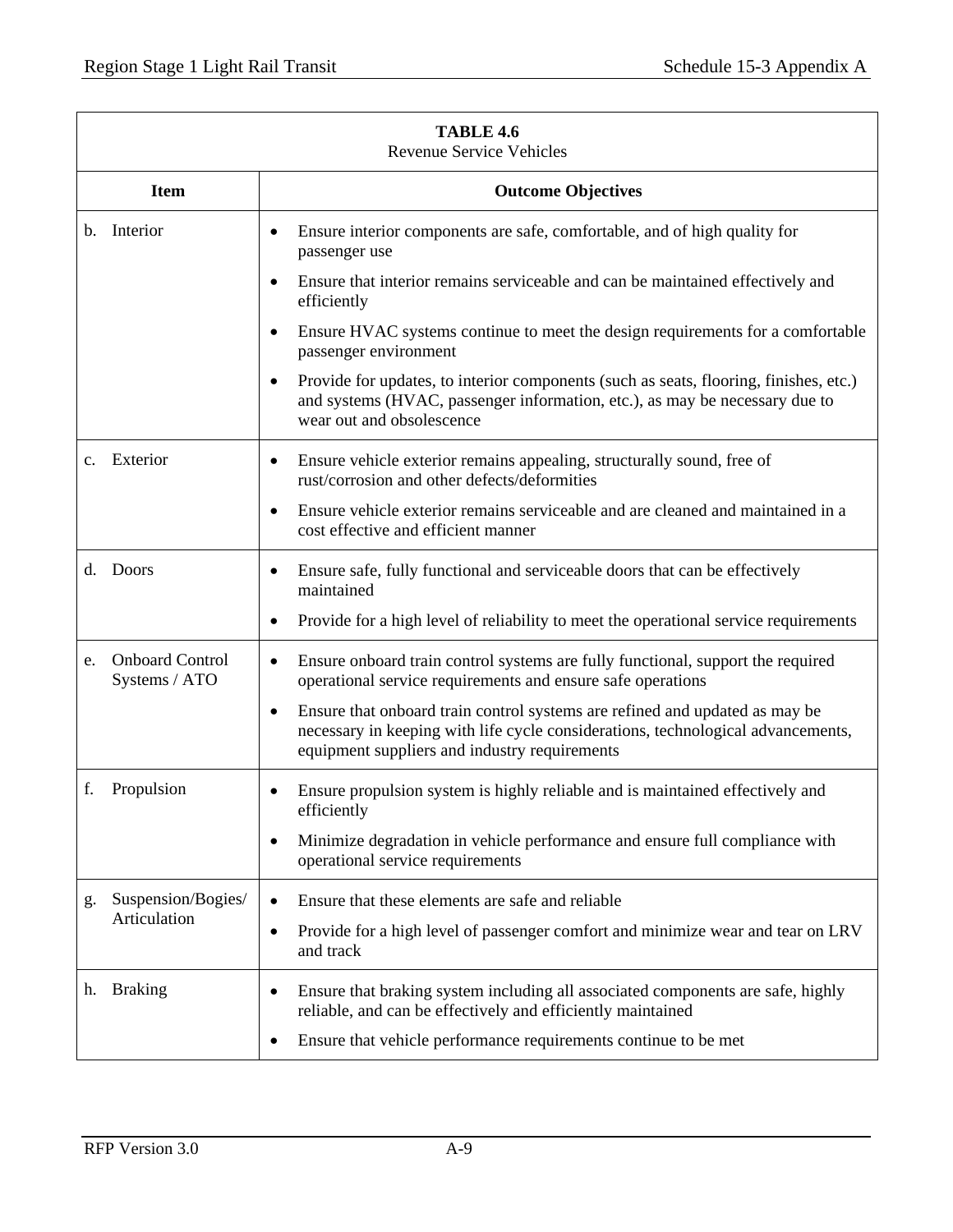|                                          | TABLE 4.6<br><b>Revenue Service Vehicles</b> |                                                                                                                                                |  |  |
|------------------------------------------|----------------------------------------------|------------------------------------------------------------------------------------------------------------------------------------------------|--|--|
| <b>Item</b><br><b>Outcome Objectives</b> |                                              |                                                                                                                                                |  |  |
|                                          | Management                                   | Meet the design requirements noted in this Project Agreement<br>$\bullet$                                                                      |  |  |
|                                          |                                              | Manage the probability and consequence of system failures throughout the Region,<br>$\bullet$<br>and develop a recovery and reactivation plans |  |  |
|                                          |                                              | Ensure inspections, condition surveys and documentation are carried out according<br>$\bullet$<br>to Asset Management Plan requirements        |  |  |
|                                          |                                              | Ensure programming of the Maintenance Services is complete and based upon<br>٠<br>long-term focus                                              |  |  |
|                                          |                                              | Ensure Good Industry Practice and continual improvements are applied to<br>٠<br><b>Maintenance Services</b>                                    |  |  |

# (h) Non-Revenue Service Vehicles

| TABLE 4.7<br><b>Non-Revenue Service Vehicles</b> |                                                                                                                          |  |
|--------------------------------------------------|--------------------------------------------------------------------------------------------------------------------------|--|
| <b>Outcome Objectives</b><br><b>Item</b>         |                                                                                                                          |  |
| General<br>a.                                    | Ensure that Non-Revenue Service Vehicles are safe, fully functional, and<br>٠<br>serviceable throughout Maintenance Term |  |
|                                                  | Sustain high levels of in-service reliability<br>$\bullet$                                                               |  |
|                                                  | Ensure compliance with all applicable standards and regulations<br>٠                                                     |  |

# 5 Documentation and Reporting

#### (a) General Requirements

- (i) This Article describes the plans and reports that Project Co is required to submit to the Region. The general purpose of the plans and the reports are for Project Co to provide documentation that demonstrates to the Region:
	- A. An understanding of the Asset Management requirements;
	- B. An Asset Management strategy that is based upon rationalized knowledge of System asset inventory, condition, and performance;
	- C. Logical and up-to-date reporting on the condition of System assets;
	- D. Asset preservation and rehabilitation work undertaken during the previous 12 months and work planned for the upcoming 12 months;
	- E. Long-term asset preservation strategy and plans;
	- F. A robust and up-to-date Quality Management System and reporting;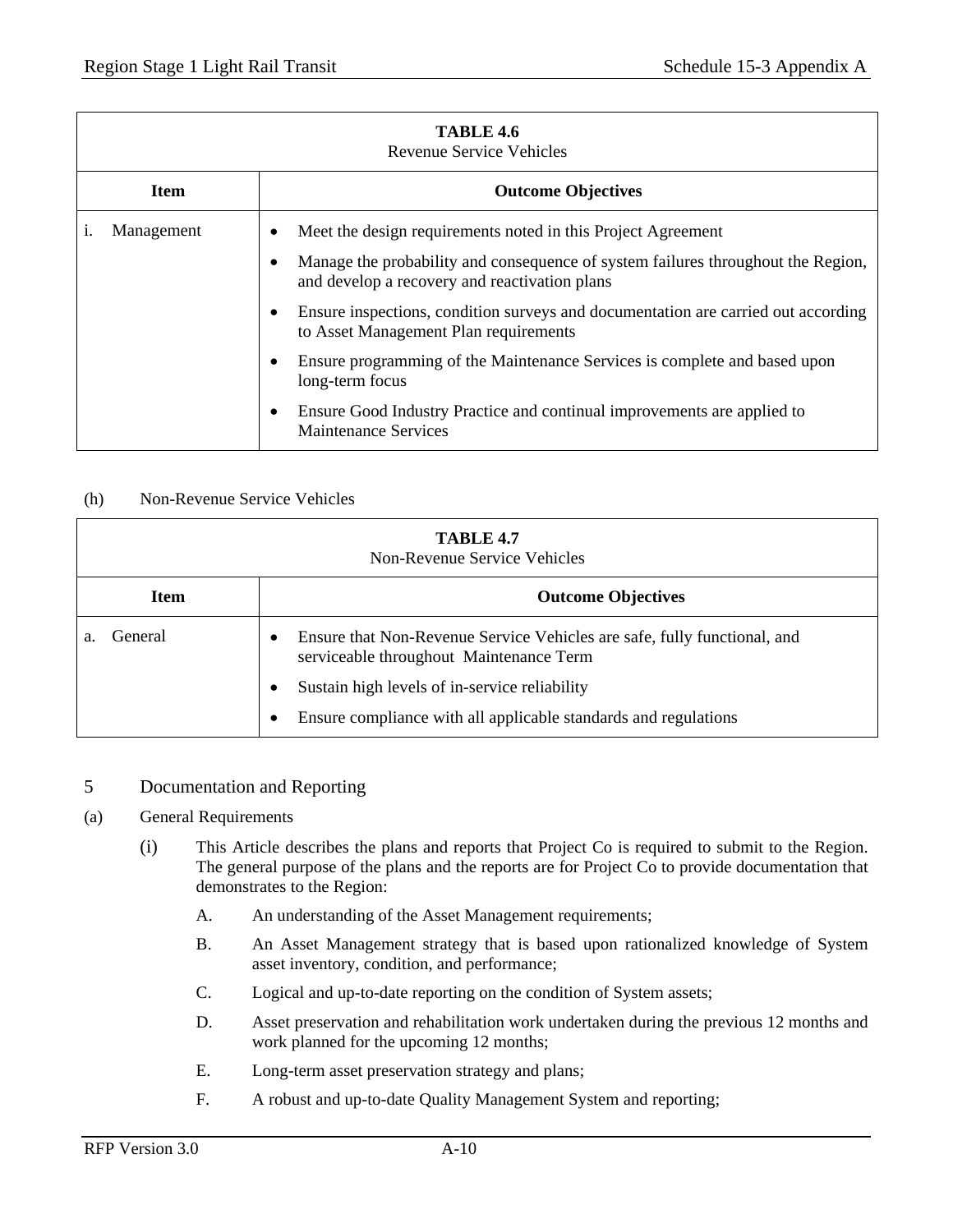- G. Compliance with environmental requirements and permitting;
- H. Reporting of results of meeting the Asset Preservation Performance Measures, which would include compliance and non-compliance reporting; and
- I. Compliance with this Project Agreement.
- (ii) The system developed by Project Co shall be dynamic, easily auditable by the Region, and kept up-to-date so that Project Co can regularly and readily provide information to the Region.
- (b) Plans and Reports
	- (i) Table 5.1 provides a summarized schedule of the plans and reports required for submission by Project Co to the Region for review and input.
	- (ii) Project Co shall be assigned a Failure Points for each instance of failing to provide the Region with any plan or report listed below in Table 5.1, in compliance with the requirements for such plan or report as set out in this Appendix A and outlined in Schedule 20 – Payment Mechanism, by the relevant Due Date.

| TABLE 5.1<br>Schedule of Deliverable Reports and Records – Response Time Measures |                                                                                                                                          |                                   |                                                                                                              |                                           |
|-----------------------------------------------------------------------------------|------------------------------------------------------------------------------------------------------------------------------------------|-----------------------------------|--------------------------------------------------------------------------------------------------------------|-------------------------------------------|
| <b>Performance</b><br><b>Measure</b>                                              | <b>Deliverable</b><br><b>Name</b>                                                                                                        | Specification<br><b>Reference</b> | <b>Due Date</b>                                                                                              | <b>Submitted under</b><br>the Schedule 10 |
| PREP <sub>1</sub>                                                                 | <b>Initial Asset Management</b><br>Plan (including initial five<br>(5)-year asset preservation<br>schedule)                              | 5.0(d)                            | 60 days prior to<br><b>Substantial Completion</b>                                                            | <b>Yes</b>                                |
| PREP <sub>2</sub>                                                                 | <b>Asset Management Plan</b><br>Updates (including updated<br>five $(5)$ -year asset<br>preservation schedule, and<br>As-Built Drawings) | 5.0(d)                            | December 31 annually<br>(updated annually)                                                                   | Yes                                       |
| PREP3                                                                             | <b>Annual APPM Achievement</b><br>Report                                                                                                 | 5.0(e)                            | November 30 annually<br>(updated annually)                                                                   | Yes                                       |
| PREP4                                                                             | <b>Structures Condition Data</b>                                                                                                         | 5.0(f), 6.0(c)                    | September 30 annually<br>(updated annual data<br>delivered not more than<br>60 days following<br>inspection) | <b>Yes</b>                                |
| PREP5                                                                             | <b>Track Condition Data</b>                                                                                                              | $5.0(g)$ , 6.0(h)                 | September 30 annually<br>(updated annually)                                                                  | Yes                                       |
| PREP6                                                                             | Vehicles and Systems Data                                                                                                                | $5.0(h)$ , $6.0(e)$               | September 30 annually<br>(updated annually)                                                                  | Yes                                       |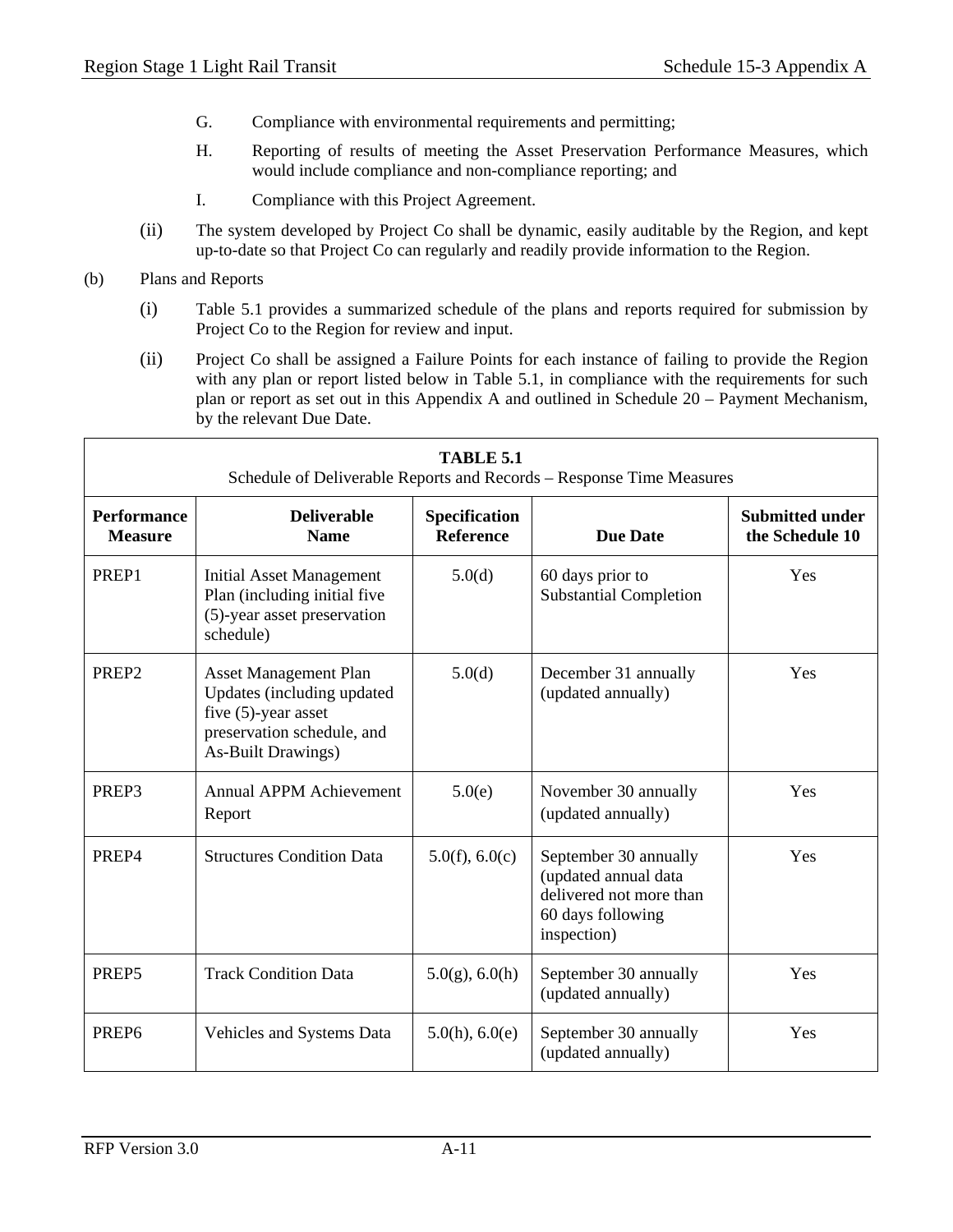| TABLE 5.1<br>Schedule of Deliverable Reports and Records – Response Time Measures |                                                     |                                          |                                                                                                       |                                           |
|-----------------------------------------------------------------------------------|-----------------------------------------------------|------------------------------------------|-------------------------------------------------------------------------------------------------------|-------------------------------------------|
| <b>Performance</b><br><b>Measure</b>                                              | <b>Deliverable</b><br><b>Name</b>                   | <b>Specification</b><br><b>Reference</b> | <b>Due Date</b>                                                                                       | <b>Submitted under</b><br>the Schedule 10 |
| PREP7                                                                             | <b>Facilities Condition Data</b>                    | $5.0(i)$ , $6.0(f)$                      | September 30 annually<br>(updated annually)                                                           | <b>Yes</b>                                |
| PREP8                                                                             | <b>Other Asset Classes</b><br><b>Condition Data</b> | 5.0(j), 6.0(g)                           | September 30 annually<br>(updated annually)                                                           | <b>Yes</b>                                |
| PREP <sub>9</sub>                                                                 | <b>System Asset Inventory</b>                       | 5.0(k)                                   | September 30 annually<br>(updated annual data<br>delivered not more than<br>60 days following survey) | <b>Yes</b>                                |
| PREP <sub>10</sub>                                                                | As Built Drawings                                   | 5.0(1)                                   | September 30 annually<br>(updated annual data<br>delivered not more than<br>60 days following survey) | <b>Yes</b>                                |

(iii) The documents noted above shall include the submission of relevant reports in Schedule 15-3 and 15-4, which shall be submitted in accordance with the Schedule 10.

## (c) File Formats

(i) Unless specified otherwise, electronic files shall be compatible with the most recent version of Microsoft Office and be editable. All supplied electronic files shall be on CD or DVD and be clearly labelled as to the content. Storage media shall be scanned for viruses (using an industry recognized product with appropriate updates) prior to submission to the Region. In addition, all electronic files shall be made available on a secured web based website managed by Project Co.

## (d) Asset Management Plan

- (i) Purpose
	- A. Project Co shall provide to the Region a written plan (the "Asset Management Plan"), which describes the procedures for achieving the specified Performance Measures (see Article 5.5 of this Appendix) to be attained during the Maintenance and Rehabilitation Term.
- (ii) Details
	- A. The initial Asset Management Plan and all subsequent annual updates to the plan must, as a minimum:
		- 1. Address all System;
		- 2. Include a description of and the manner in which the overall performance management reporting will be achieved;
		- 3. Be aligned with the scope of obligations under Section 15-3 and 15-4 and Appendices A and B of the Maintenance Specifications (Operations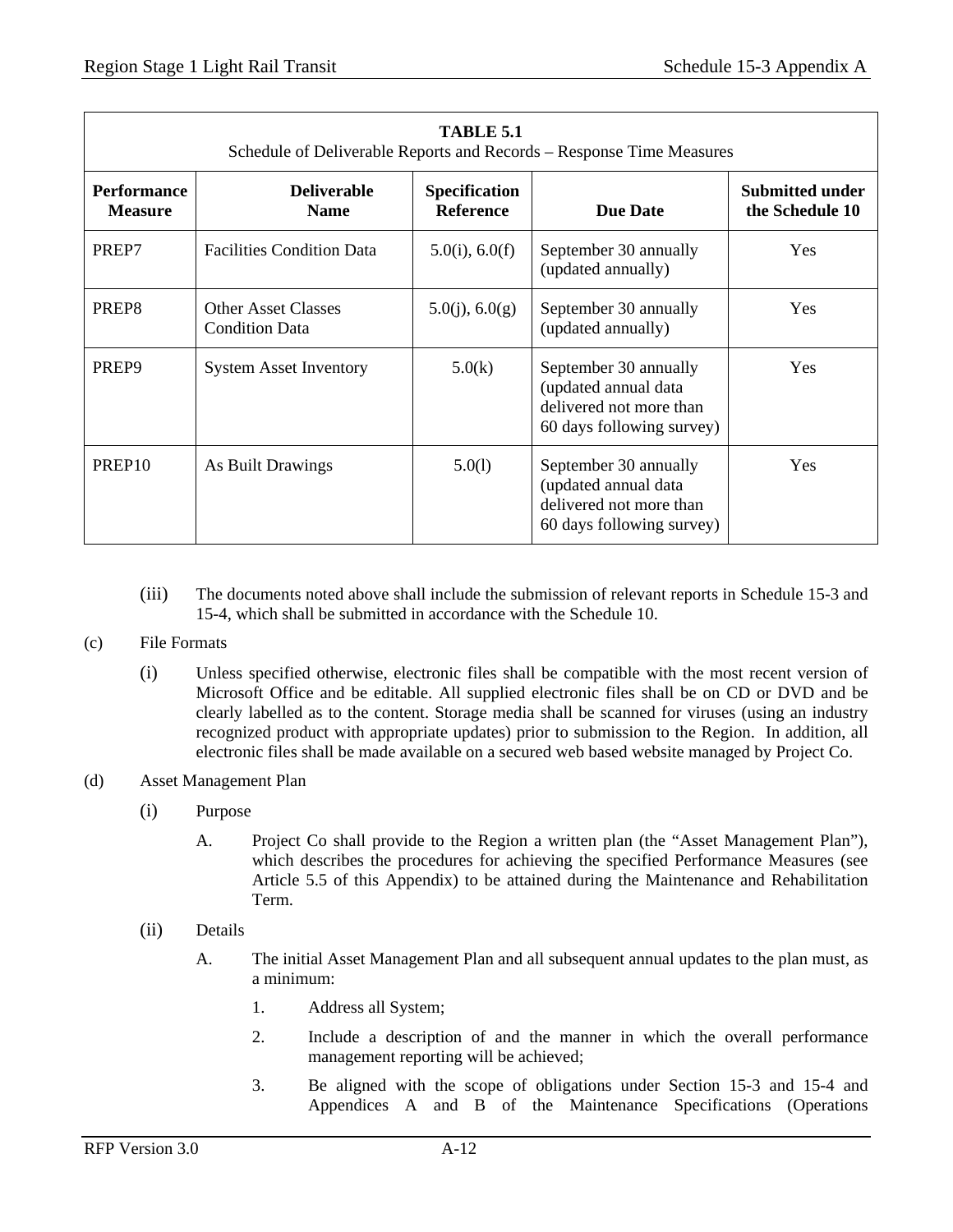Requirements, Maintenance and Rehabilitation Requirement, Asset Preservation, and the Expiry Date Requirements);

- 4. Meet the quality management and environmental management requirements in this Project Agreement;
- 5. Be consistent with other obligations in this Project Agreement;
- 6. Identify the intervention criteria for each APPM as well as achieve the requirements set out in Appendix B, the Expiry Date Requirements to this Schedule;
- 7. Describe the approach for Infrastructure condition inspection;
- 8. Describe the approach for assessing the manner in which the APPMs will be achieved;
- 9. Identify the deterioration rate and factors affecting the APPMs;
- 10. Describe the process for asset preservation work identification, programming and prioritization in terms of developing the Asset Management Plan and the five-year asset preservation schedule, and addressing any APPM non-compliance;
- 11. Identify and describe the Asset Management approach with respect to integrating and aligning routine maintenance activities (as described in Schedule 15-3) and asset preservation work;
- 12. Identify any areas of risk and describe mitigation measures;
- 13. Describe the approach for completing the annual Maintenance Services schedule including the resources employed, plant, materials, and facilities associated therewith;
- 14. Describe any processes and innovations to improve performance and performance reporting process;
- 15. Provide an indication of the expected condition performance of the asset over the remainder of the Maintenance Term and how Project Co is ensuring full contractual compliance will be achieved, including providing details of the method used to establish the predicted condition (it is anticipated that some form of asset performance modelling will be required) and in graphical format, the current, worst case, the Expiry Date hand back and target condition of the Infrastructure; and
- 16. Include a five-year asset preservation schedule consisting of a rolling, forward Maintenance Services program that describes the planned preventative maintenance and asset preservation works (excluding minor routine maintenance) that Project Co is planning to undertake over the following five (5)-year period, and provide specific details regarding planned asset preservation works including but not limited to:
	- I. planned asset preservation works for both the year and each quarter within the first two years, and only for the year thereafter;
	- II. advanced technical evaluations completed;
	- III. field investigations completed;
	- IV. updated asset preservation treatment; and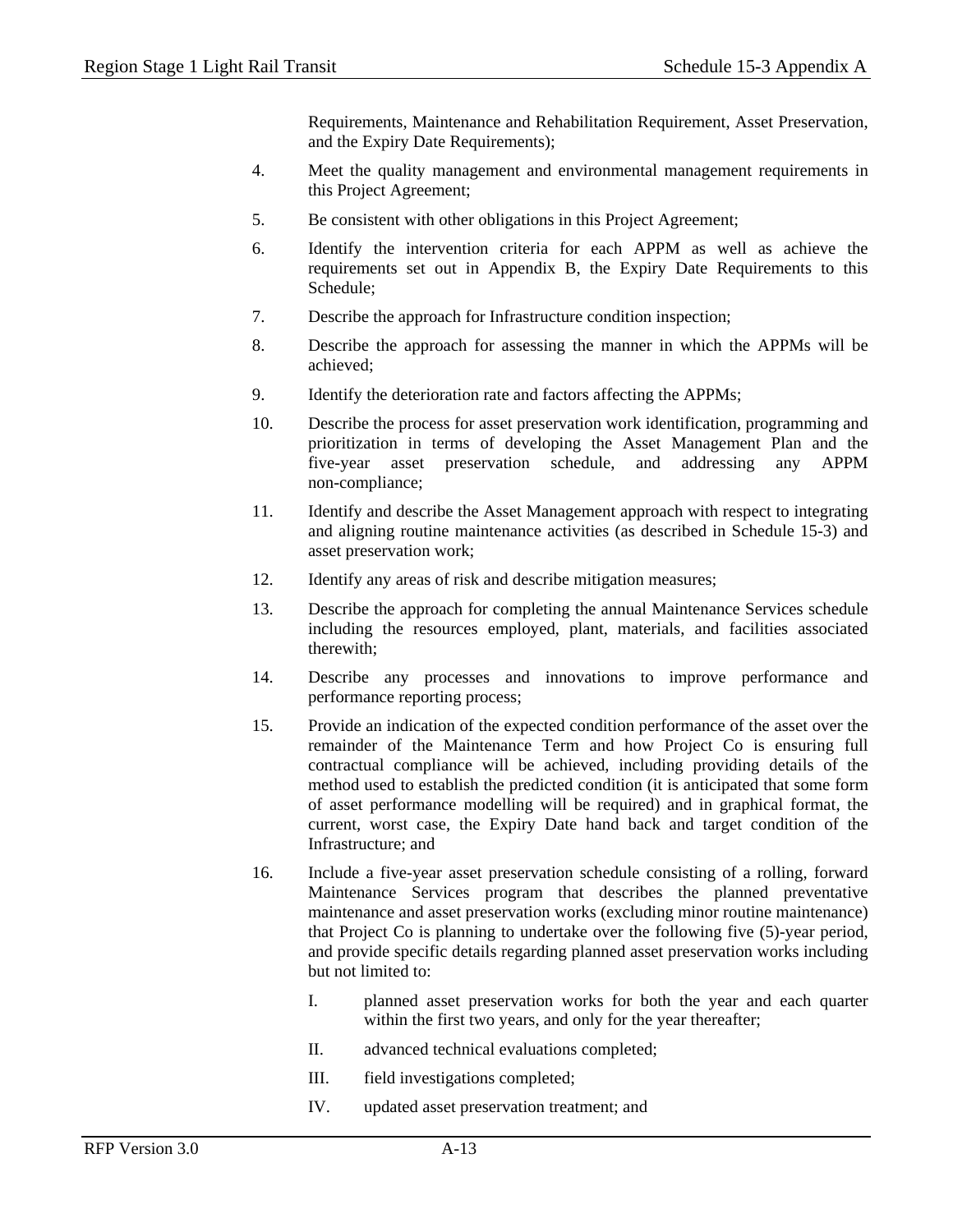- V. design documentation:
	- In respect of preparation of the five-year asset preservation schedule:
		- It is recognized that the timing of rehabilitation and other projects and activities in the future is less certain that those in the current year; and
		- Project Co has the right to perform activities that deviate from the schedule, so long as performance the System meets Project Agreement requirements.
	- The five-year asset preservation schedule shall be in the following format:
		- For linear Infrastructure (track, special trackwork, OCS, etc.):
			- The plan should be produced to clearly identify the start and end locations and cross-sectional position of all Maintenance Services. Where Maintenance Services is to be undertaken on only part of the cross section then the plan should be formatted to clearly indicate this;
			- Indicate the timing and nature of the Maintenance Services to be undertaken; and
			- Have some indication (code or otherwise) of the level of the priority of the Maintenance Services.
			- For point Infrastructure (such as Bridges, Stations, Facilities, Sewers, etc.):
				- Infrastructure should be grouped firstly by type, then by location along the Region;
				- Indicate the timing and nature of the Maintenance Services to be undertaken; and
				- Have some indication (code or otherwise) of the level of priority and certainty of the Maintenance Services occurring.
			- For Vehicles and Equipment (such as LRVs, Non-Revenue vehicles, etc.):
				- **•** Vehicles and equipment should be grouped firstly by type, then by the identification number of each particular vehicle/asset
				- Indicate the timing and nature of the Maintenance Services to be undertaken; and
				- Have some indication (code or otherwise) of the level of priority and certainty of the Maintenance Services occurring.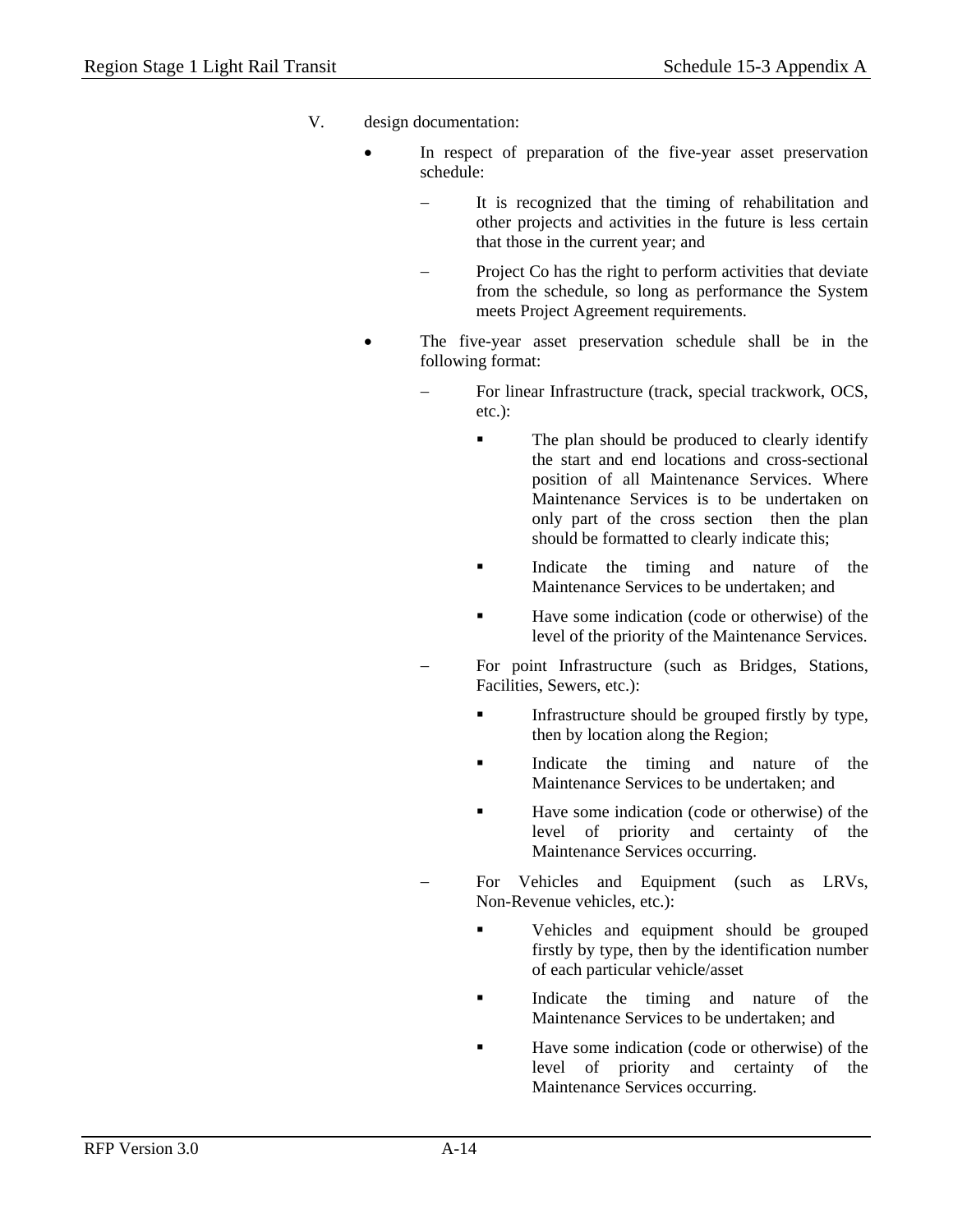- B. All plans shall address the operational impact and mitigation measures;
- C. Include Project Co's, Maintenance and Rehabilitation Quality Management Plan and provide a description of the process for reporting of audits and Nonconformity Reports in accordance with Schedule 11 – Quality Management;
- D. Include Project Co's reporting for its environmental management activities;
- E. Provide an update on the status of Project permitting.
- (e) Annual Asset Preservation and Performance Measures (APPM) Achievement Report
	- (i) Purpose
		- A. The Annual APPM Achievement Report documents the routine maintenance, preventative maintenance, rehabilitation, and asset preservation work completed in the previous year; reports the results from Infrastructure condition and inventory surveys and provides a summary of achievement compared to the APPM requirements; and outlines activities anticipated in the coming year.
	- (ii) Details
		- A. The Annual APPM Achievement Report must include the following as a minimum:
			- 1. An annual summary of the Maintenance Services (including routine, preventive, and corrective maintenance, rehabilitation and asset preservation activities) performed in the preceding year;
			- 2. Methodologies for calculating the Asset Preservation Performance Measures;
			- 3. Analysis and presentation of the results from the annual data collection program for the Asset Preservation Performance Measures for all System assets as defined in the Asset Management Plan;
			- 4. Reporting of the results of surveys; and
			- 5. Reports of the compliance and non-compliances with the APPM, and corrective actions.
- (f) Structure Condition Data
	- (i) Project Co is responsible for collecting, maintaining, reporting, and updating Structures Condition data for the purposes of Asset Management and for evaluating the APPM achievements. The requirements for such data are detailed in Table 5.2.

| TABLE 5.2                                                                                                                |                                                                                                                                                                                                                                                                                                      |  |
|--------------------------------------------------------------------------------------------------------------------------|------------------------------------------------------------------------------------------------------------------------------------------------------------------------------------------------------------------------------------------------------------------------------------------------------|--|
| <b>Asset Class Condition Group</b>                                                                                       | <b>Condition Data Delivery Requirements</b>                                                                                                                                                                                                                                                          |  |
| <b>Structures</b> – Grade Crossings, Bridges,<br>Recreational Trail Bridges, Retaining<br>Walls, and Structural Culverts | All condition data collection and reporting on an annual basis in<br>$\bullet$<br>accordance with Table 5.1<br>Project Co is to provide to the Region a condition data information<br>system (to be agreed between the Region and Project Co) for<br>delivering condition information for Structures |  |
|                                                                                                                          | Project Co is to provide to the Region all asset condition<br>inspection reports in a digital "pdf" format.                                                                                                                                                                                          |  |
|                                                                                                                          | Project Co is to provide to the Region all asset condition                                                                                                                                                                                                                                           |  |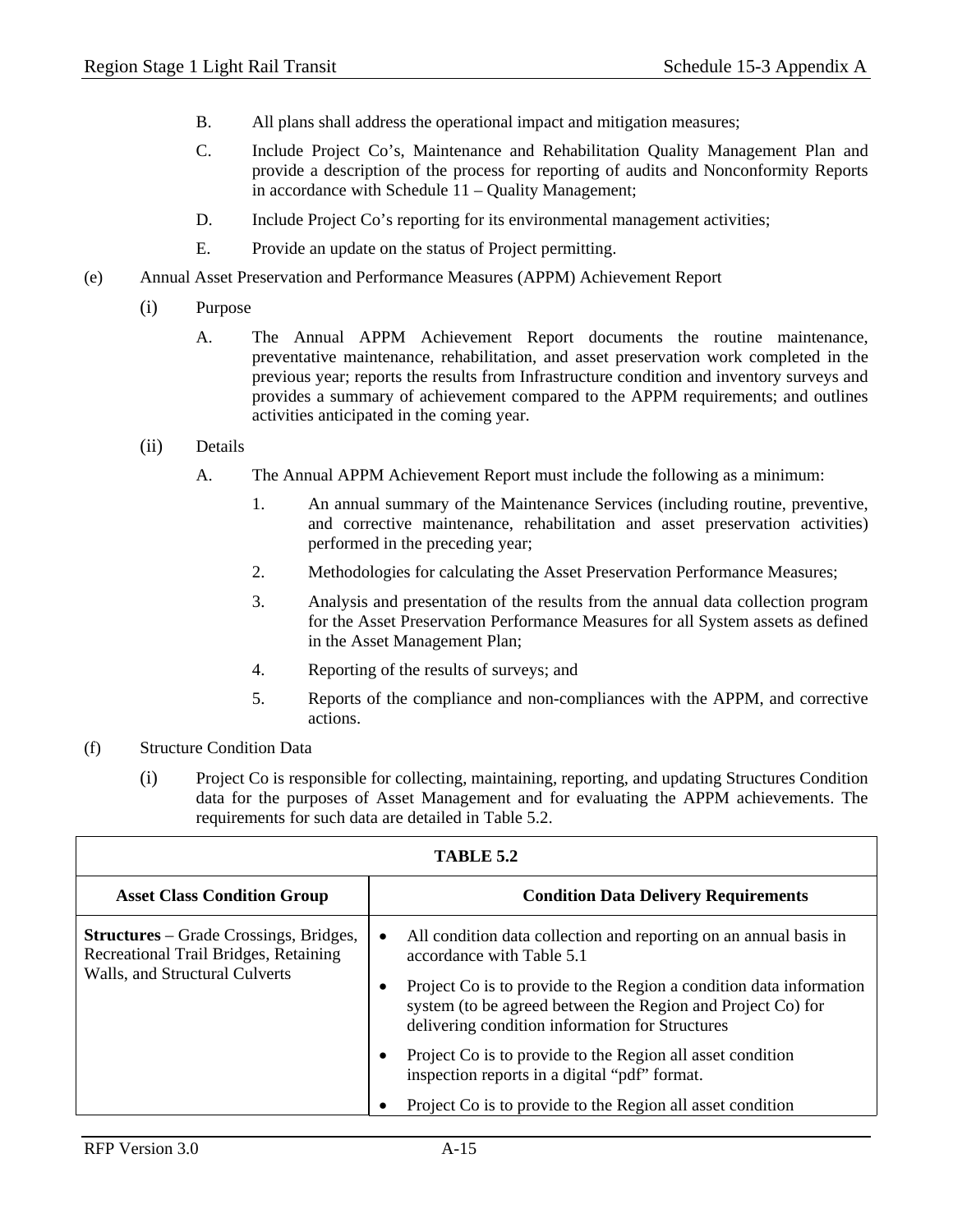| TABLE 5.2                          |                                                                                                                                                                                                                   |  |
|------------------------------------|-------------------------------------------------------------------------------------------------------------------------------------------------------------------------------------------------------------------|--|
| <b>Asset Class Condition Group</b> | <b>Condition Data Delivery Requirements</b>                                                                                                                                                                       |  |
|                                    | assessments in a digital "pdf" and Microsoft Excel format.<br>Project Co is to provide to the Region all drawings in a digital<br>"pdf" and a "to be determined" format as well as printed / plotted<br>hardcopy. |  |

#### (g) Track Condition Data

(i) Project Co is responsible for collecting, maintaining, reporting, and updating Track Condition data for the purposes of Asset Management and for evaluating the APPM achievements. The requirements for such data are detailed in Table 5.3.

| TABLE 5.3                                                                                    |                                                                                                                                                                                                                                                                                                 |  |
|----------------------------------------------------------------------------------------------|-------------------------------------------------------------------------------------------------------------------------------------------------------------------------------------------------------------------------------------------------------------------------------------------------|--|
| <b>Asset Class Condition Group</b>                                                           | <b>Condition Data Delivery Requirements</b>                                                                                                                                                                                                                                                     |  |
| Mainline Track, Special Trackwork,<br>Turnouts, Crossovers, Yard Leads,<br><b>Yard Track</b> | All condition data collection and reporting on an annual basis in<br>$\bullet$<br>accordance with Table 5.1<br>Project Co is to provide to the Region a condition data information<br>system (to be agreed between the Region and Project Co) for<br>delivering condition information for Track |  |

## (h) Vehicles and Systems Condition Data

(i) Project Co is responsible for collecting, maintaining, reporting, and updating Vehicles and Systems Condition data for the purposes of Asset Management and for evaluating the APPM achievements. The requirements for such data are detailed in Table 5.4.

| TABLE 5.4                                                                      |                                                                                                                                                                                               |  |
|--------------------------------------------------------------------------------|-----------------------------------------------------------------------------------------------------------------------------------------------------------------------------------------------|--|
| <b>Asset Class Condition Group</b>                                             | <b>Condition Data Delivery Requirements</b>                                                                                                                                                   |  |
| Vehicles, includes vehicles and<br>maintenance of way equipment                | All condition data collection and reporting on an annual basis in<br>accordance with Table 5.1                                                                                                |  |
|                                                                                | Project Co is to provide to the Region a condition data information<br>system (to be agreed between the Region and Project Co) for<br>delivering condition information for Vehicles           |  |
| <b>Systems Components, includes,</b><br><b>Communication Systems, Traction</b> | All condition data collection and reporting on an annual basis in<br>٠<br>accordance with Table 5.1                                                                                           |  |
| Power, Signals and Train Controls,<br><b>Corrosion Control</b>                 | Project Co is to provide to the Region a condition data information<br>system (to be agreed between the Region and Project Co) for<br>delivering condition information for Systems Components |  |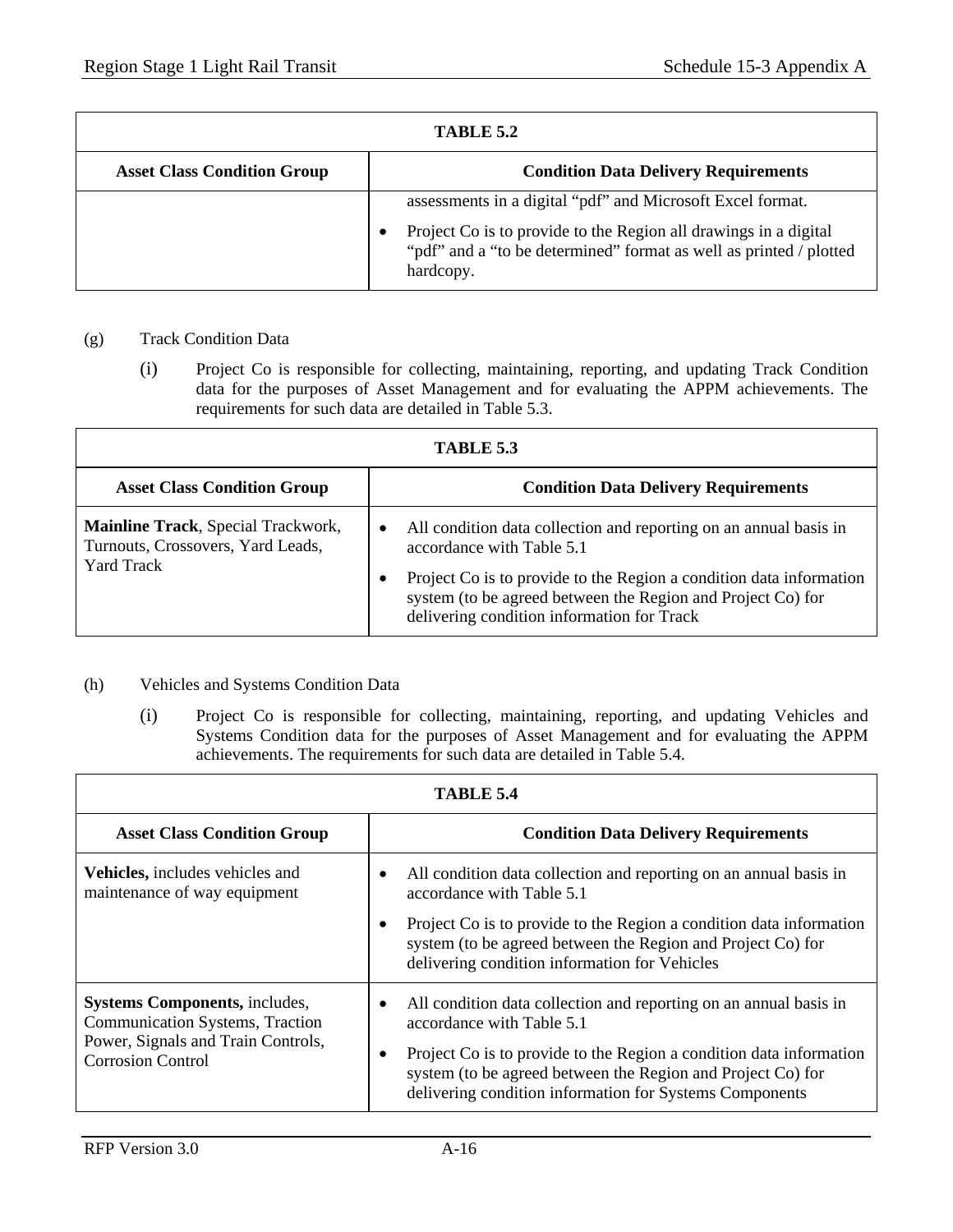## (i) Facility Condition Data

(i) Project Co is responsible for collecting, maintaining, reporting, and updating Facilities Condition data for the purposes of Asset Management and for evaluating the APPM achievements. The requirements for such data are detailed in Table 5.5.

| <b>TABLE 5.5</b>                                                             |                                                                                                                                                                                       |  |
|------------------------------------------------------------------------------|---------------------------------------------------------------------------------------------------------------------------------------------------------------------------------------|--|
| <b>Asset Class Condition Group</b>                                           | <b>Condition Data Delivery Requirements</b>                                                                                                                                           |  |
| Facilities, includes Maintenance and<br><b>Storage Facility and Stations</b> | All condition data collection and reporting on an annual basis in<br>$\bullet$<br>accordance with Table 5.1                                                                           |  |
|                                                                              | Project Co is to provide to the Region a condition data information<br>system (to be agreed between the Region and Project Co) for<br>delivering condition information for Facilities |  |

(j) Other Asset Classes Condition Data

(i) Project Co is responsible for collecting, maintaining, reporting and updating condition data for the purposes of proper asset management and for ensuring adequate serviceability. The requirements for such data are detailed in Table 5.6.

| <b>TABLE 5.6</b>                                                                                                                                                                                                                  |                                                                                                                                                            |  |
|-----------------------------------------------------------------------------------------------------------------------------------------------------------------------------------------------------------------------------------|------------------------------------------------------------------------------------------------------------------------------------------------------------|--|
| <b>Asset Class Condition Group</b>                                                                                                                                                                                                | <b>Condition Data Delivery Requirements</b>                                                                                                                |  |
| <b>Other Structures—Retaining walls, Culverts</b><br>(Span less than 3.0 m) and Noise Barriers                                                                                                                                    | All condition data collection and reporting on an annual<br>$\bullet$<br>basis in accordance with Table 5.1<br>Maintenance inspection reports<br>$\bullet$ |  |
| <b>Drainage and Sedimentation Control</b><br><b>Structures—including curb and gutters, catch</b><br>basins, ditch inlets, gutter outlets, grates, storm<br>sewers with utility holes and outlet structures,<br>and pump stations. | All condition data collection and reporting on an annual<br>٠<br>basis in accordance with Table 5.1<br>Maintenance inspection reports<br>٠                 |  |
| <b>Signs</b> —including all regulatory, warning, guide,<br>informational, advisory, construction and<br>maintenance and route markers                                                                                             | All condition data collection and reporting on an annual<br>$\bullet$<br>basis in accordance with Table 5.1<br>Maintenance inspection reports<br>$\bullet$ |  |
| <b>Electrical Components</b> —including lighting,<br>signals and control boxes, and electrical<br>components associated with fire, life, and safety<br>equipment.                                                                 | All condition data collection and reporting on an annual<br>٠<br>basis in accordance with Table 5.1<br>Maintenance inspection reports<br>$\bullet$         |  |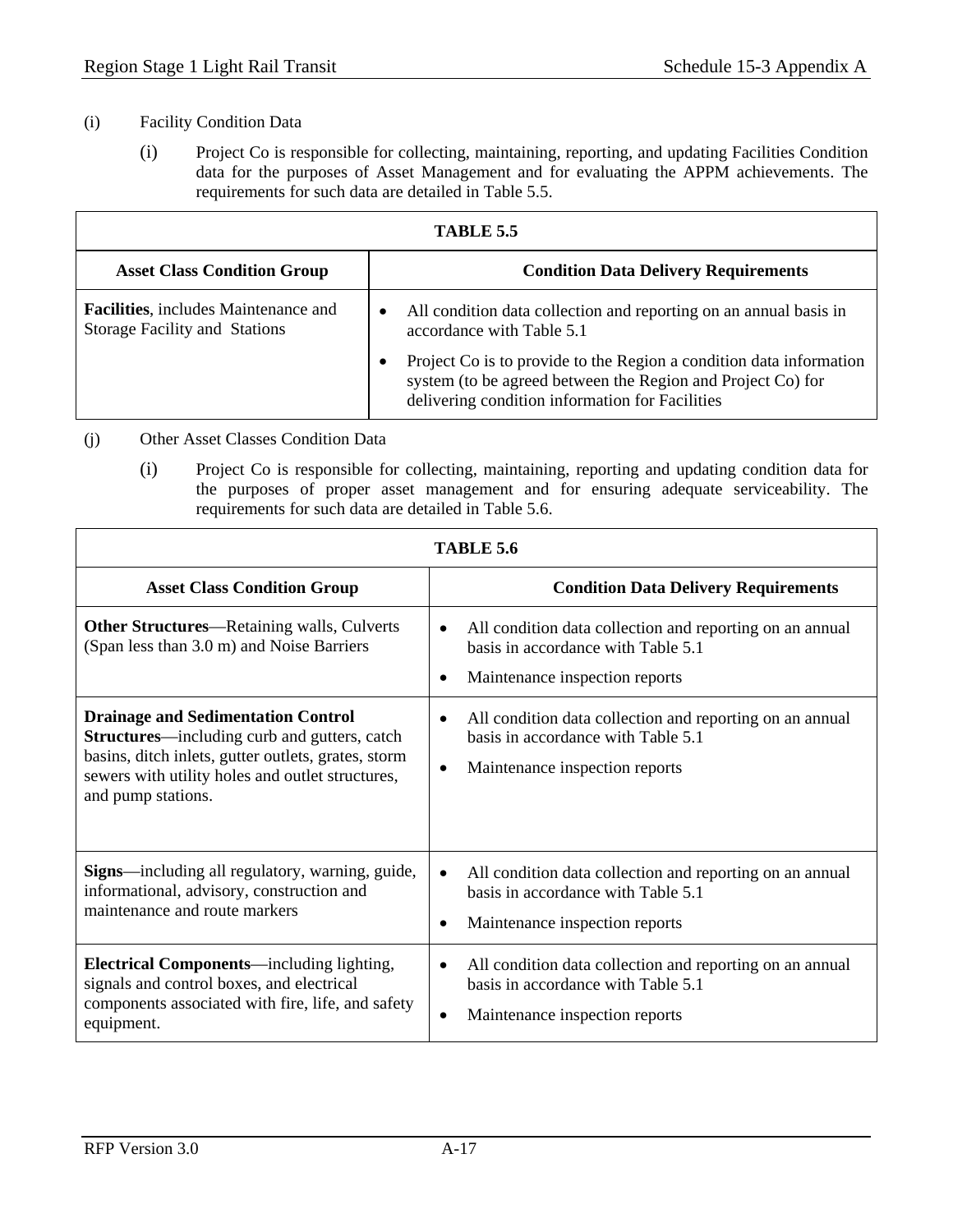| <b>TABLE 5.6</b>                                                                             |                                                                                                                                               |  |
|----------------------------------------------------------------------------------------------|-----------------------------------------------------------------------------------------------------------------------------------------------|--|
| <b>Asset Class Condition Group</b>                                                           | <b>Condition Data Delivery Requirements</b>                                                                                                   |  |
| <b>Mechanical Components—including systems</b><br>for drainage, pumps, fire, life and safety | All condition data collection and reporting on an annual<br>$\bullet$<br>basis in accordance with Table 5.1<br>Maintenance inspection reports |  |
| Recreational Trails and Sidewalks (excluding<br><b>Recreational Trail Bridges)</b>           | All condition data collection and reporting on an annual<br>$\bullet$<br>basis in accordance with Table 5.1<br>Maintenance inspection reports |  |

## (k) System Inventory Data

- (i) The electronic Infrastructure inventory records of Project Co shall be accurate and up-to-date. Project Co is responsible for collecting and maintaining the data.
- (ii) Project Co shall assign each asset a unique number, and name the asset consistent with the terminology used in Schedule 15-2, or reference documents, or Good Industry Practice or as agreed to by the Region.
- (l) As Built Drawings (Record Drawings)
	- (i) Project Co is responsible for the production of As Built Drawings including all shop fabrication drawings. The production of the drawings shall generally take the form of the design drawings with addendums showing changes and signed by a Professional Engineer, where applicable. These are to be submitted, as applicable, with the annual Asset Management Plans noted in Table 5.1 of this Appendix.
- 6 Asset Preservation Performance Measures (APPMs)
- (a) General
	- (i) APPMs reflect the condition in which Project Co shall maintain the System. Project Co must comply with these measures at all times throughout the Maintenance Term. Schedule 15-3 outlines routine maintenance requirements of which are not repeated here. An integral part of the Asset Preservation is gathering and maintaining reliable inventory and condition assessment data, which are Project Co's responsibility.
	- (ii) The Asset Preservation Performance Measures (APPMs) are based on the levels of service established by the Region, as determined from System condition assessments, performance monitoring, delivery methodologies, and management functions within Infrastructure management systems.
	- (iii) APPMs have been developed for each Asset Category based on the specific requirements associated with each asset type. A standardized format for the measures has been adopted for consistency and presentation purposes. Elements of the measures include:
		- A. Feature;
		- B. Performance measures;
		- C. minimum condition;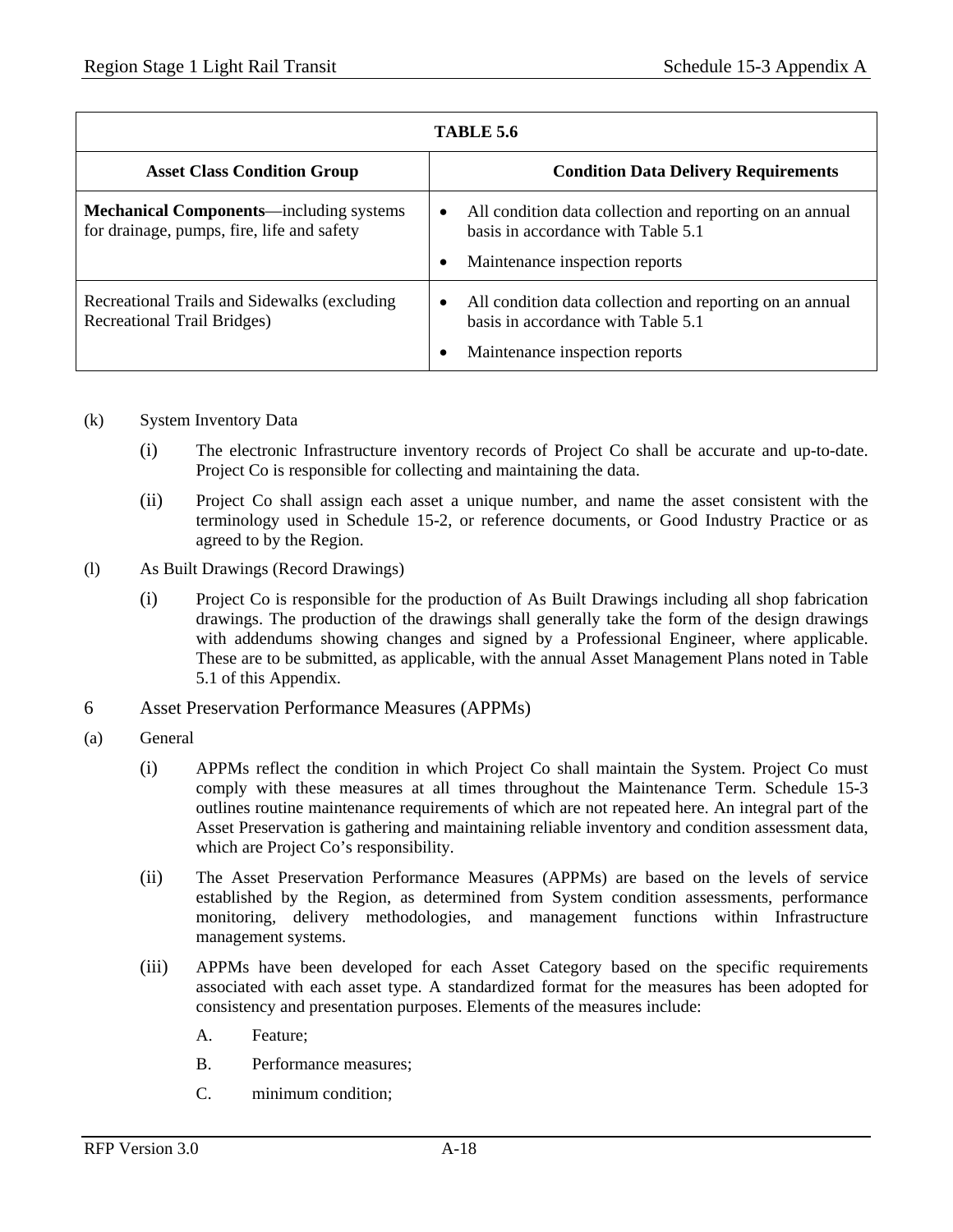- D. Maximum Response Time; and
- E. The basis of measure and any associated response parameters required to be met.
- (iv) Project Co is responsible for the asset preservation of all Systems and ensuring that it is managed in a safe and operable condition and are preserved in accordance with the requirements of this Project Agreement and Good Industry Practice.
- (b) Performance Measures
	- (i) Asset Preservation Performance Measures (APPM) provides the ability to monitor and maintain the desired System asset condition over the Maintenance Term. Project Co is required to report actual APPM achievement as part of the Annual Asset Preservation Performance Measure (APPM) Achievement Report. The achievements are measured in terms of meeting the requirements of the Asset Preservation Performance Measures and reporting requirements detailed in Schedule 15-3. Achieving the APPM noted in this Appendix includes meeting the operations and maintenance requirements noted in Appendix A of this Schedule.
	- (ii) Project Co must demonstrate through its Quality Management System the processes to achieve the APPM specified in this Appendix.
	- (iii) A summary of the Asset Preservation Performance Measure and the consequences of Non-conformity – with the requirements are noted in the following Table A.6.1. The composition of the APPMs is subject to review by the Region during the Maintenance Term.

| TABLE 6.1<br><b>Asset Preservation Performance Measures</b> |                                               |                               |  |  |  |
|-------------------------------------------------------------|-----------------------------------------------|-------------------------------|--|--|--|
| <b>Article Reference</b>                                    | <b>Performance Requirement</b>                | <b>APPM Measure Reference</b> |  |  |  |
| 5.0(d)                                                      | <b>Initial Asset Management Plan</b>          | PREP1                         |  |  |  |
| 5.0(d)                                                      | <b>Asset Management Plan Updates</b>          | PREP <sub>2</sub>             |  |  |  |
| 5.0(e)                                                      | Annual APPM Achievement Report                | PREP3                         |  |  |  |
| 5.0(f)                                                      | <b>Structures Condition Data</b>              | PREP4                         |  |  |  |
| 5.0(g)                                                      | <b>Track Condition Data</b>                   | PREP <sub>5</sub>             |  |  |  |
| 5.0(h)                                                      | Vehicles and Systems Condition Data           | PREP <sub>6</sub>             |  |  |  |
| 5.0(i)                                                      | <b>Facilities Condition Data</b>              | PREP7                         |  |  |  |
| 5.0(j)                                                      | <b>Other Asset Classes and Condition Data</b> | PREP8                         |  |  |  |
| 5.0(k)                                                      | <b>System Inventory</b>                       | PREP9                         |  |  |  |
| 5.0(1)                                                      | As Built Drawings                             | PREP <sub>10</sub>            |  |  |  |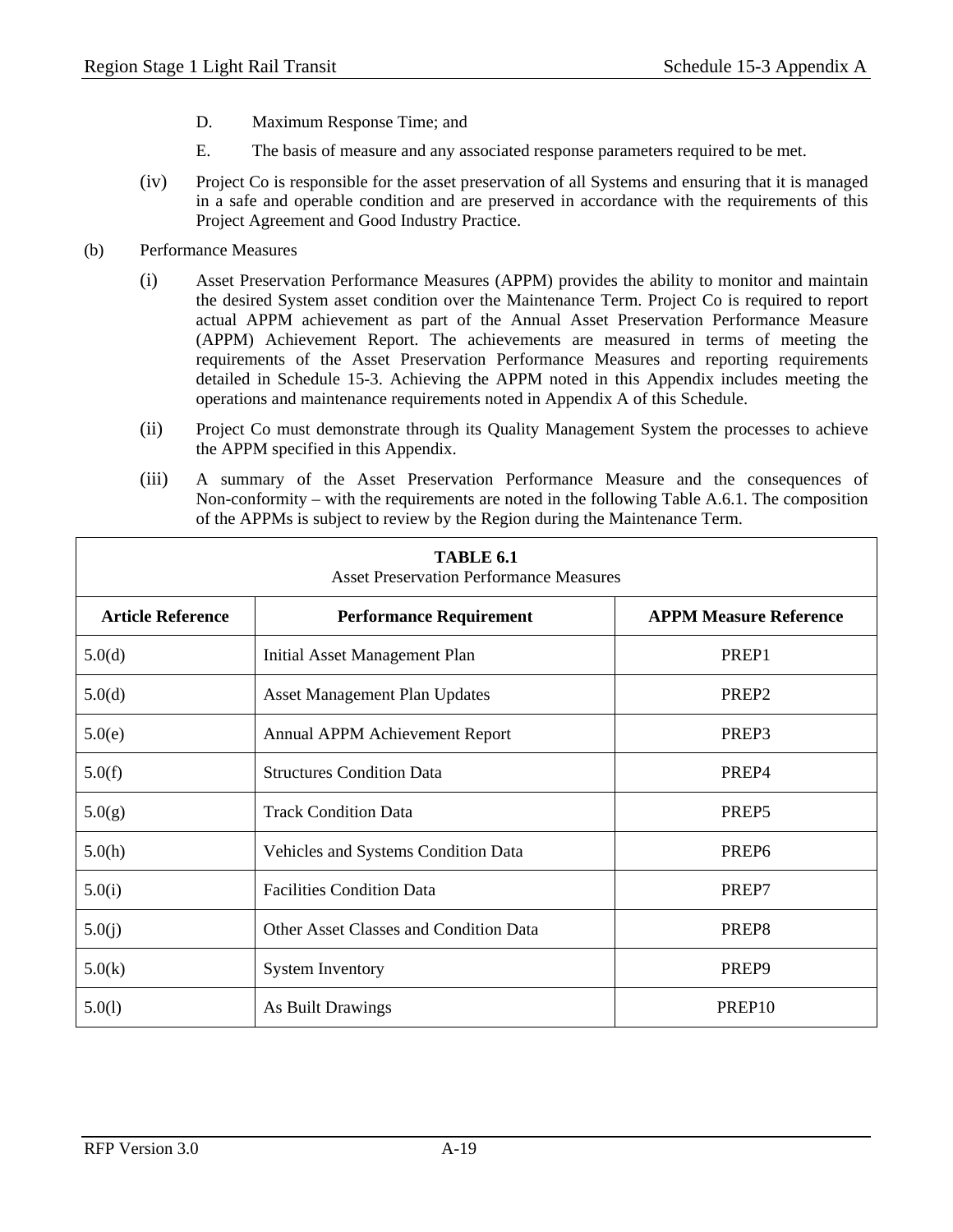- (c) Structures
	- (i) General
		- A. The APPM for Structures are targeted to ensure:
			- 1. Region user and structure safety;
			- 2. Structure functionality is at an acceptable level; and
			- 3. Structure asset consumption is limited.
		- B. Using these factors as the basis, standards and performance measures are set to ensure sound Asset Management practices are applied for Structures.
		- C. Elements of the Structures asset management cycle include:
			- 1. Inspection at the specified interval;
			- 2. Rating the condition of the Structure Components;
			- 3. Inventory updating;
			- 4. Programming correction of deficiencies;
			- 5. Undertaking maintenance and asset preservation works; and
			- 6. Reporting achievements.
		- D. The delivery of services is based upon:
			- 1. Emphasis on Region's Operations and Structure safety for the Project;
			- 2. Outcome-based specifications with Project Co given the latitude for treatment selection to control/correct defective conditions as per the Project Agreement requirements;
			- 3. A life-cycle approach to maintenance and asset preservation in conformance with the performance measures;
			- 4. A preventative rather than reactive maintenance/repair strategy is encouraged to limit asset consumption with inspections recommended to facilitate this strategy;
			- 5. Emphasis on meeting the prescribed standards and APPMs on an ongoing basis;
			- 6. A mechanism for the Region to correct default if Project Co fails to meet the condition criteria on an ongoing basis;
			- 7. An effective Quality Management System; and
			- 8. Compliance with the Project Agreement requirements.
		- E. Project Co has full responsibility for all the asset preservation activities, including Structure replacement, should that be required.
		- F. Operational standards are detailed in Schedule 15-3 and Schedule 15-4.
	- (ii) Structural Inspections
		- A. Structure inspection management involves field inspections that identify and monitor Structure condition. Any observed defects are to be addressed in relevant asset preservation strategies and subsequently programmed for asset preservation (including preventative maintenance and replacement). Project Co shall respond to and rectify any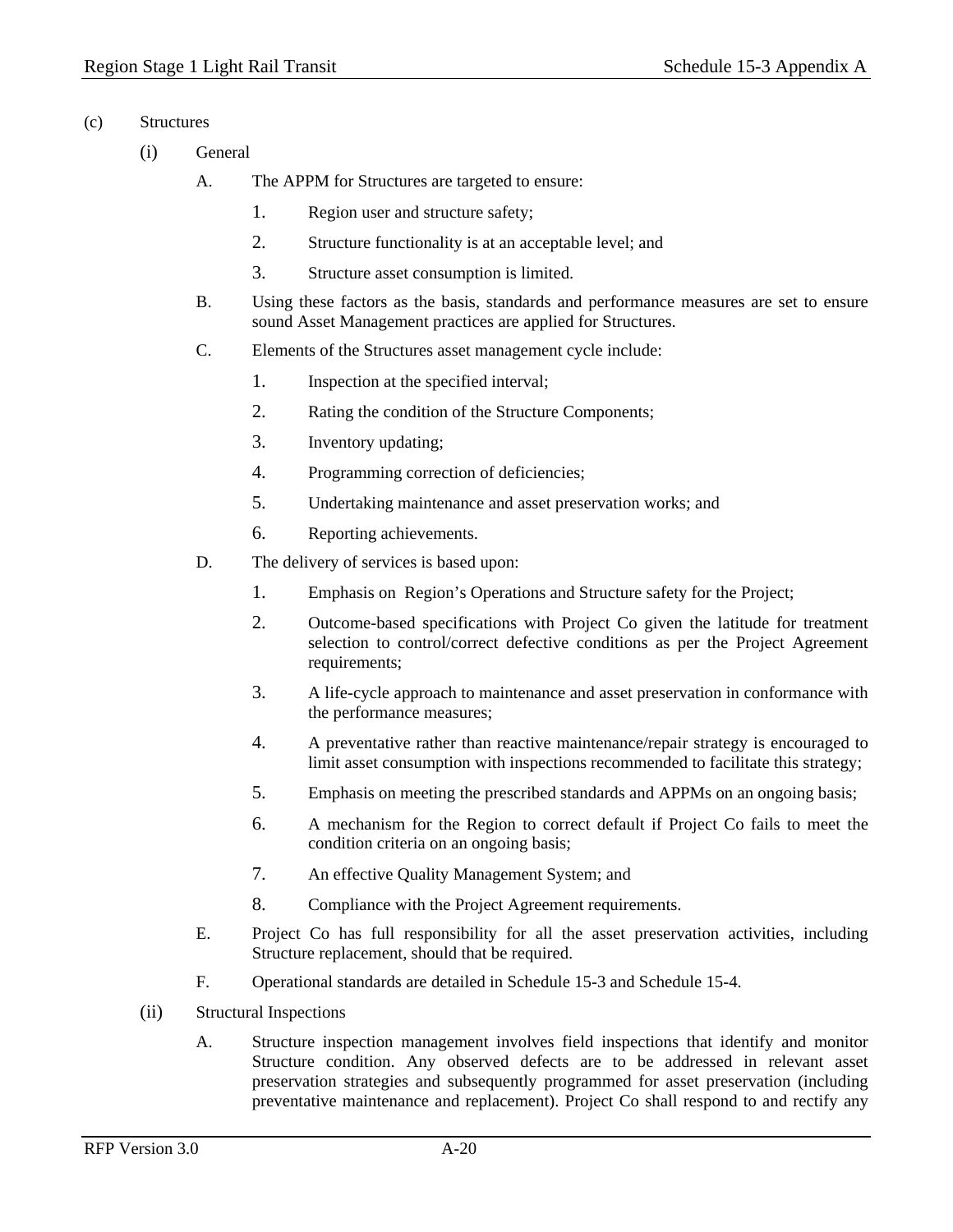urgent items identified during inspections. The asset preservation of all Structures includes performing Structural Inspections in accordance with OSIM and Province of Ontario practices, condition assessments, inventory updates, and reporting of structure condition achievements, as well as the identification of appropriate condition preservation and restoration strategies in accordance with the requirements set out in this Project Agreement. Project Co shall use Qualified Inspectors, defined as individuals with at least five (5) years of experience in structure inspections who maintain their knowledge of inspection through participation in biennial inspection courses offered by Ministry of Transportation of Ontario.

- B. The program of Structure inspections must be managed by a suitably qualified Structural Engineer, who:
	- 1. Is a Professional Engineer with a background in inspection, design, and construction of bridges;
	- 2. Has extensive experience in supervising Structure design, evaluation, construction, inspection, maintenance, rehabilitation and asset preservation;
	- 3. Maintains overall management and technical supervision of the Structure inspection and Maintenance/asset preservation program;
	- 4. Accepts responsibility for the technical competence of all personnel involved in Structures inspection and reporting;
	- 5. Accepts responsibility for the structural safety of all Structures;
	- 6. Consults with other specialist professionals when necessary; and
- C. Has the overall responsibility for assessing the structure functionality/safety, Structure risks, and potential risks to Region users, and to determine an appropriate asset preservation strategy.

| TABLE 6.2<br><b>Inspection Types</b> |                                                                                                                                                                                                                 |                                                                         |  |  |
|--------------------------------------|-----------------------------------------------------------------------------------------------------------------------------------------------------------------------------------------------------------------|-------------------------------------------------------------------------|--|--|
| <b>Type</b>                          | <b>Description</b>                                                                                                                                                                                              | <b>Maximum Inspection</b><br><b>Frequencies</b>                         |  |  |
| Superficial<br>(maintenance)         | Focus on Region Passenger safety and Structure<br>functionality; refer to Schedule 15-3                                                                                                                         | These are as part of<br>routine Region<br>management and<br>operations. |  |  |
| Detailed                             | Focus on a general assessment of condition and<br>developing an annual, five (5)-year and ten year asset<br>preservation programs (including Preventative<br>Maintenance and replacement)                       | Once every two $(2)$ years                                              |  |  |
| <b>Condition Surveys</b>             | Focus on producing a comprehensive assessment of<br>condition, including undertaking physical testing, in<br>order to develop an appropriate asset preservation<br>program (including preventative maintenance, | As required or if BCI is<br>below 70                                    |  |  |

D. There are three types of Structure inspections required as indicated in Table A.6.2.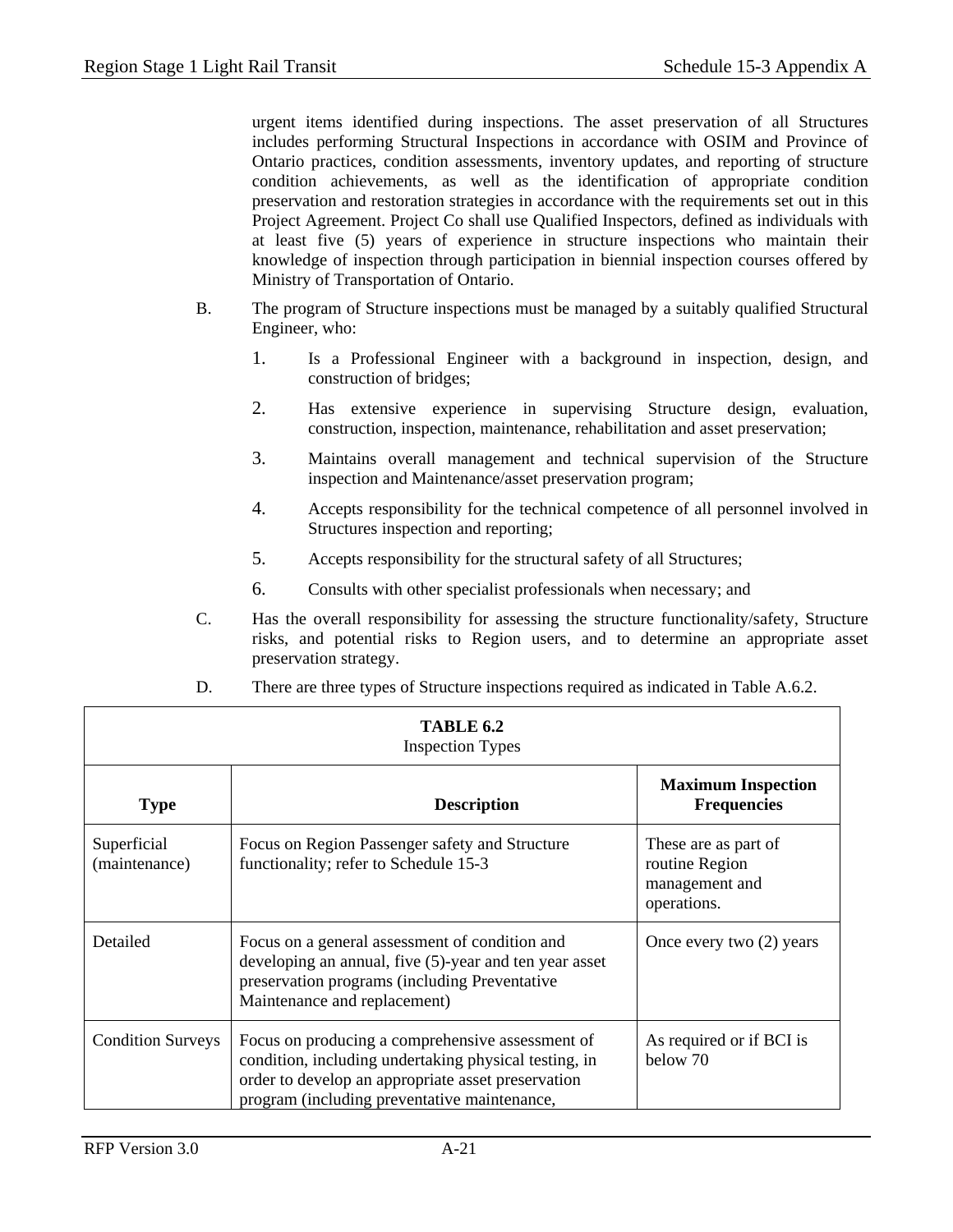| TABLE 6.2<br><b>Inspection Types</b> |                                 |                                                 |  |  |
|--------------------------------------|---------------------------------|-------------------------------------------------|--|--|
| Type                                 | <b>Description</b>              | <b>Maximum Inspection</b><br><b>Frequencies</b> |  |  |
|                                      | rehabilitation and replacement) |                                                 |  |  |

- E. Structures exhibiting significant displacement, deterioration, defects or damage are required to be inspected and assessed more frequently with the intervals determined by the Structural Engineer to meet the performance requirements of this Project Agreement and Good Industry Practice.
- F. Structure condition inspection is required to be undertaken using format and detail consistent with that specified in the Ontario Structure Inspection Manual (OSIM), the Structure Rehabilitation Manual, the Retaining Wall Inspection Guidelines (RWIG) and the Sign Support Inspection Guidelines (SSIG).
- G. Project Co is required to retain files of Structure inspection records and asset preservation plans so that a continuous history of each Structure is available throughout the Maintenance Term.
- H. Inspections of Structures shall commence following Substantial Completion and continue throughout the Maintenance Term.
- (iii) Key Performance Measures
	- A. Project Co shall perform Structure inspections and calculate the BCI for all Structures at least once every two years, in accordance with the requirements of this Schedule. Project Co shall report on all BCI, BCI-C, BCI-RW and BCI-SS as indicated in this Schedule.
	- B. In addition, all inspections must identify undue movements, damages or deteriorations of key structural members, if any, which, in the opinion of the Structural Engineer, may cause instability of distress of individual structures and pose immediate danger to the public and the LRT system.
- (iv) Submissions to the Region
	- A. Structure Condition Data
		- 1. Project Co shall submit to the Region as noted in Table 5.1 of this Appendix, by September 30 of each year in which measurements are taken in accordance with Article 5.1 of this Appendix, an updated copy of the following:
			- 1. All Inspections in electronic format;
			- 2. All the Inspection Reports in hard copy format; and
			- 3. All BCI, BCI-C, BCI-RW, and BCI-SS calculations and values.
		- 2. This information shall be submitted to the Region, in the format prescribed and/or referenced in this schedule.
	- B. System Inventory (for Structures)
		- 1. Project Co shall submit to the Region, before September 30 of each year, an updated copy of the following: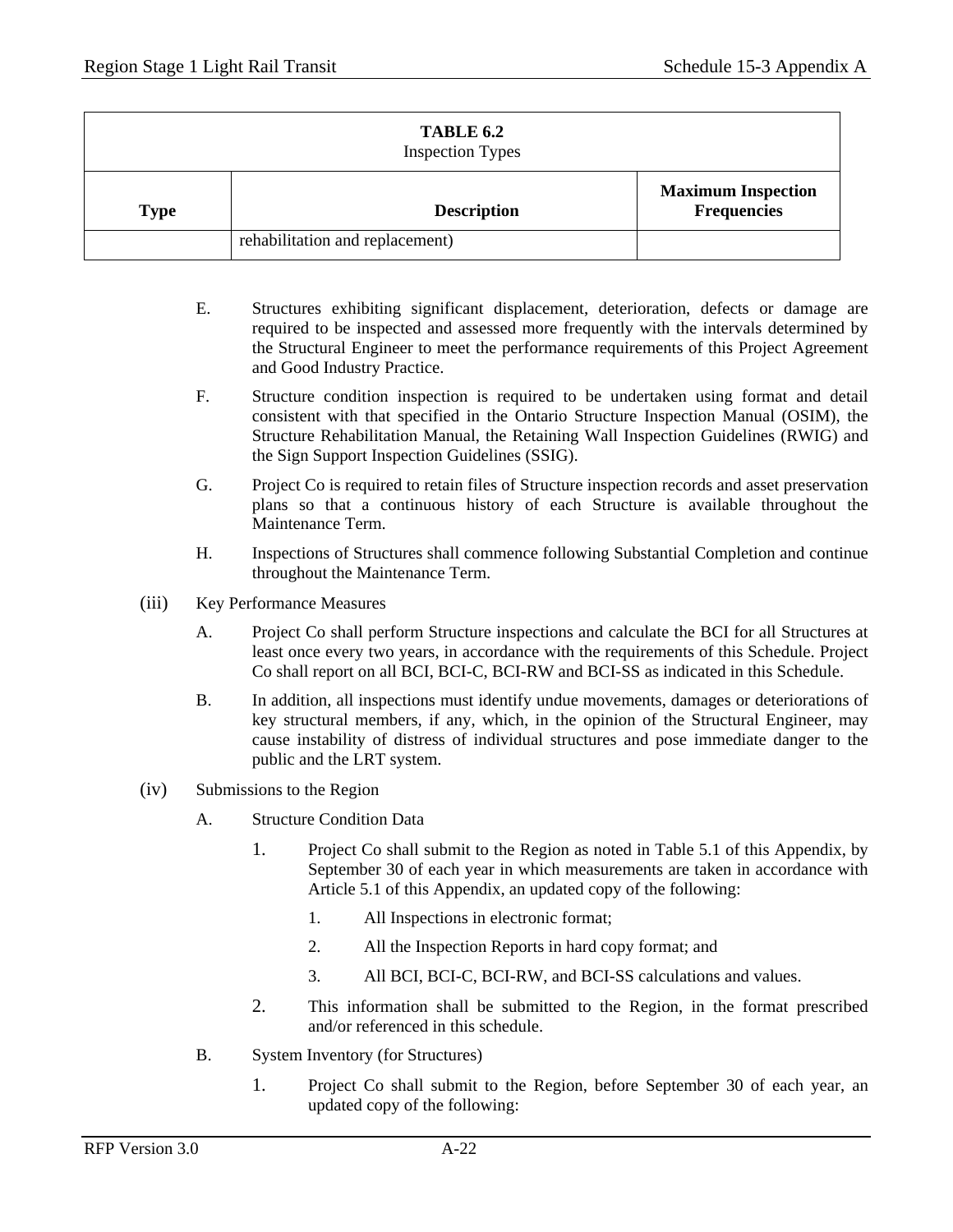- 1. Structure inventory list; and
- 2. List of Structures that may be structurally unstable, or deficient for load carrying capacity of the Region.
- C. Asset Management Plan (Initial and Updates)
	- 1. Project Co shall submit to the Region its Asset Management Plan in accordance with Article 5.1 of this Appendix which at a minimum shall include: a copy of Project Co's list of structure asset preservation and repair accomplishments over the previous 12 months; Structure condition preservation and restoration strategies; annual plan for upcoming 12 months; achievements report based on previous plans; a copy of Project Co's structure asset preservation list and program for the next five (5) years.
- D. As Built Drawings—Structural drawings and As Built Drawings for the original construction, asset preservation, and repair work.
- (v) Additional Structure Inspections
	- A. Project Co is required to undertake additional Structure inspection by a Qualified Inspector under the supervision of a Structural Engineer under the following circumstances which include, but not limited to:
		- 1. Accident or vehicle collision with a structure;
		- 2. Unusual/severe weather conditions or natural disasters;
		- 3. Where a perceived problem exists;
		- 4. Flooding/ice jams; and
		- 5. Vandalism or terrorism.
	- B. Project Co shall report the inspections and findings within seven days of a significant event potentially impacting structures' integrity and safety, which includes events noted above. Meeting the APPMs is in addition to the submission of complete and satisfactory inspection reports and findings following a significant event as described earlier.
- (vi) Asset Preservation Performance Measures
	- A. Project Co is required to comply with APPMs as set forth below and further outlined in Schedule 20 – Payment Mechanism.
	- B. Project Co must demonstrate through its Quality Management System the process to achieve the specified outcomes.
	- C. The method for assessing the performance measure achievement is based on the definitions given in the Ontario Structure Inspection Manual.
	- D. The intervention criteria to be undertaken by Project Co to meet the APPMs also reinforce the 'whole of life' approach, encourage proactive preventative maintenance and asset preservation strategies and require Project Co to monitor the management of the Structures.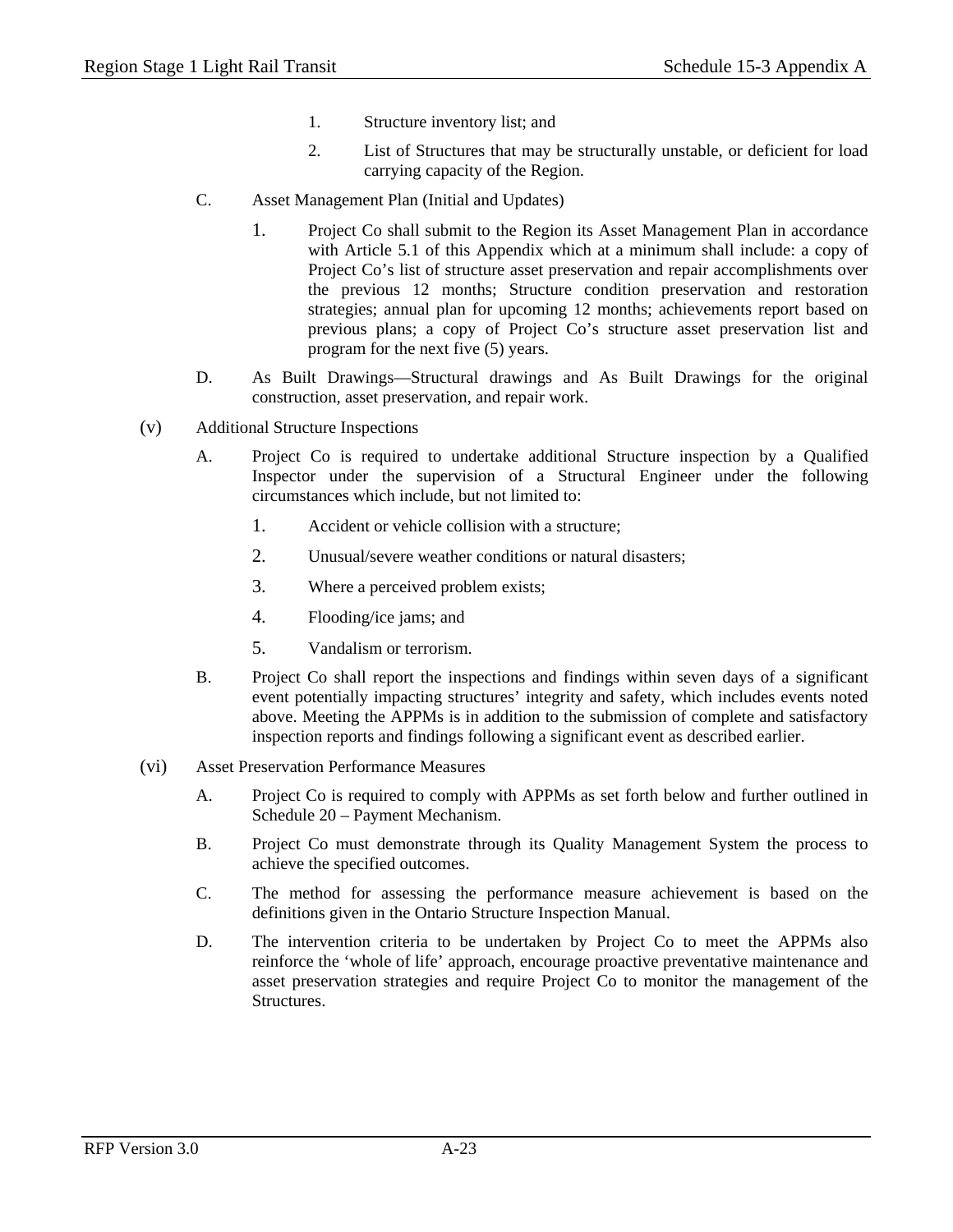|                                                                             | <b>TABLE 6.3</b><br><b>Structures</b>                           |                                                                                                                   |                                                                                                              |                                                  |                                                     |  |
|-----------------------------------------------------------------------------|-----------------------------------------------------------------|-------------------------------------------------------------------------------------------------------------------|--------------------------------------------------------------------------------------------------------------|--------------------------------------------------|-----------------------------------------------------|--|
| <b>Asset</b><br><b>Preservation</b><br><b>Performance</b><br><b>Measure</b> | <b>Structure</b><br><b>Type</b>                                 | <b>Intervention Criteria</b>                                                                                      | <b>Action</b>                                                                                                | <b>Maximum</b><br><b>Response</b><br><b>Time</b> | Quality<br><b>Failure</b>                           |  |
| PSTR1                                                                       | Bridges, Recreational<br><b>Trail Bridges</b>                   | When $BCI < 70$<br>$\bullet$<br>When 10% of any<br>$\bullet$<br>Key Structural<br>Members is in Poor<br>condition | Undertake<br>Structure<br>Rehabilitation<br>or repair<br>works to<br>address<br>deterioration<br>and defects | 12 months                                        | Refer to<br>Schedule 20<br>$-$ Payment<br>Mechanism |  |
| PSTR <sub>2</sub>                                                           | <b>Structural Culverts</b><br>(including submerged<br>Culverts) | <b>Structural Culverts</b><br>$\bullet$<br>with a BCI-C $<$ 70                                                    | Undertake<br>Structure<br>Rehabilitation<br>or repair<br>works to<br>address<br>deterioration<br>and defects | 12 months                                        | Refer to<br>Schedule 20<br>$-$ Payment<br>Mechanism |  |
| PSTR <sub>3</sub>                                                           | <b>Retaining Walls</b>                                          | <b>Retaining Walls</b><br>$\bullet$<br>with a BCI-RW $<$ 70                                                       | Undertake<br>Structure<br>Rehabilitation<br>or repair<br>works to<br>address<br>deterioration<br>and defects | 12 months                                        | Refer to<br>Schedule 20<br>$-$ Payment<br>Mechanism |  |

"Key Structural Members" means elements that are considered critical and should not be allowed to drop below a certain condition. This includes Deck top, Deck soffit, Expansion Joint, Bearings, Barriers, Substructure and Embankment, Girder and Coating.

Notwithstanding the above, if in the opinion of the Structural Engineer upon discovery of undue movements, damages or deterioration of key structural members that may cause structural instability or distress, the Project Co shall provide action plan within seven days to rectify the situation. This may include immediate temporary supports and longer term rehabilitation and repair works.

(d) Track

- (i) General
	- A. The APPM are set to ensure the application of sound asset preservation practices. Asset Preservation Performance Measures are targeted to ensure: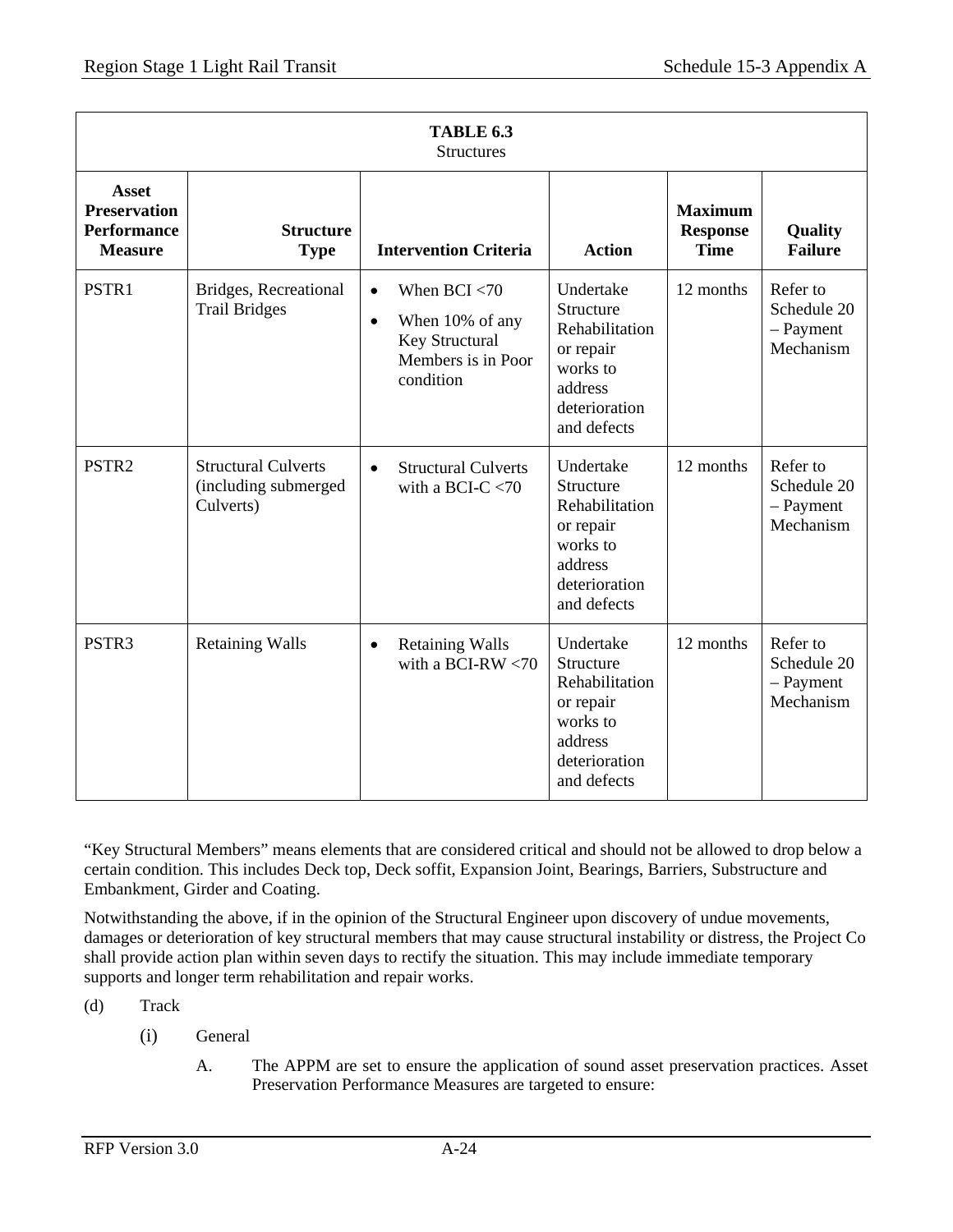- 1. Track Access and functionality;
- 2. Structurally sound and safe track condition; and
- 3. Limited consumption, over time, of the Track.
- B. The APPMs specified herein for track provide the outcome emphasis required and focus on four (4) key measures:
	- 1. Track Alignment (Geometry);
	- 2. Rail Condition including Rail wear and Rail defects;
	- 3. Rail Structure; and
	- 4. Special Track work.
- C. Project Co is responsible for monitoring, maintaining, and reporting Infrastructure performance. The measures are consistent with regulatory requirements and industry standards. Asset condition and inventory data obtained from the required track inspections provides the basis for the APPM criteria.
- D. The APPMs are applied to the following Track Sections, which include;
	- 1. Mainline track and special trackwork (crossovers) used for regularly scheduled revenue service;
	- 2. All special trackwork and crossovers used for revenue service;
	- 3. Tail tracks beyond terminal stations; and
	- 4. Yard lead tracks from the MSF up to, and including the mainline yard lead connections and associated crossovers
- E. The Track Asset Management cycle includes:
	- 1. Inspection at the specified interval;
	- 2. Rating the condition of track and special trackwork;
	- 3. Programming treatments/rehabilitation;
	- 4. Undertaking physical remedial works;
	- 5. Inventory and condition updating; and
	- 6. Reporting achievements.
- F. These phases are fundamental to maintaining the Infrastructure and are consistent with industry practice and regulatory track safety requirements.
- G. Project Co's delivery of services must be based upon:
	- 1. Emphasis on the availability of track and special trackwork across a range of relevant conditions;
	- 2. Outcome-based specifications, with Project Co given the latitude for treatment selection to control/correct defective conditions as per the material requirements defined in this Project Agreement;
	- 3. A life-cycle approach to maintenance and asset preservation that is in conformance with sound industry practices and with the APPMs;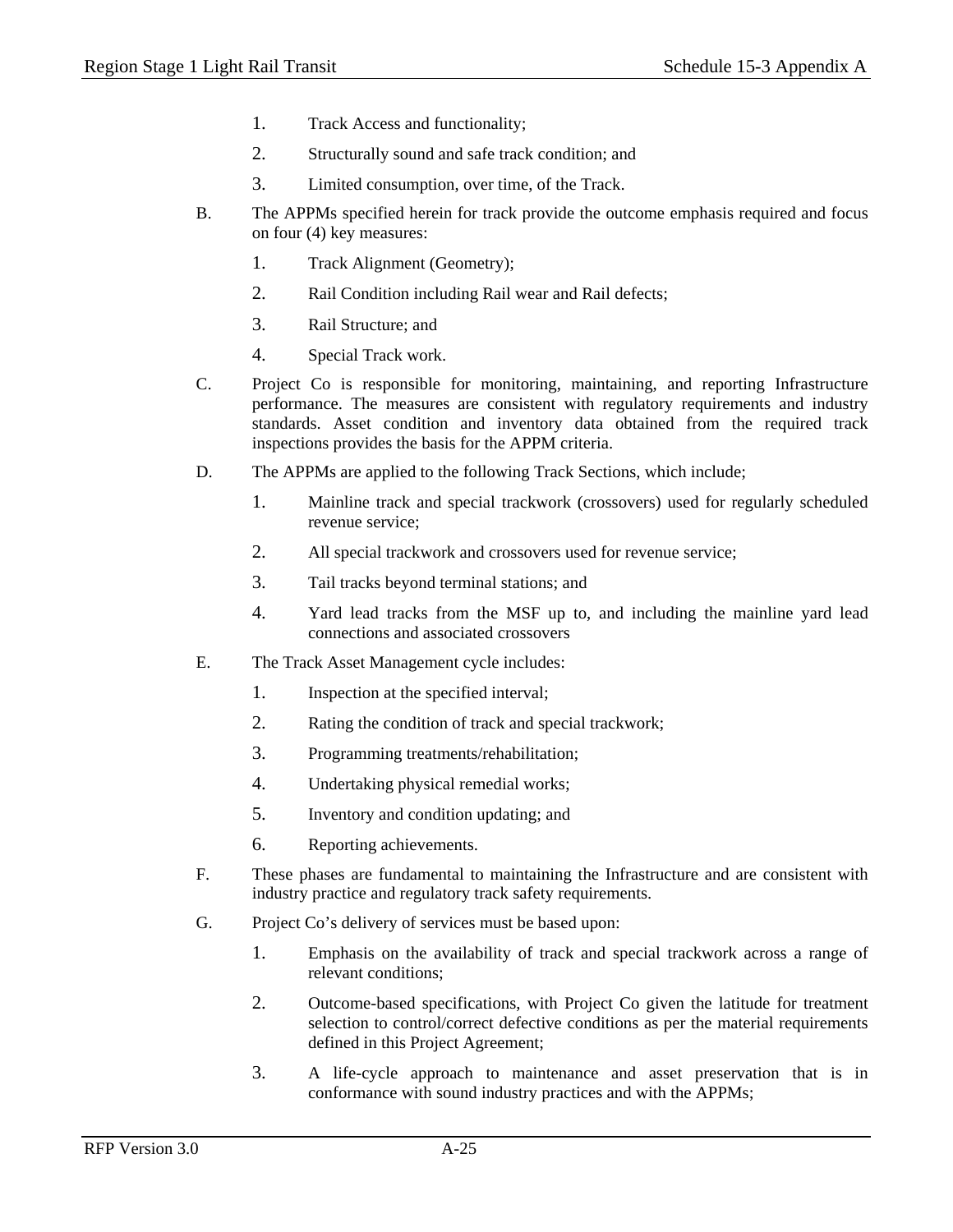- 4. Emphasis on meeting the prescribed standards and APPMs on an ongoing basis; and
- 5. Quality management and environmental management processes underpinning the delivery of services.
- (ii) Infrastructure Condition Data Collection
	- A. Project Co is responsible for collecting Track Condition data for the purposes of Asset Management and measuring performance achievement based on the requirements of Schedule 15-3 as well as Appendices A and B of this Schedule. The collection of Track condition data shall occur as part of Project Co's ongoing track inspection and monitoring activities as required by regulation, industry guidance, and as necessary for Project Co to execute its maintenance obligations as specified in Project Co's Maintenance Plans. Inspections to be used for data collection include weekly track inspections by qualified track inspectors, ultrasonic rail flaw detection, geometry inspections using an automated track inspection and measurement vehicle and special inspections including CWR inspections during extreme temperatures and temperature fluctuations; and other inspections precipitated due to events potentially resulting in damage to track.
- (iii) Asset Preservation Performance Measures
	- A. Project Co is required to comply with the APPMs noted in Tables 6.4 A, B, C, and D of this Appendix and the following criteria:
		- 1. The combination of multiple single conditions requiring remedial actions occurring at the same point or over the same section as identified in the APPMs shall require a more immediate response; and
		- 2. All other regulatory or safety requirements applicable to track for the safe operation of Trains on the System.
	- B. Project Co must demonstrate through its Quality Management the process to achieve the specified outcome.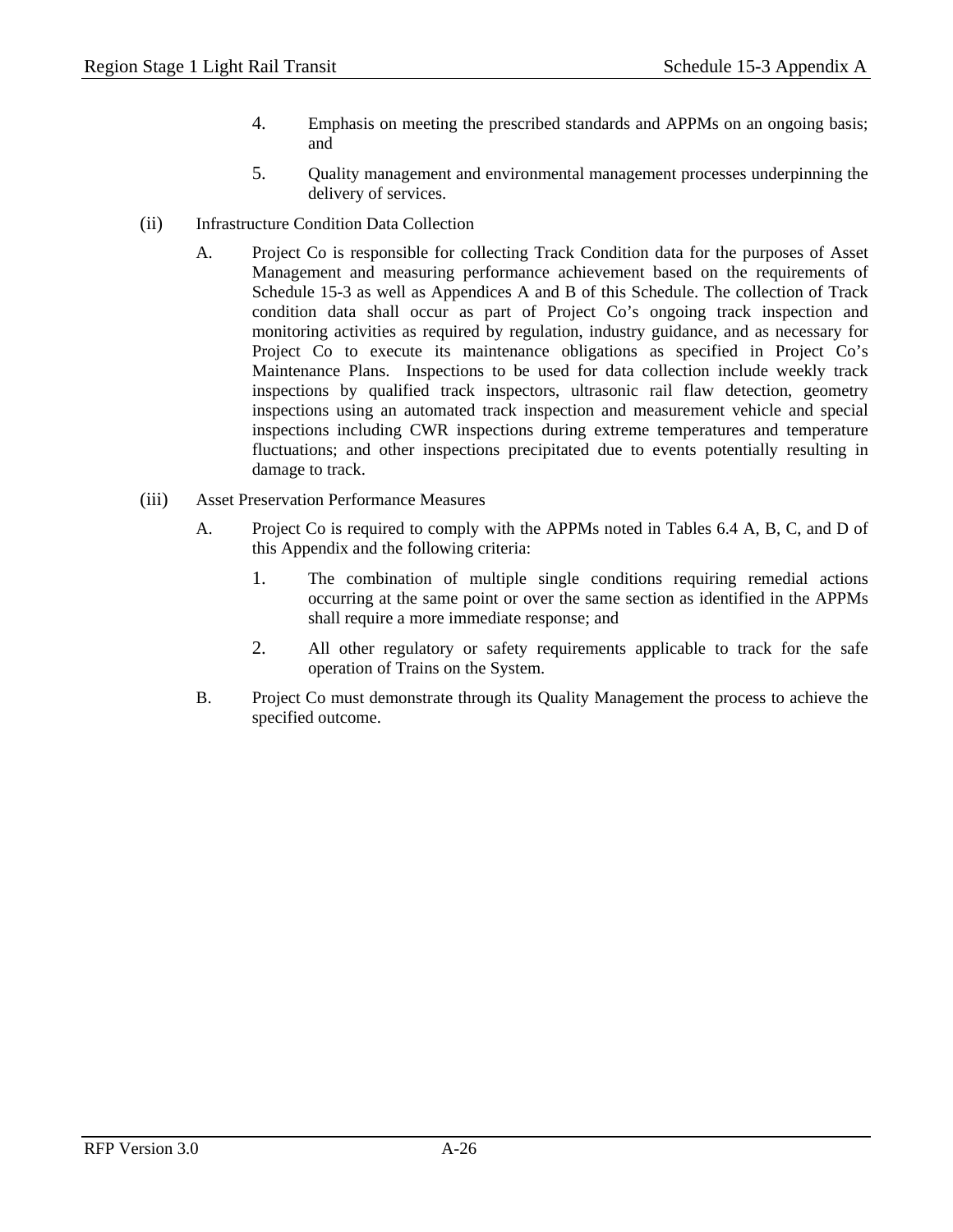| Table 6.4.A<br><b>Track Geometry</b>                                        |                                                                                                                                                                               |                                                                          |                                                  |                                                                                                               |                                                  |
|-----------------------------------------------------------------------------|-------------------------------------------------------------------------------------------------------------------------------------------------------------------------------|--------------------------------------------------------------------------|--------------------------------------------------|---------------------------------------------------------------------------------------------------------------|--------------------------------------------------|
| <b>Asset</b><br><b>Preservation</b><br><b>Performance</b><br><b>Measure</b> | <b>Intervention</b><br><b>Criteria</b>                                                                                                                                        | <b>Action</b>                                                            | <b>Maximum</b><br><b>Response</b><br><b>Time</b> | <b>Basis of</b><br><b>Measure</b>                                                                             | <b>Penalty</b>                                   |
|                                                                             | Where any Track<br>Geometry<br>condition including<br>gauge, horizontal<br>alignment (line),<br>track surface<br>(vertical alignment,<br>cross level, and<br>superelevation): |                                                                          |                                                  | <b>Track Geometry</b><br>measurements by<br>automated<br>geometry vehicle<br>and manual field<br>measurements |                                                  |
| Geometry                                                                    | violates the APTA<br>or Transport<br>Canada standards<br>(whichever is more<br>stringent) for Class<br>4 track                                                                | Undertake asset<br>preservation<br>works to<br>address<br>non-compliance | 3 months                                         |                                                                                                               | Refer to Schedule<br>$20 - Payment$<br>Mechanism |
|                                                                             | violates the APTA<br>or Transport<br>Canada standards<br>(whichever is more<br>stringent) for Class<br>3 track                                                                | Undertake asset<br>preservation<br>works to<br>address<br>non-compliance | $1$ day                                          |                                                                                                               | Refer to Schedule<br>$20 - Payment$<br>Mechanism |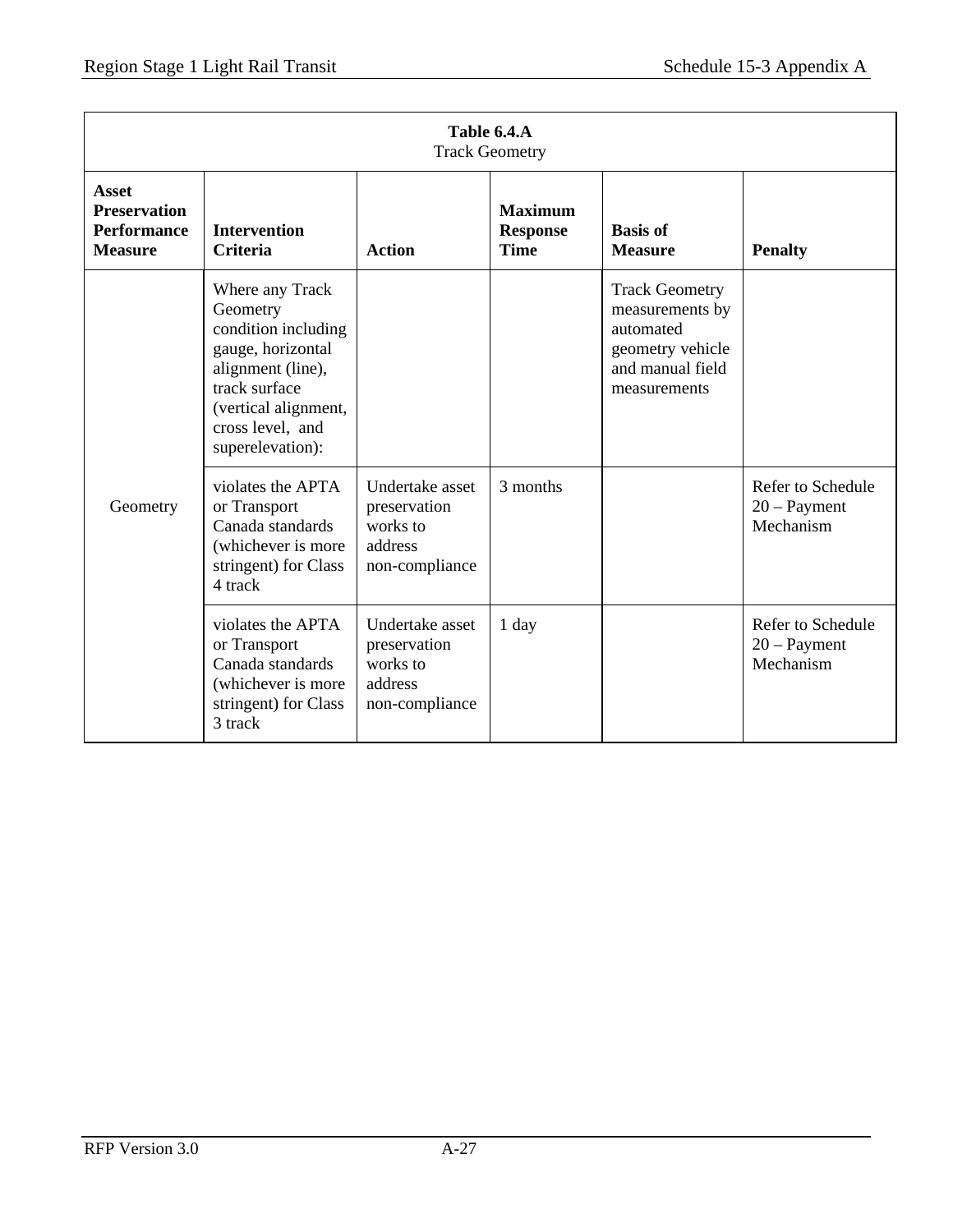|                                                                      | Table 6.4.B<br>Rail Condition                                                                                                                                                                                                                                                                                                        |                                                                                                                                       |                                                                                                            |                                                                                                                              |                                                     |  |
|----------------------------------------------------------------------|--------------------------------------------------------------------------------------------------------------------------------------------------------------------------------------------------------------------------------------------------------------------------------------------------------------------------------------|---------------------------------------------------------------------------------------------------------------------------------------|------------------------------------------------------------------------------------------------------------|------------------------------------------------------------------------------------------------------------------------------|-----------------------------------------------------|--|
| Asset<br><b>Preservation</b><br><b>Performance</b><br><b>Measure</b> | <b>Intervention</b><br><b>Criteria</b>                                                                                                                                                                                                                                                                                               | <b>Action</b>                                                                                                                         | <b>Maximum</b><br><b>Response</b><br><b>Time</b>                                                           | <b>Basis of Measure</b>                                                                                                      | <b>Penalty</b>                                      |  |
| Rail General                                                         | Where any Rail<br>condition violates<br><b>APTA</b> or Transport<br>Canada standards<br>(whichever is more<br>stringent) for Class<br>4 track                                                                                                                                                                                        | Undertake asset<br>preservation<br>works to address<br>non-compliance.                                                                | Within 1<br>month                                                                                          | Rail inspection<br>measurements<br>from Geometry<br>Vehicle, field<br>measurements, or<br>from ultrasonic<br>rail inspection | Refer to<br>Schedule $20 -$<br>Payment<br>Mechanism |  |
| Rail Wear                                                            | Where<br>vertical<br>running rail<br>wear is<br>greater<br>than or<br>equal to $\frac{1}{2}$<br>inch, or<br>horizontal<br>running rail<br>(side) wear<br>is greater<br>than or<br>equal to 3/8<br>inch, or<br>Guard rail<br><b>or</b><br>restraining<br>rail side<br>wear is<br>greater<br>than or<br>equal to $\frac{1}{4}$<br>inch | Monitor rail<br>wear and<br>program asset<br>preservation<br>works for rail<br>replacement<br>based on<br>observed rail<br>wear rates | Asset<br>preservation<br>activity plan<br>within 1<br>month;<br>implementat<br>ion<br>according to<br>plan | Field<br>measurements or<br>automated<br>measurements<br>from appropriate<br>inspection vehicle/<br>equipment                | Refer to<br>Schedule 20-<br>Payment<br>Mechanism    |  |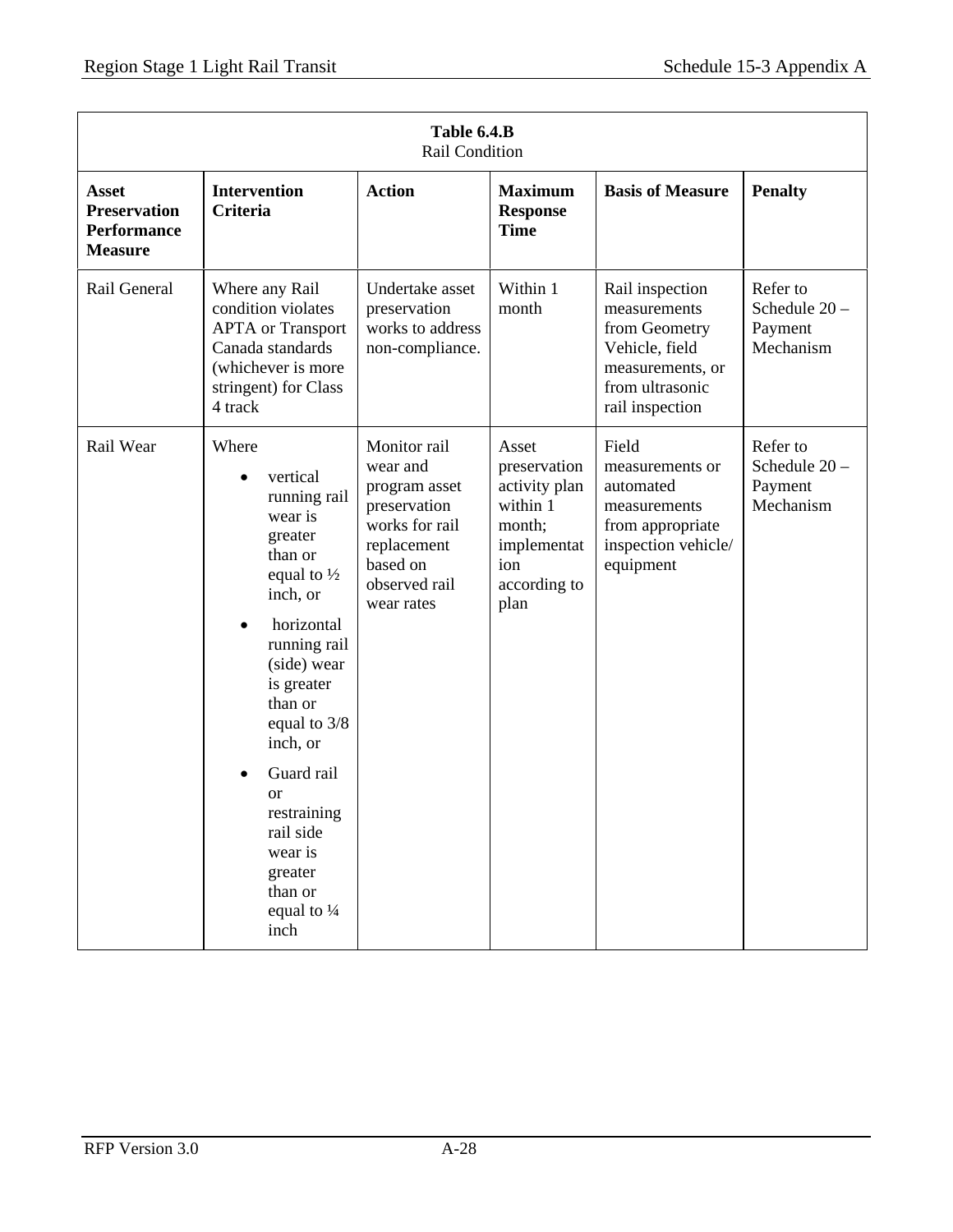|                                                                             | Table 6.4.B<br>Rail Condition                                                                                                                      |                                                                                                                                                                                                   |                                                                                                                                         |                                                                                                          |                                                     |  |
|-----------------------------------------------------------------------------|----------------------------------------------------------------------------------------------------------------------------------------------------|---------------------------------------------------------------------------------------------------------------------------------------------------------------------------------------------------|-----------------------------------------------------------------------------------------------------------------------------------------|----------------------------------------------------------------------------------------------------------|-----------------------------------------------------|--|
| <b>Asset</b><br><b>Preservation</b><br><b>Performance</b><br><b>Measure</b> | <b>Intervention</b><br><b>Criteria</b>                                                                                                             | <b>Action</b>                                                                                                                                                                                     | <b>Maximum</b><br><b>Response</b><br><b>Time</b>                                                                                        | <b>Basis of Measure</b>                                                                                  | <b>Penalty</b>                                      |  |
|                                                                             | Where<br>vertical<br>$\bullet$<br>running rail<br>wear is<br>greater<br>than or<br>equal to 5/8<br>inch, or<br>horizontal<br>$\bullet$             | Undertake asset<br>preservation<br>works to address<br>non-compliance                                                                                                                             | Immediately                                                                                                                             |                                                                                                          | Refer to<br>Schedule $20 -$<br>Payment<br>Mechanism |  |
|                                                                             | running rail<br>(side) wear<br>is greater<br>than or<br>equal to 5/8<br>inch, or                                                                   |                                                                                                                                                                                                   |                                                                                                                                         |                                                                                                          |                                                     |  |
|                                                                             | Guard rail<br><b>or</b><br>Restraining<br>rail side<br>wear is<br>greater<br>than or<br>equal to<br>$7/16$ inch                                    |                                                                                                                                                                                                   |                                                                                                                                         |                                                                                                          |                                                     |  |
| Rail Defects                                                                | Where track defects<br>are identified in<br>accordance with<br><b>APTA</b> Standards<br>and/or Transport<br>Canada Track<br>Safety<br>requirements | Perform<br>immediate<br>remedial actions<br>as specified in<br>the referenced<br>standard.<br>Perform asset<br>preservation<br>activities to<br>fully remedy<br>any temporary<br>remedial actions | Immediate<br>actions per<br>standard.<br>Full repair<br>within 3<br>months or<br>per the<br>safety<br>standard,<br>whichever is<br>less | Defect<br>identification and<br>measurement from<br>field inspection or<br>ultrasonic rail<br>inspection | Refer to<br>Schedule 20-<br>Payment<br>Mechanism    |  |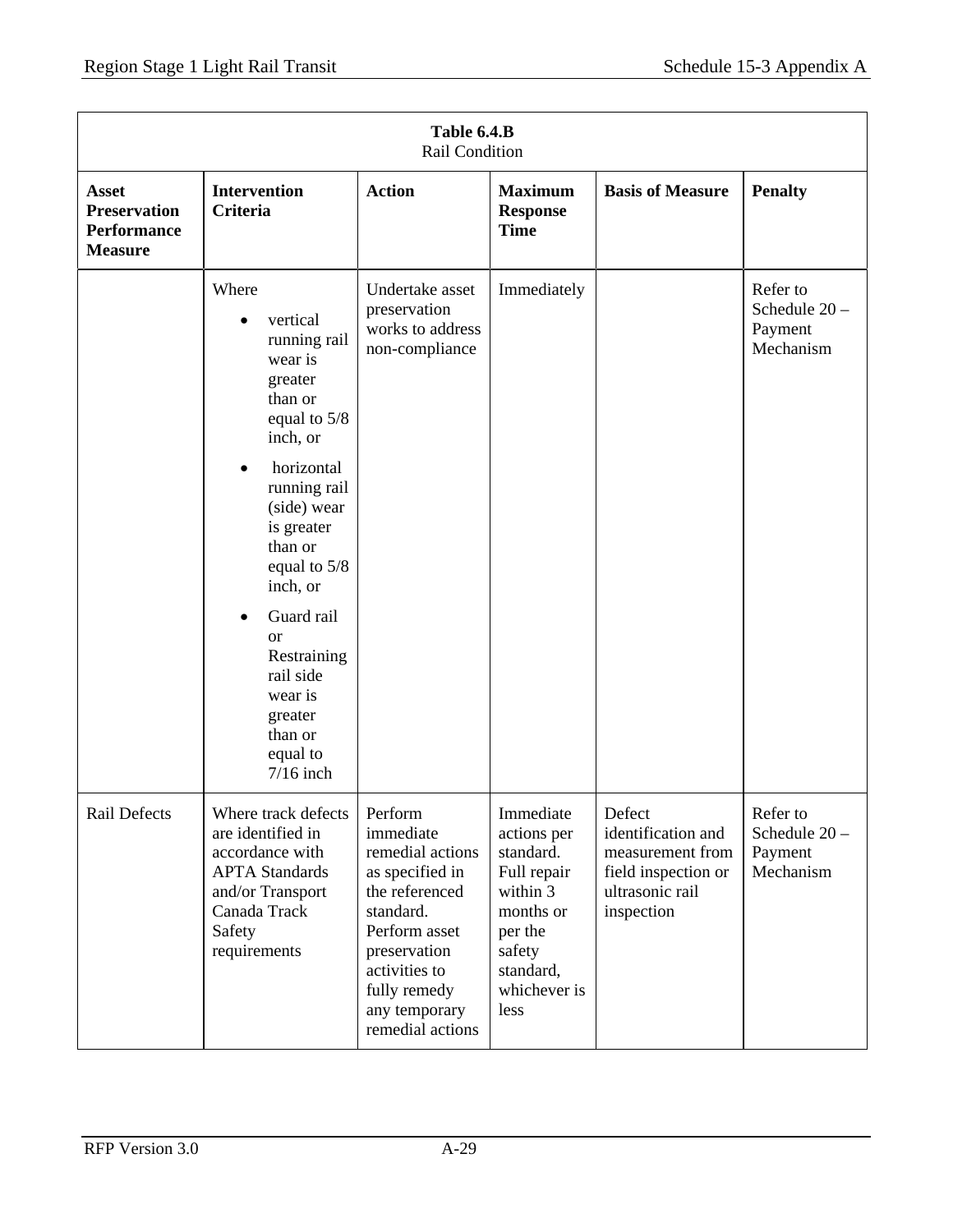| Table 6.4.B<br>Rail Condition                                               |                                                                                                                                                                                                           |                                                                     |                                                  |                                                                                                                               |                                                     |
|-----------------------------------------------------------------------------|-----------------------------------------------------------------------------------------------------------------------------------------------------------------------------------------------------------|---------------------------------------------------------------------|--------------------------------------------------|-------------------------------------------------------------------------------------------------------------------------------|-----------------------------------------------------|
| <b>Asset</b><br><b>Preservation</b><br><b>Performance</b><br><b>Measure</b> | <b>Intervention</b><br><b>Criteria</b>                                                                                                                                                                    | <b>Action</b>                                                       | <b>Maximum</b><br><b>Response</b><br><b>Time</b> | <b>Basis of Measure</b>                                                                                                       | <b>Penalty</b>                                      |
| Rail<br>Corrugation                                                         | Where short wave<br>rail corrugation<br>exceeds $1/8$ inch<br>depth and/or rail<br>corrugation results<br>in track-based noise<br>and / or vibration<br>exceeding the<br>limits established in<br>the EPR | Perform asset<br>preservation<br>works to address<br>non-compliance | 1 month                                          | Field<br>measurements,<br>Automatic rail<br>inspection vehicle<br>measurements,<br>and noise and<br>vibration<br>measurements | Refer to<br>Schedule $20 -$<br>Payment<br>Mechanism |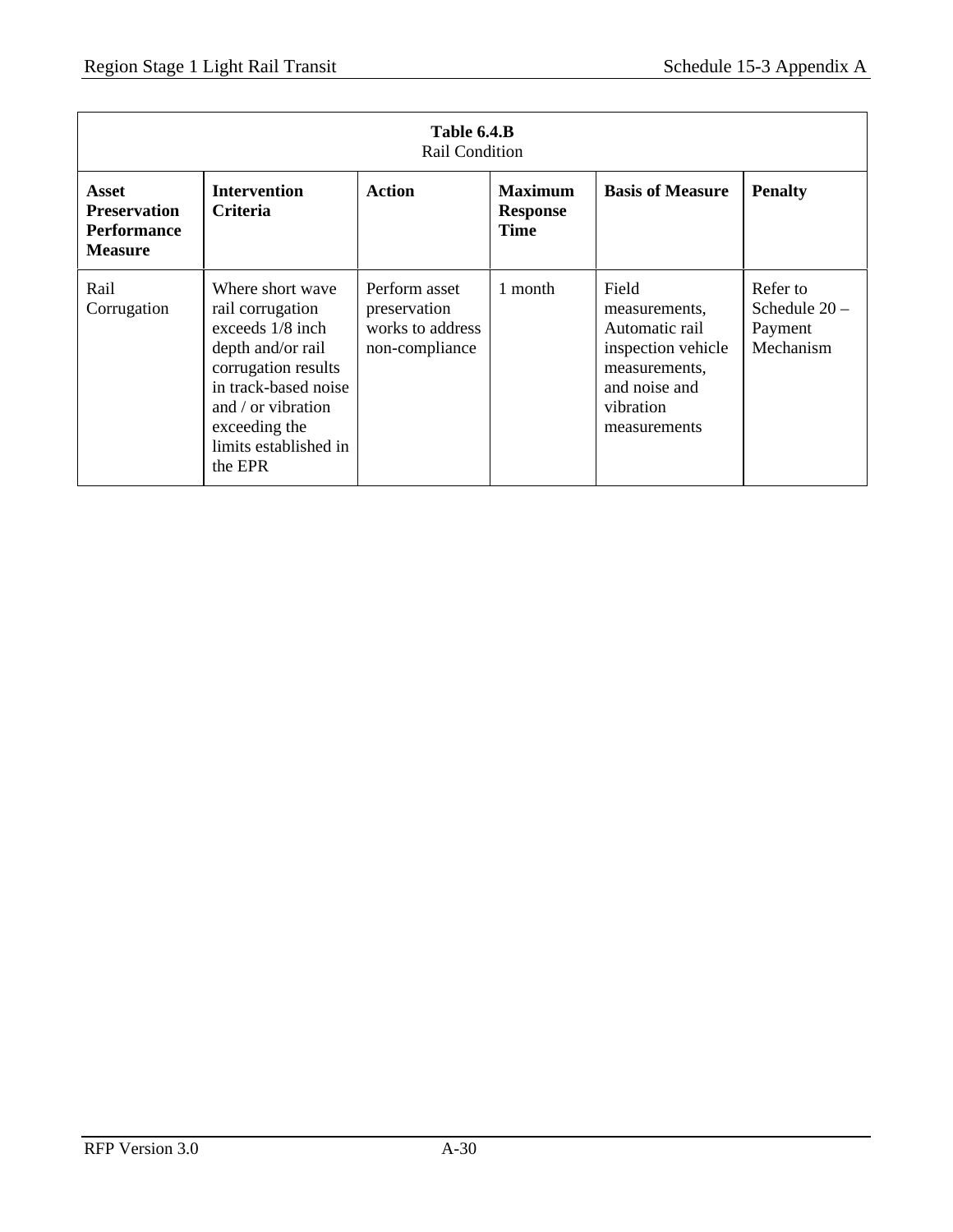| Table 6.4.C<br><b>Track Structure</b>                                       |                                                                                                                                                                                                                          |                                                                                  |                                                  |                                                                                                        |                                                  |
|-----------------------------------------------------------------------------|--------------------------------------------------------------------------------------------------------------------------------------------------------------------------------------------------------------------------|----------------------------------------------------------------------------------|--------------------------------------------------|--------------------------------------------------------------------------------------------------------|--------------------------------------------------|
| <b>Asset</b><br><b>Preservation</b><br><b>Performance</b><br><b>Measure</b> | <b>Intervention</b><br><b>Criteria</b>                                                                                                                                                                                   | <b>Action</b>                                                                    | <b>Maximum</b><br><b>Response</b><br><b>Time</b> | <b>Basis of Measure</b>                                                                                | <b>Penalty</b>                                   |
| General                                                                     | Where any<br>Track<br>structure<br>condition<br>including<br>ballast, ties,<br>rail violate the<br>APTA or<br>Transport<br>Canada<br><b>Standards</b><br>(whichever is<br>more<br>stringent) for<br>Class 5 track        | Undertake<br>asset<br>preservation<br>works to<br>address<br>non-complian<br>ce. | 6 month                                          | Observations from<br>field inspection or<br>other automated<br>vehicle-mounted<br>inspection equipment | Refer to<br>Schedule 20-<br>Payment<br>Mechanism |
|                                                                             | Where any<br><b>Track</b><br>structure<br>condition<br>including<br>ballast, ties,<br>rail violate the<br>APTA or<br>Transport<br>Canada<br><b>Standards</b><br>(whichever is<br>more<br>stringent) for<br>Class 4 track | Undertake<br>asset<br>preservation<br>works to<br>address<br>non-complian<br>ce. | 15 minutes                                       | Observations from<br>field inspection or<br>other automated<br>vehicle-mounted<br>inspection equipment | Refer to<br>Schedule 20-<br>Payment<br>Mechanism |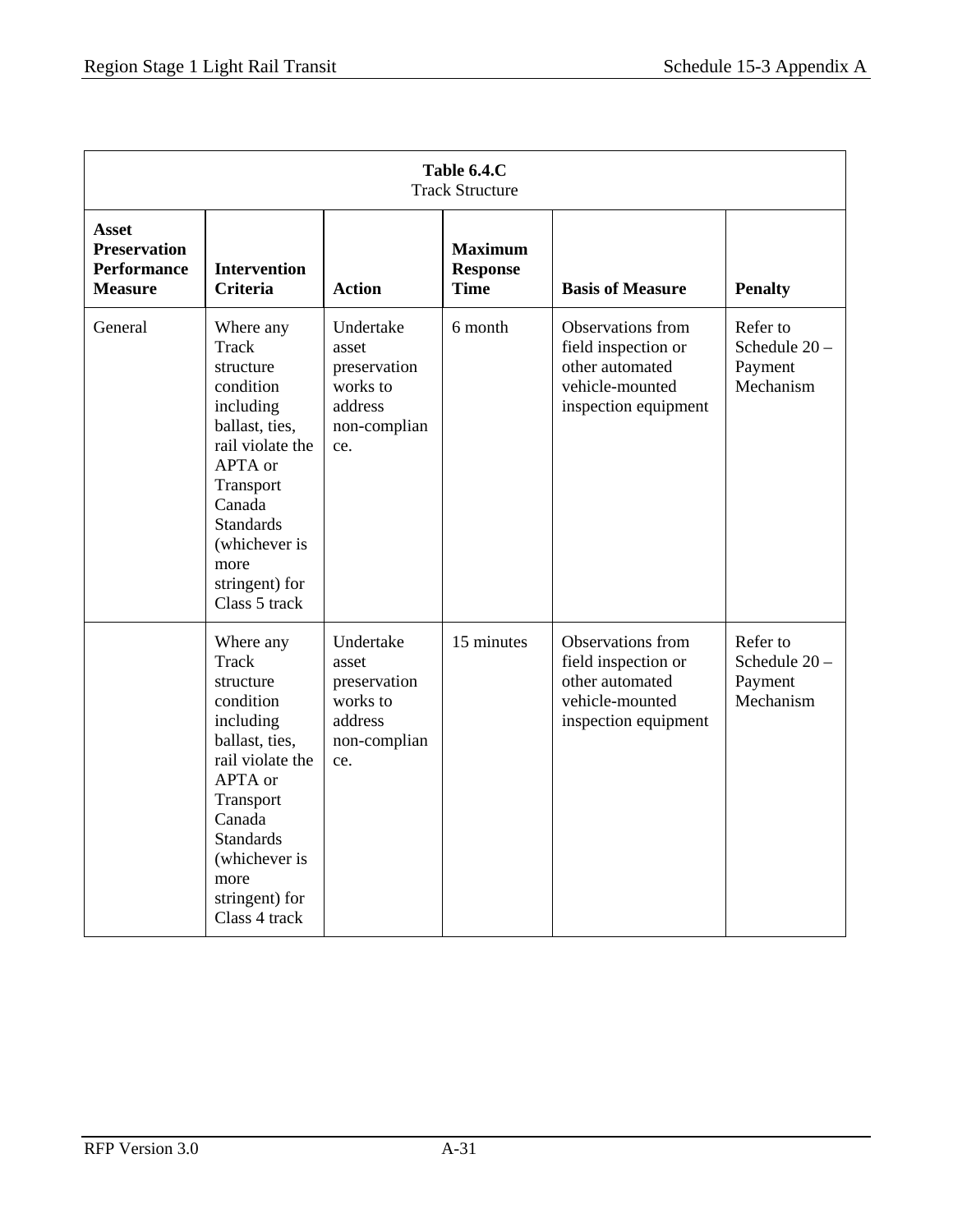| Table 6.4.D<br><b>Special Trackwork</b>                                     |                                                                                                                                                                                                                                      |                                                                                  |                                                  |                                                                                                        |                                                  |
|-----------------------------------------------------------------------------|--------------------------------------------------------------------------------------------------------------------------------------------------------------------------------------------------------------------------------------|----------------------------------------------------------------------------------|--------------------------------------------------|--------------------------------------------------------------------------------------------------------|--------------------------------------------------|
| <b>Asset</b><br><b>Preservation</b><br><b>Performance</b><br><b>Measure</b> | <b>Intervention</b><br><b>Criteria</b>                                                                                                                                                                                               | <b>Action</b>                                                                    | <b>Maximum</b><br><b>Response</b><br><b>Time</b> | <b>Basis of Measure</b>                                                                                | <b>Penalty</b>                                   |
| General                                                                     | Where any<br>Special<br>Trackwork<br>condition<br>including<br>switches, frogs,<br>restraining rail<br>violate the<br>APTA or<br>Transport<br>Canada<br><b>Standards</b><br>(whichever is<br>more stringent)<br>for Class 5<br>track | Undertake<br>asset<br>preservation<br>works to<br>address<br>non-complian<br>ce. | 6 month                                          | Observations from<br>field inspection or<br>other automated<br>vehicle-mounted<br>inspection equipment | Refer to<br>Schedule 20-<br>Payment<br>Mechanism |
|                                                                             | Where any<br>Special<br>Trackwork<br>condition<br>including<br>switches, frogs,<br>restraining rail<br>violate the<br>APTA or<br>Transport<br>Canada<br><b>Standards</b><br>(whichever is<br>more stringent)<br>for Class 4<br>track | Undertake<br>asset<br>preservation<br>works to<br>address<br>non-complian<br>ce. | Immediately                                      | Observations from<br>field inspection or<br>other automated<br>vehicle-mounted<br>inspection equipment | Refer to<br>Schedule 20-<br>Payment<br>Mechanism |

- (iv) References and Clarifications
	- A. APTA standards as referenced in this Article refer to the "Standard for Rail Transit Track Inspection and Maintenance" (APTA ART-S-FS-002) as updated from time to time.
	- B. Transport Canada Standards as referenced in this Article refer to "Rules Respecting Track Safety" (Transport Canada TC E-31) as updated from time to time.

.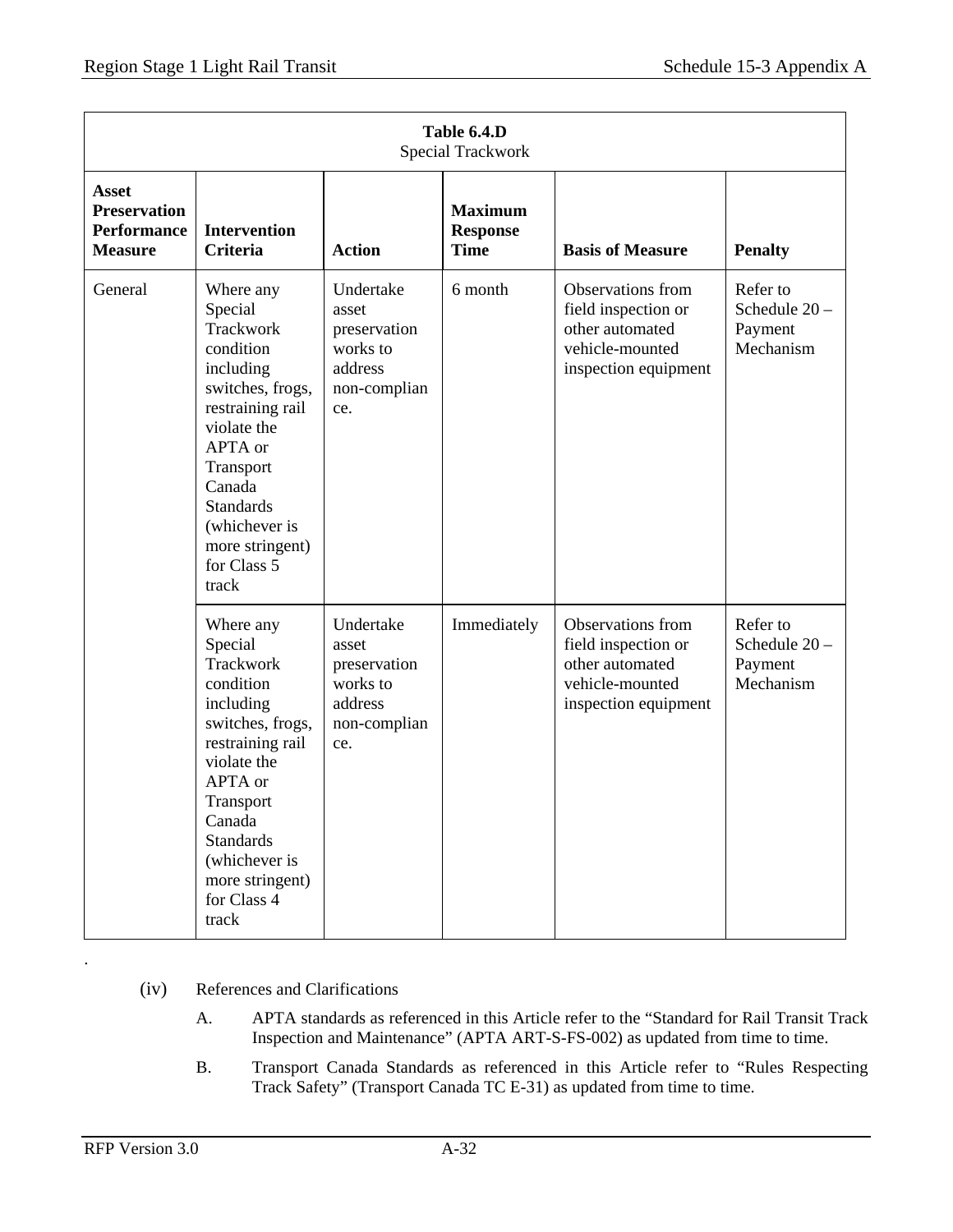- C. Schedule 15-3 and 15-4 (Operations Requirements and Maintenance and Rehabilitation Requirements) and the provisions of the Design and Construction Specifications (Schedule 15-2) related to Track apply in full to the requirements of this Appendix.
- (e) Vehicles and Systems
	- (i) General
		- A. Vehicles and Systems elements shall meet the provisions of the Design and Construction Specifications related to Vehicles and Systems as well as Appendix A and Appendix B to this Schedule. Systems elements as discussed in this Article include all systems related to the operation, control, and monitoring of the System including but not limited to traction power, OCS, Corrosion Control, Train Control/Signals, Crossing Protection Warning, SCADA and communication systems.
		- B. Project Co is fully responsible for keeping all Vehicles and Systems assets safe, functional, reliable, and maintainable and to develop an asset preservation strategy (including preventative and corrective maintenance and replacement) based on continual monitoring and assessment of the condition, functionality and reliability of Vehicles and Systems Elements.
		- C. Project Co is responsible for monitoring, maintaining, and reporting the performance of Vehicle and Systems Elements.
		- D. The Asset Management cycle for Vehicles and Systems includes:
			- 1. Inspection at appropriate intervals for each system and subsystem components according to regulatory requirements, industry standard or recommended practices, and as defined in Project Co's Maintenance and Rehabilitation Plan;
			- 2. Rating the condition of each Vehicle and System asset;
			- 3. Annual inspection, certification, and reporting of Systems related to EMI, EMC, and Corrosion Control are performing as designed;
			- 4. Programming treatments/rehabilitation;
			- 5. Undertaking remedial works;
			- 6. Inventory and condition updating; and
			- 7. Reporting achievements.
		- E. Project Co's delivery of services must be based upon:
			- 1. Emphasis on the availability of Vehicles and Systems across a range of physical and operating conditions to comply with the Operational Performance Requirements and in accordance with the requirements of Schedule 15-3;
			- 2. Outcome-based specification, with Project Co given the latitude for treatment selection to control/correct defective conditions as per the material requirements defined in this Project Agreement;
			- 3. A life-cycle approach to maintenance and asset preservation that is in conformance with sound industry practices;
			- 4. A preventative rather than a reactive maintenance/repair strategy to limit asset consumption with inspection and monitoring actions to facilitate this strategy; and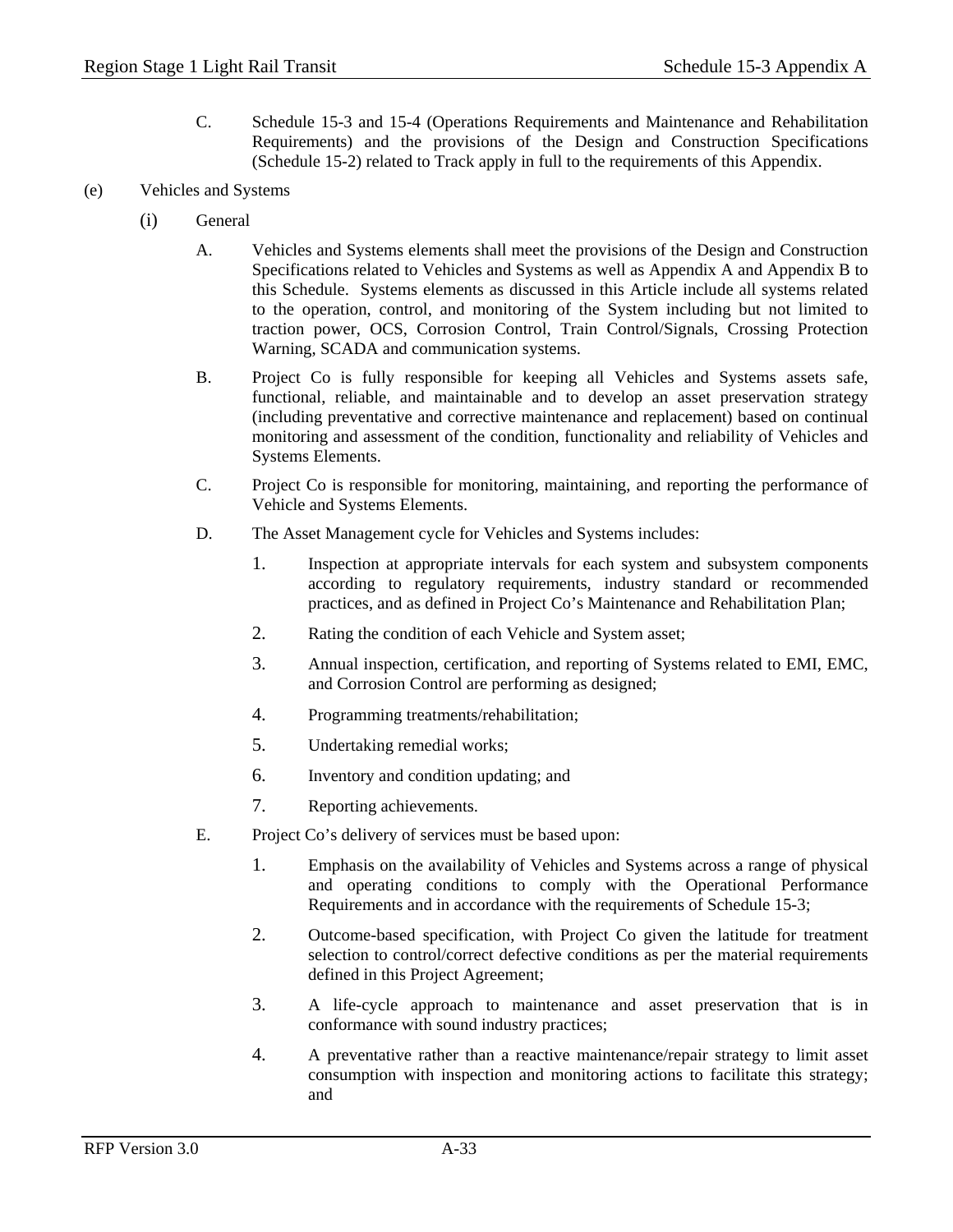- 5. Compliance with regulatory and safety requirements as applicable to Vehicles and Systems.
- (ii) Vehicles and Systems Condition Data Collection and Reporting
	- A. Project Co is responsible for collecting Vehicle and Systems condition data for the purposes of Asset Management and measuring performance achievement based on the requirements of Appendices A and B of this Schedule. The collection of Vehicle and Systems condition data shall occur as part of Project Co's ongoing inspection, testing, and monitoring activities as required and specified for vehicle and systems assets and their subcomponents by regulation, industry standards and practices, and/or as necessary for Project Co to execute its maintenance obligations as specified in Project Co's maintenance plans.
	- B. Project Co shall utilize inspection, testing and monitoring data including, but not limited to, the information required for reporting per Appendix A to assess the condition of vehicle and systems assets and their subcomponents, to monitor trends, and proactively program asset management actions. Such data, trends, and programmed asset management activities shall be included in the annual reports as required in accordance with Article 5 of this Appendix.
- (iii) Performance Measures
	- A. Project Co is required to comply with Design and Construction Specifications and Appendices A and B to this Schedule as relevant to Vehicles and Systems and meet the reporting requirements of this Appendix.
- (f) Facilities (LRT Stops / OMSF)
	- (i) General
		- A. Systems elements as discussed in this Article include those Facilities related to the operation, maintenance, and preservation of the Region System and include LRT Stops and the Operations, Maintenance and Storage Facility (OMSF).
		- B. Project Co is fully responsible for keeping all Facilities assets safe, functional, reliable, and maintainable and to develop an asset preservation strategy (including preventative maintenance and replacement) by focusing on general assessment of the condition of all Facility assets. The target condition for all Facility assets is a condition rating of "Good" or better, as defined in 6.5 below, at all times.
		- C. Project Co is responsible for monitoring, maintaining, and reporting Facilities assets performance.
	- (ii) The Facility Asset Management cycle includes:
		- A. Inspection at appropriate intervals for each Facility according to regulatory requirements, industry standard or recommended practices, as referenced in CSA S448.1 – Repair of Reinforced Concrete in Buildings, CSA S478 – Guideline on Durability in Buildings, CSA S413 – Parking Structures (as it may be applicable to building structures), the Ontario Structure Inspection Manual (OSIM), and MTO's Structure Rehabilitation Manual (as it may be applicable to building structures), and as defined in Project Co's Maintenance and Rehabilitation Plan;
		- B. Rating the condition of each Facility and Facility Elements (meaning those elements as defined in the National Institute of Standards Technology's "Uniform at II Elemental Classification of Building Specifications, Cost Estimating, and Cost Analysis");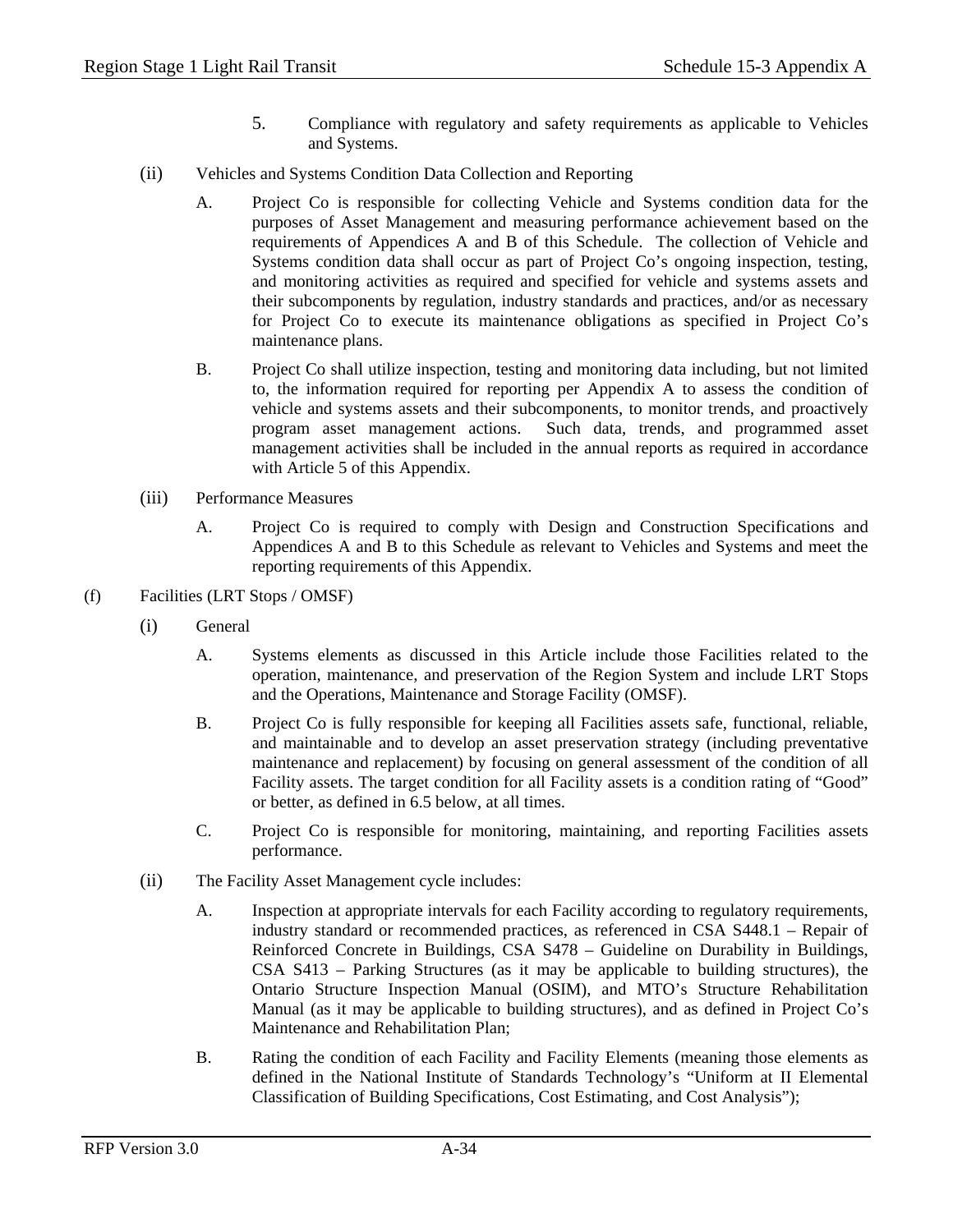- C. Programming treatments/rehabilitation;
- D. Undertaking remedial works;
- E. Inventory and condition updating; and
- F. Reporting achievements.
- (iii) Project Co's delivery of services must be based upon:
	- A. Emphasis on the availability of each Facility across a range of physical and operating conditions;
	- B. Outcome-based specifications, with Project Co given the latitude for treatment selection to control/correct defective conditions as per the material requirements defined in this Project Agreement;
	- C. A life-cycle approach to maintenance and asset preservation that is in conformance with good industry practices and with the APPMs;
	- D. Emphasis on meeting the prescribed standards and APPMs on an ongoing basis;
	- E. A mechanism for the Region to correct non-compliance if Project Co fails to meet the APPMs; and
	- F. Quality management and environmental management processes underpinning the delivery of services.
- (iv) Facilities Condition Data Collection
	- A. Project Co is responsible for collecting Facilities condition data for the purposes of Asset Management and measuring performance achievement based on the requirements of Schedule 15-3, and Appendices A and B of this Schedule. The collection of Facilities condition data shall occur as part of Project Co's ongoing inspection, testing, and monitoring activities as required and specified for each Facility and/or Facility component by regulation, good industry standards and practices, and as necessary for Project Co to execute its maintenance obligations as specified in Project Co's maintenance plans.
	- B. Facilities Inspections
		- 1. Project Co shall use Qualified Inspectors, defined as individuals with at least five (5) years of experience in Facilities inspections.
	- C. The program of Facilities inspections must be managed by a suitably qualified Buildings Structural Engineer, who:
		- 1. Is a Professional Engineer with a background in inspection, design, construction, maintenance, and rehabilitation of buildings;
		- 2. Has extensive experience in supervising buildings design, construction, inspection, maintenance, and asset preservation;
		- 3. Maintains overall management and technical supervision of the buildings inspection and Maintenance/asset preservation program;
		- 4. Accepts responsibility for the technical competence of all personnel involved in Facilities inspection and reporting;
		- 5. Accepts responsibility for the structural safety of all buildings;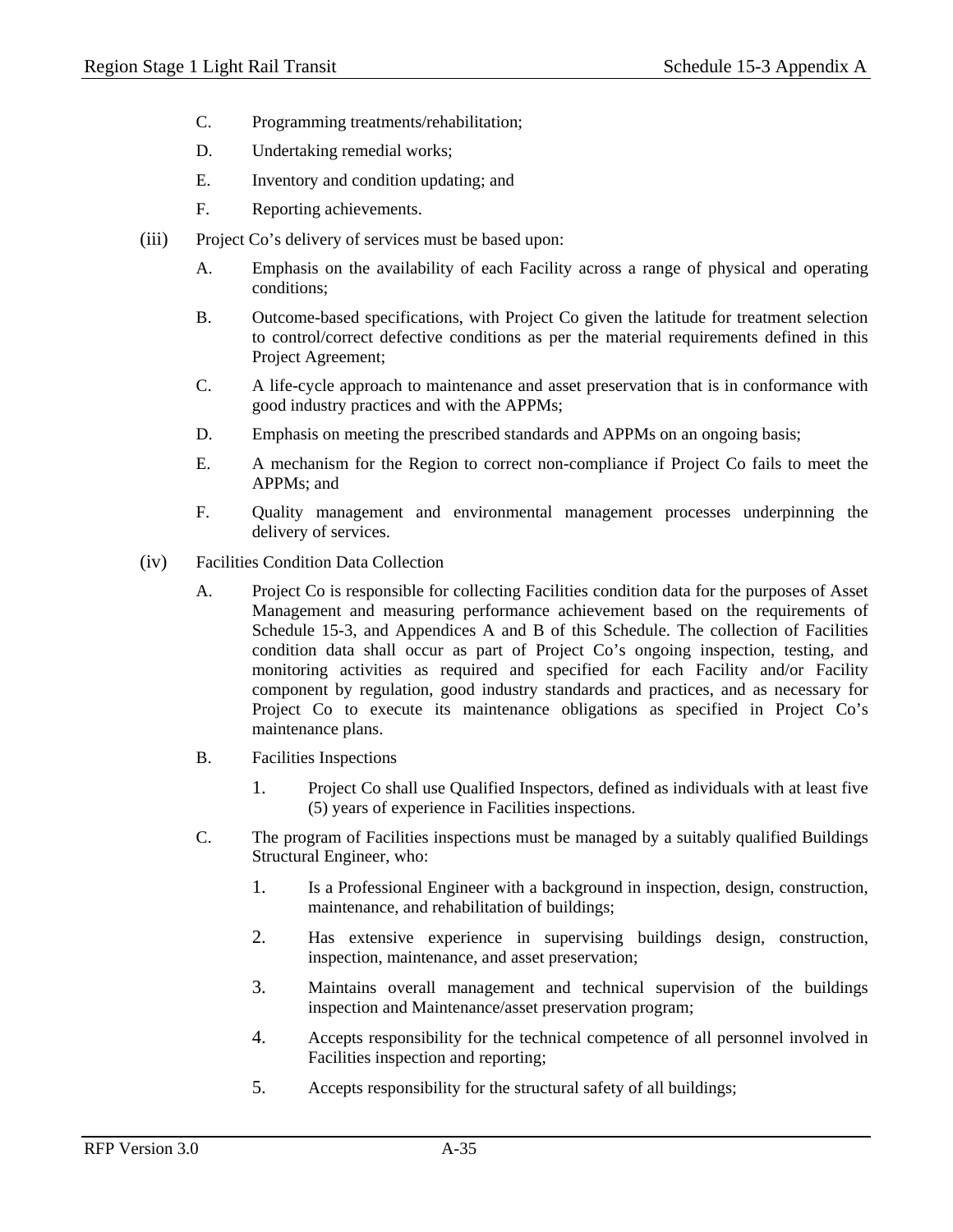- 6. Has the overall responsibility for assessing the buildings functionality/safety, buildings risks, and potential risks to Region passengers, and to determine an appropriate asset preservation strategy.
- D. While the Qualified Inspector is tasked with identifying defects, it is the Buildings Structural Engineer who is required to interpret the observations and implement appropriate structure asset preservation strategies to meet the Project Agreement performance requirements.
- E. The types of buildings inspections required are as indicated in Table 6.5.

| <b>TABLE 6.5</b><br><b>Inspection Types</b> |                                                                                                                                                                                                                                                    |                                                              |  |  |
|---------------------------------------------|----------------------------------------------------------------------------------------------------------------------------------------------------------------------------------------------------------------------------------------------------|--------------------------------------------------------------|--|--|
| <b>Type</b>                                 | <b>Description</b>                                                                                                                                                                                                                                 | <b>Maximum Inspection</b><br><b>Frequencies</b>              |  |  |
| Superficial<br>(maintenance)                | Focus on Region Passenger safety and Facilities<br>functionality; refer to Schedule 15-3                                                                                                                                                           | These are as part of<br>routine maintenance.                 |  |  |
| Detailed                                    | Focus on a general assessment of condition and<br>developing an annual, five (5)-year and ten-year asset<br>preservation programs (including Preventative<br>Maintenance and replacement)                                                          | Once every two $(2)$ years                                   |  |  |
| <b>Condition Surveys</b>                    | Focus on producing a comprehensive assessment of<br>condition, including undertaking physical testing, in<br>order to develop an appropriate asset preservation<br>program (including preventative maintenance,<br>rehabilitation and replacement) | As required by the<br><b>Building Structural</b><br>Engineer |  |  |

- F. Facilities exhibiting significant displacement, deterioration, defects or damage are required to be inspected and assessed more frequently with the intervals determined by the Buildings Structural Engineer to meet the performance requirements of this Project Agreement and Good Industry Practice.
- G. Facilities condition inspection is required to be undertaken using format and detail consistent with that specified reference documents. The inspection data is to be provided to the Region in a format acceptable and pursuant to Table 5.1.
- H. Project Co is required to retain files of Facilities inspection records and asset preservation plans so that a continuous history of each Facility is available throughout the Project Term.
- I. Inspections of Facilities shall commence following Substantial Completion.
- (v) Performance Measures
	- A. Project Co shall utilize data from its routine inspections, testing and monitoring activities as described in this Article to prepare a condition assessment for each Facility according to the rating methodology in Table 6.5 for annual condition reporting. In addition, a five-year detailed rating condition assessment of each system shall be undertaken to obtain the current condition and inventory of each system and subsystem based on the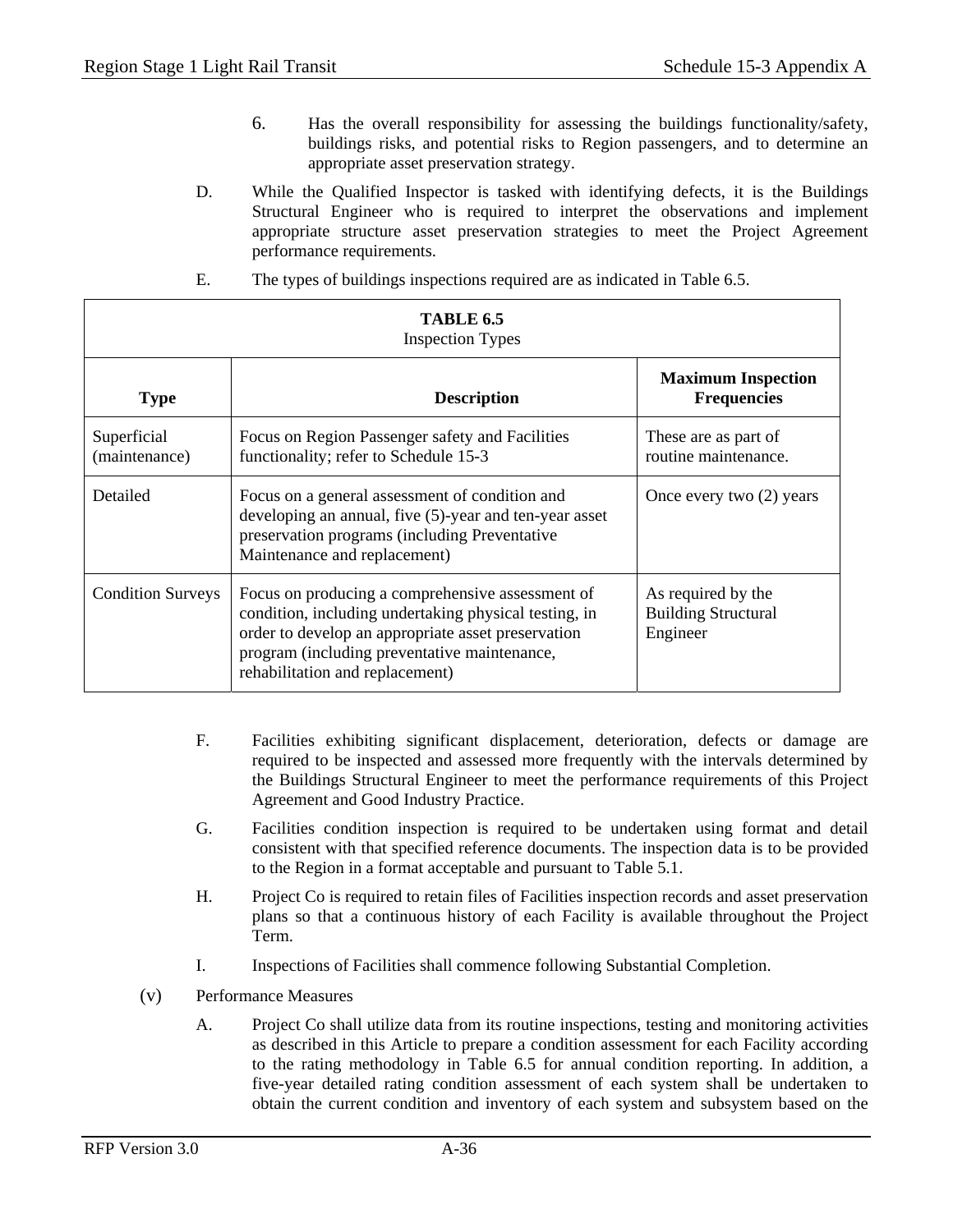rating methodology described in Table 6.5. Non-Conformance applies to each system and subsystem component that does not meet the maximum response time noted below.

|           | <b>TABLE 6.6</b><br><b>Facilities Condition Rating</b>                                                                                                                                                                                                                          |                                                                                                                                                       |                                                                        |  |  |  |
|-----------|---------------------------------------------------------------------------------------------------------------------------------------------------------------------------------------------------------------------------------------------------------------------------------|-------------------------------------------------------------------------------------------------------------------------------------------------------|------------------------------------------------------------------------|--|--|--|
| Label     | <b>Description</b>                                                                                                                                                                                                                                                              | <b>Maintenance or Repair</b>                                                                                                                          | <b>Maximum Response Time</b>                                           |  |  |  |
| Excellent | New or as good as new, fully<br>functional, high reliability, Facility<br>components are fully supported                                                                                                                                                                        | None                                                                                                                                                  | None                                                                   |  |  |  |
| Good      | Normal aging, fully functional,<br>reliability meeting industry targets,<br>Facilities are available and can be<br>used, failures can be remedied with<br>normal maintenance actions without<br>significant disruption                                                          | <b>Conduct Maintenance</b><br>only                                                                                                                    | 12 months                                                              |  |  |  |
| Fair      | Substantial aging/wear approaching<br>end of useful life, functional but<br>reliability below minimum industry<br>targets, diminishing or more costly<br>maintenance of Facility components,<br>requires more substantial maintenance<br>and monitoring                         | Conduct Maintenance and 12 months<br>undertake asset<br>preservation work to<br>correct deficiency up to<br>and including replacement<br>of component |                                                                        |  |  |  |
| Poor      | Exceeds useful life, reliability well<br>below acceptable industry targets,<br>frequent systemic failures, Facility<br>components unavailable, maintenance<br>and monitoring efforts are excessive<br>and disruptive to system operation and<br>to other maintenance activities | Conduct Maintenance and<br>undertake asset<br>preservation work to<br>correct deficiencies up to<br>and including system or<br>subsystem replacement  | Three $(3)$ months, with plan of<br>action due within two (2)<br>weeks |  |  |  |

- B. Repairs and asset preservation are to be completed within the maximum response times in Table 6.6. Any safety hazards and/or conditions preventing the operation of the Region service shall be remedied immediately.
- (g) Other Asset Class Condition Data
	- (i) General
		- A. Drainage and sedimentation control structures, other than those defined as part of Structures, shall meet the provisions of the Design and Construction Specifications related to drainage and sedimentation control structures, and continually meet the requirements of Schedule 15.3. The drainage structures and sedimentation control structures are targeted to ensure:
			- 1. System safety;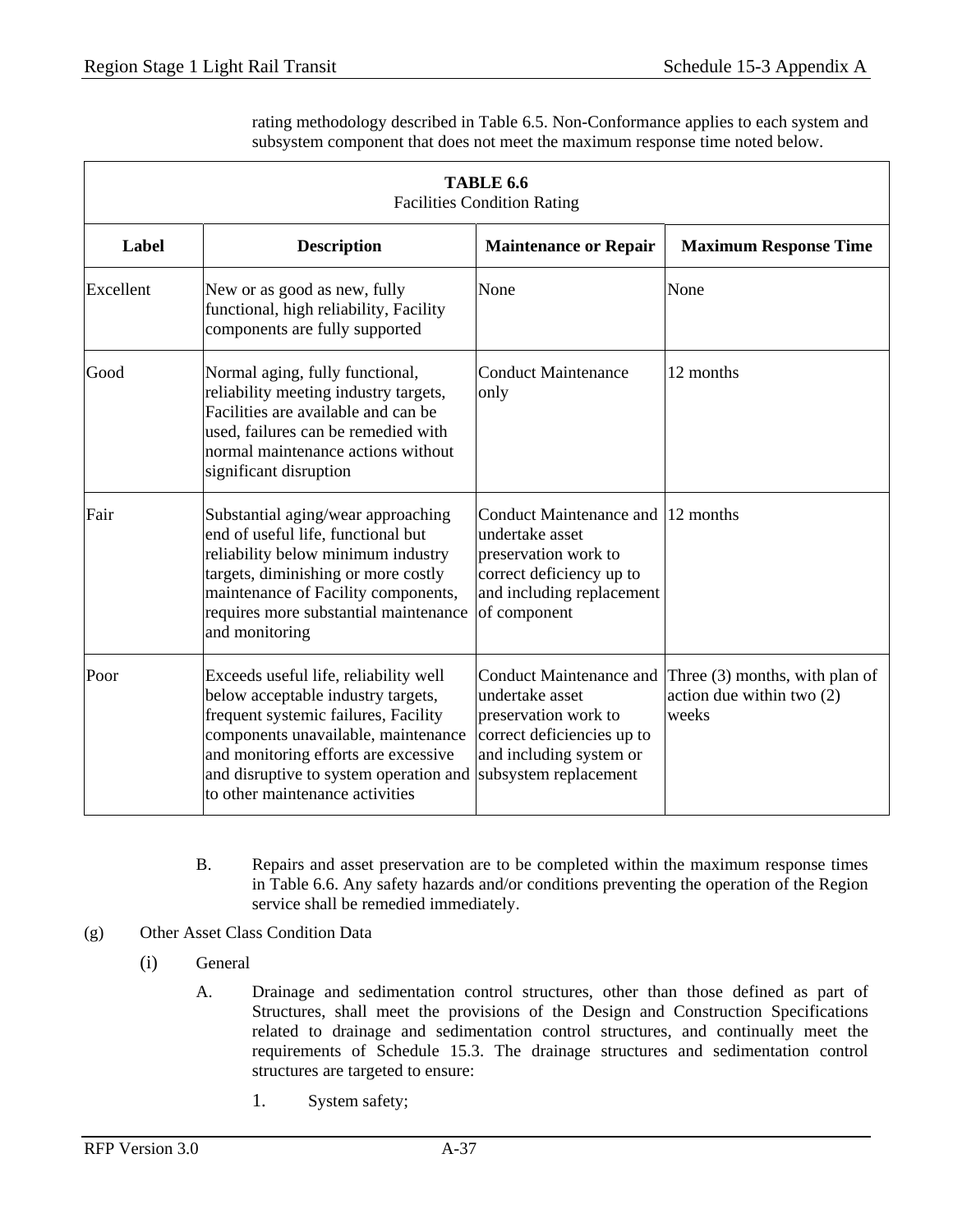- 2. That functionality is at an acceptable level; and
- 3. Asset consumption is limited.
- B. The drainage structures and sedimentation control structures Asset Management cycle includes, in addition to routine inspection and maintenance as addressed in Schedule 15-3:
	- 1. Inspection ;
	- 2. Rating the condition of the structure and its elements;
	- 3. Programming correction of deficiency;
	- 4. Undertaking remedial works;
	- 5. Inventory updating; and
	- 6. Reporting achievements.
- C. The required delivery of services is to be based upon:
	- 1. Emphasis on System safety;
	- 2. Outcome based specification with Project Co given the latitude for treatment selection to control/correct defective condition as per the requirements of this Project Agreement;
	- 3. A life-cycle approach to maintenance and asset preservation; and
	- 4. A preventative rather than reactive maintenance/repair strategy to limit asset consumption with inspections recommended facilitating this strategy.
- (ii) Other Asset Class Inspection Management
	- A. In this Project Agreement the maximum duration between inspections for the drainage and sediment control structures is:
		- 1. Superficial—refer to Schedule 15-3;
		- 2. Routine structure condition inspection—annual condition assessments focused on developing an annual asset preservation program; and
		- 3. Detailed structure condition assessment—five (5)-yearly detailed inspections focused on producing a comprehensive assessment of condition and if necessary undertaking physical testing in order to develop an appropriate asset preservation program.
	- B. Structures exhibiting significant deterioration, defects, or damage are to be inspected more frequently with the intervals determined by experienced Professional Engineers.
	- C. Project Co shall develop and report Culvert treatment recommendations based on the annual Culvert assessment findings.
	- D. In general, the treatment recommendations for Culverts shall generally be developed and applied as follows (based on defined terms in the Culvert Assessment Guide):
		- 1. An imminent danger of failure shall be replaced immediately;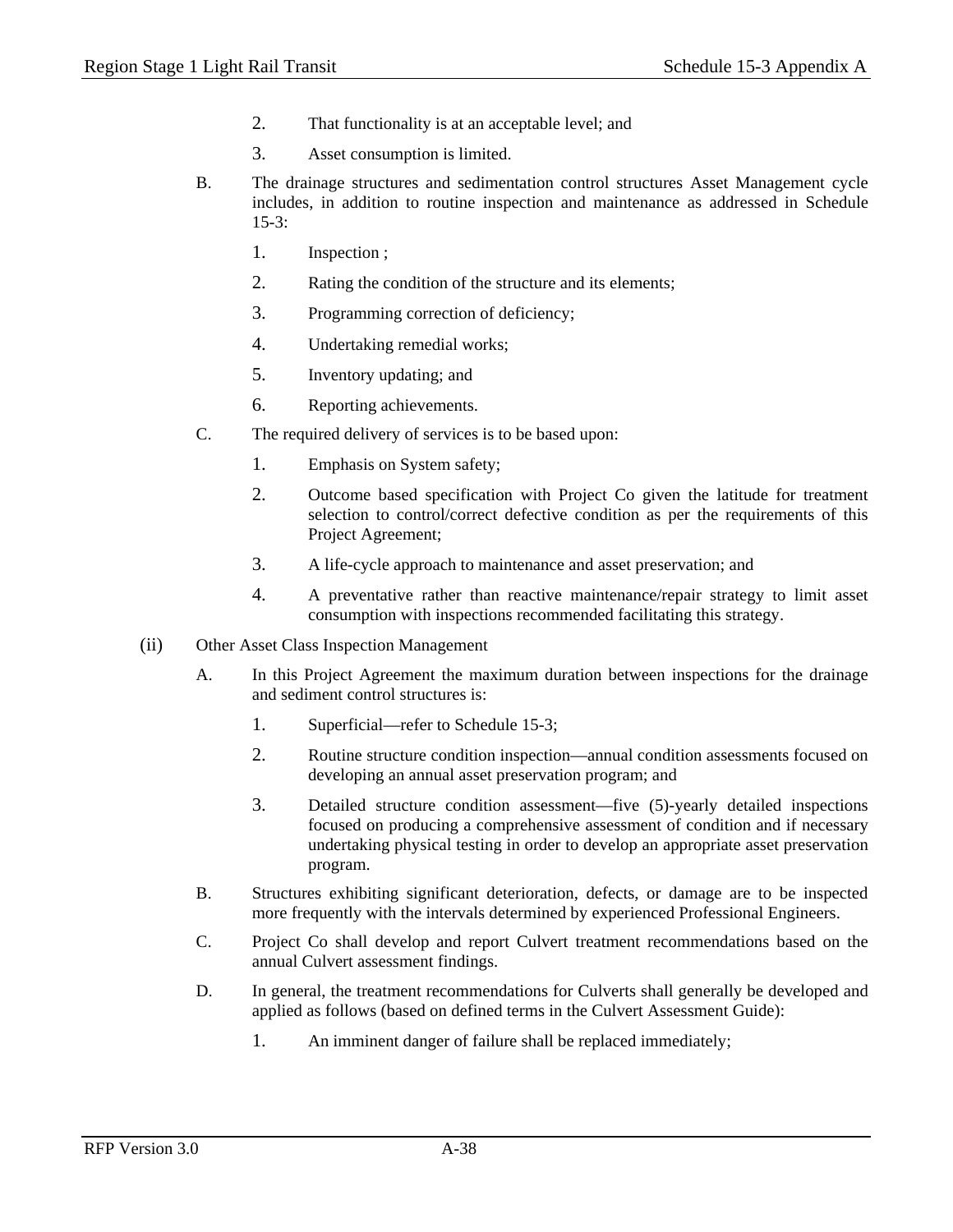- 2. A **Remaining Life or Material Rating** in either the Poor or Below Minimum Tolerable condition category at the time of construction shall be considered for replacement or lining;
- 3. A **Shape Rating** in either the Poor or Below Minimum Tolerable condition category shall be considered for remedial action and only where the distortion to the shape of the Culvert is adversely affecting Region or there is a reasonable expectation the distortion will continue to progress and adversely affect road performance;
- 4. A **CapaRegion Rating** in either the Poor or Below Minimum Tolerable condition category shall be considered for cleanout, ditching, or other remediation, and only when surface drainage is being adversely impacted;
- 5. An **Invert, Scour, or Slope Erosion Rating** in either the Poor or Below Minimum Tolerable condition category shall be considered for remedial action, and only where there is a reasonable expectation that the condition may progress to undermining and failure of the Culvert invert, and adversely affect road performance;
- 6. A **Settlement Rating** in either the Poor or Below Minimum Tolerable condition category should be identified for a Pavement engineering investigation.
- E. Each annual assessment shall be completed and a Culvert condition assessment report including general details, condition ratings, treatment recommendations and the treatment priorities for the recommended Culvert replacements shall be completed for each Culvert within the Lands, notwithstanding the Culverts which remain the Region's responsibility as indicated in Schedule 15-3. The Culvert general details shall, at minimum, include the date of inspection, municipality, Asset Inventory number, location within the Lands, type, shape, length (m), size (mm) and fill (depth and type), condition ratings, treatment recommendation, treatment priority and accomplishment.

| <b>Remaining Life Span Rating Criteria</b> |                                              |  |  |  |  |
|--------------------------------------------|----------------------------------------------|--|--|--|--|
| Category                                   | <b>Description</b>                           |  |  |  |  |
| Very Good (VG)                             | Has more than 15 years remaining in life     |  |  |  |  |
| Good(G)                                    | Has Between 10 to 15 years remaining         |  |  |  |  |
| Fair $(F)$                                 | Has between five $(5)$ to 10 years remaining |  |  |  |  |
| Poor $(P)$                                 | Has less than five $(5)$ years remaining     |  |  |  |  |
| Below Minimum Tolerable (BMT)              | Has less than one $(1)$ year remaining       |  |  |  |  |
| Imminent Danger of Failure (IDF)           | Failure is about to happen                   |  |  |  |  |

(iii) Culvert Assessment Guide

#### **Note:**

Use an understanding of Culvert condition performance gained through years of engineering experience, or general maintenance activities, or equivalent, to determine the remaining life span of the Culvert and to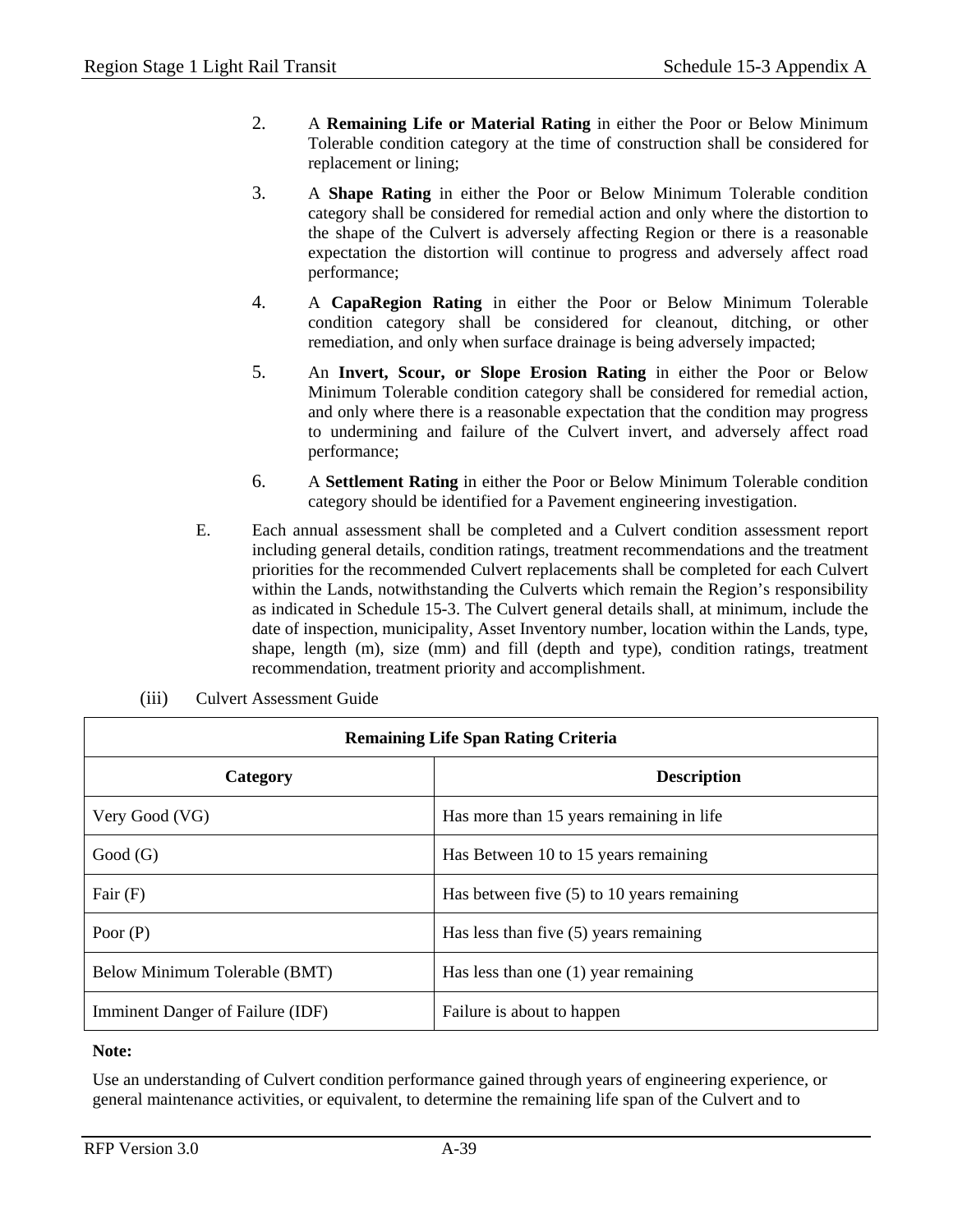recognize if there is an imminent danger of failure.

# (iv) Material Rating Criteria

| <b>Material Rating Criteria – Corrugated Metal Culverts</b> |                                                                                                                                                                                                |  |  |  |  |
|-------------------------------------------------------------|------------------------------------------------------------------------------------------------------------------------------------------------------------------------------------------------|--|--|--|--|
| Category                                                    | <b>Description</b>                                                                                                                                                                             |  |  |  |  |
| Very Good                                                   | New condition, may also exhibit slight discoloration of surface, galvanizing partially<br>gone along invert.                                                                                   |  |  |  |  |
| Good                                                        | Discoloration of surface, galvanizing completely gone along invert but no layers of<br>rust. Minor pinholes in pipe material located at end of pipe but not located beneath<br>Roadway.        |  |  |  |  |
| Fair                                                        | Layers of rust forming. Sporadic pitting of invert, minor pinholes forming throughout<br>pipe.                                                                                                 |  |  |  |  |
| Poor                                                        | Heavy rust, thick scaling throughout pipe. Deep pitting, perforations throughout in<br>invert.                                                                                                 |  |  |  |  |
| <b>Below Minimum</b><br>Tolerable                           | Extensive heavy rust, extensive perforations throughout pipe. End sections corroded<br>away. Bottom portion completely corroded exposing underlying granular. Partially to<br>fully collapsed. |  |  |  |  |

(v) Asset Preservation Performance Measure

A. Project Co is required to comply with the Design and Construction Specifications and Appendices A and B to this Schedule as relevant to drainage and sedimentation control structures.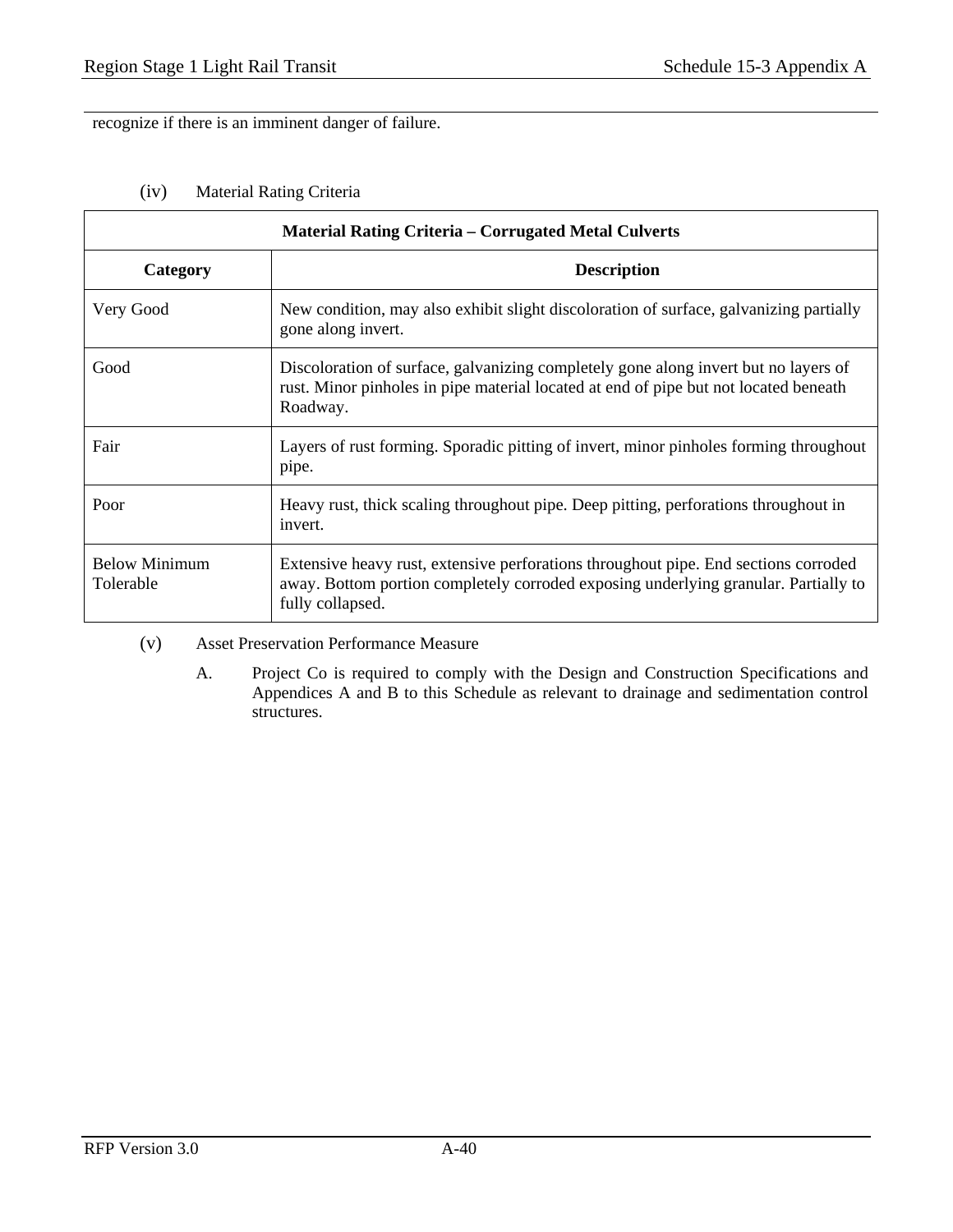| Table 6.7<br>Culverts                                                |                                      |                                                                                                                                                                                                 |                                                                   |                                                  |                                                  |  |  |
|----------------------------------------------------------------------|--------------------------------------|-------------------------------------------------------------------------------------------------------------------------------------------------------------------------------------------------|-------------------------------------------------------------------|--------------------------------------------------|--------------------------------------------------|--|--|
| Asset<br><b>Preservation</b><br><b>Performance</b><br><b>Measure</b> | <b>Performance</b><br><b>Measure</b> | <b>Intervention</b><br><b>Criteria</b>                                                                                                                                                          | <b>Action</b>                                                     | <b>Maximum</b><br><b>Response</b><br><b>Time</b> | Penalty*                                         |  |  |
| PCUL1                                                                | Remaining Life Span<br>Rating        | Project Co fails<br>to meet all<br>requirements<br>that are<br>specified to be<br>taken when<br>Project Co<br>Detects or was<br>Made Aware of,<br>an imminent<br>danger of a<br>Culvert failure | Immediate                                                         | 24 hours                                         | Refer to Schedule<br>$20 - Payment$<br>Mechanism |  |  |
| PCUL <sub>2</sub>                                                    | Remaining Life Span<br>Rating        | Project Co fails<br>to maintain a<br>Non-Structural<br>Culvert at a<br>Remaining Life<br>Span Rating of<br>at least "Good"<br>or better                                                         | Consider<br>Asset<br>Preservation<br><sub>or</sub><br>Replacement | 12 months                                        | Refer to Schedule<br>$20 - Payment$<br>Mechanism |  |  |

## (h) Other Asset Classes

- (i) General
	- A. This Article relates to all other assets and asset classes for which specific APPMs have not been identified in the previous Articles.
	- B. Project Co is fully responsible for keeping all System assets safe, clean, tidy, functional, and maintainable to develop an asset preservation strategy (including preventative maintenance and replacement) by focusing on general assessment of condition of all System assets. The target condition for all other assets is a condition rating of "Good" or better, as defined in 6.8.2 below, at all times.
	- C. Routine maintenance and operation of the System are addressed in Schedule 15-3.
- (ii) Performance Measures
	- A. Project Co shall utilize data from its routine inspections, testing, and monitoring activities to prepare a condition assessment for asset according to the rating methodology in Table 6.8. Additionally, Project Co shall conduct a five-year detailed rating condition assessment of other assets and asset classes to obtain the current inventory and condition based on the rating methodology described in Table 6.8. Non-Conformance applies to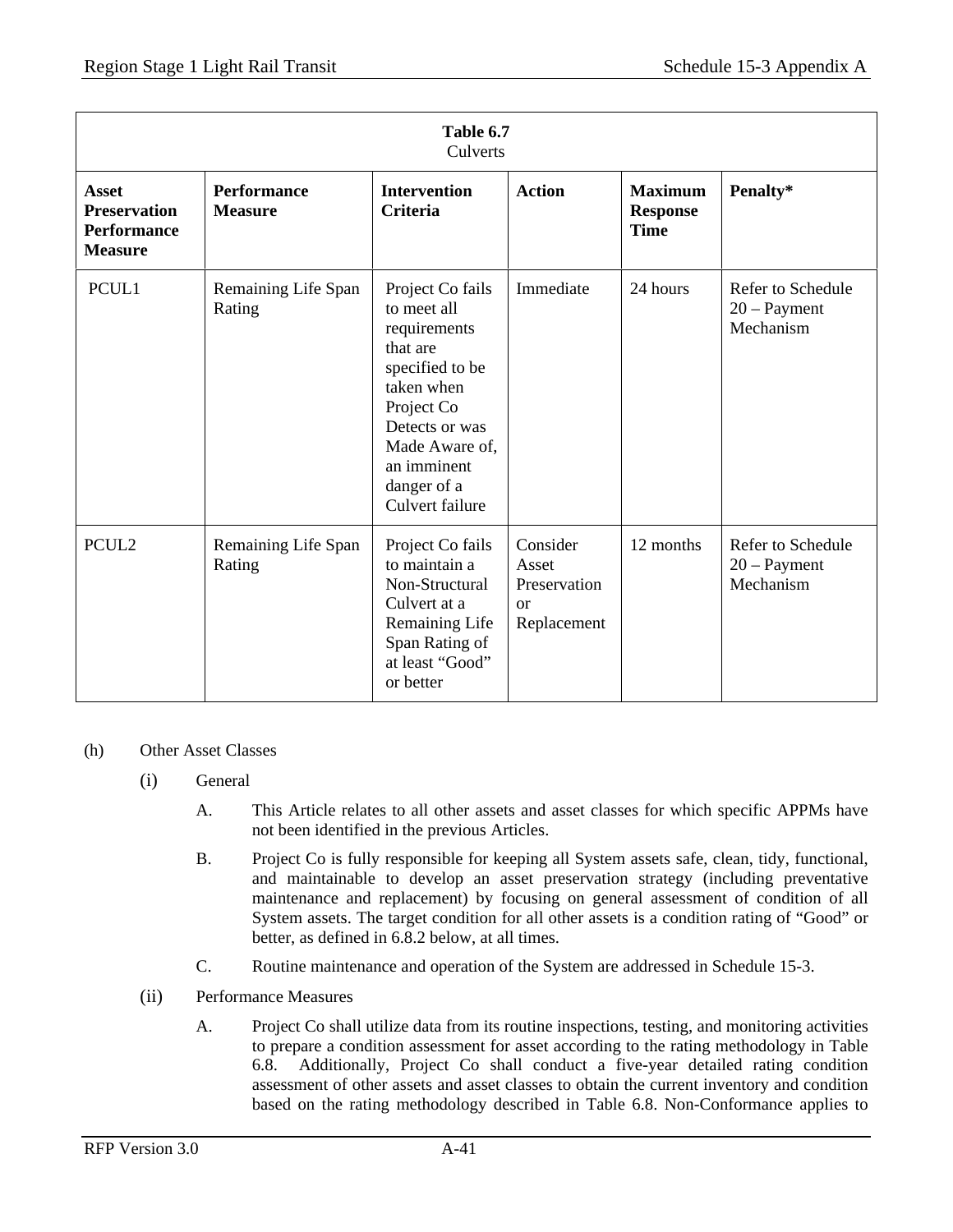each asset component that requires Asset Preservation works due to one or more of the conditions below and for which the maximum response time is exceeded.

| TABLE 6.8<br>Other Asset Classes Condition Rating |                                                                                                                                                                                                                                                               |                                          |                                                                      |  |  |  |  |
|---------------------------------------------------|---------------------------------------------------------------------------------------------------------------------------------------------------------------------------------------------------------------------------------------------------------------|------------------------------------------|----------------------------------------------------------------------|--|--|--|--|
| Label                                             | <b>Description</b><br><b>Maintenance or Repair</b>                                                                                                                                                                                                            |                                          | <b>Maximum Response</b><br><b>Time</b>                               |  |  |  |  |
| Excellent                                         | New or as good as new                                                                                                                                                                                                                                         | None                                     | None                                                                 |  |  |  |  |
| Good                                              | Normal wear and tear, asset performs<br>as intended, asset is maintainable<br>using normal maintenance efforts and<br>practices, no requirement for repair or<br>replacement parts and services are<br>readily available                                      | Maintenance only                         | 12 months                                                            |  |  |  |  |
| Fair                                              | Minor defects present, asset performs<br>as intended, increasing effort is<br>required to maintain asset, no major<br>repairs are imminent, parts and service<br>availability is limited.                                                                     | Maintenance and asset<br>preservation    | 12 months                                                            |  |  |  |  |
| Poor                                              | Advanced defect(s), asset performance Maintenance and/or asset<br>frequently impaired or diminished,<br>extensive maintenance, monitoring<br>and/or frequent repairs are required,<br>major repairs may be imminent, parts<br>and/or services are unavailable | preservation                             | Three (3) months, with<br>plan of action due<br>within two (2) weeks |  |  |  |  |
| Very Poor                                         | Advanced defect(s)—Requires<br>immediate maintenance/repair. An<br>imminent safety Hazard                                                                                                                                                                     | Maintenance and/or asset<br>preservation | Immediate                                                            |  |  |  |  |

- B. Repairs and asset preservation are to be completed within the maximum response times in Table 6.8. Any safety hazards and/or conditions preventing the operation of the Region shall be remedied immediately.
- (iii) Performance Measures
	- A. In addition to the items noted in the above table, Project Co is required to comply with the measures, minimum condition and response times applicable to System as defined in this Schedule.
- (i) Additional Inspection of the Region
	- (i) Project Co is required to undertake additional inspection of the System assets under circumstances that affect the integrity of System which include, but are not limited to:
		- 1. Accident or LRV collision;